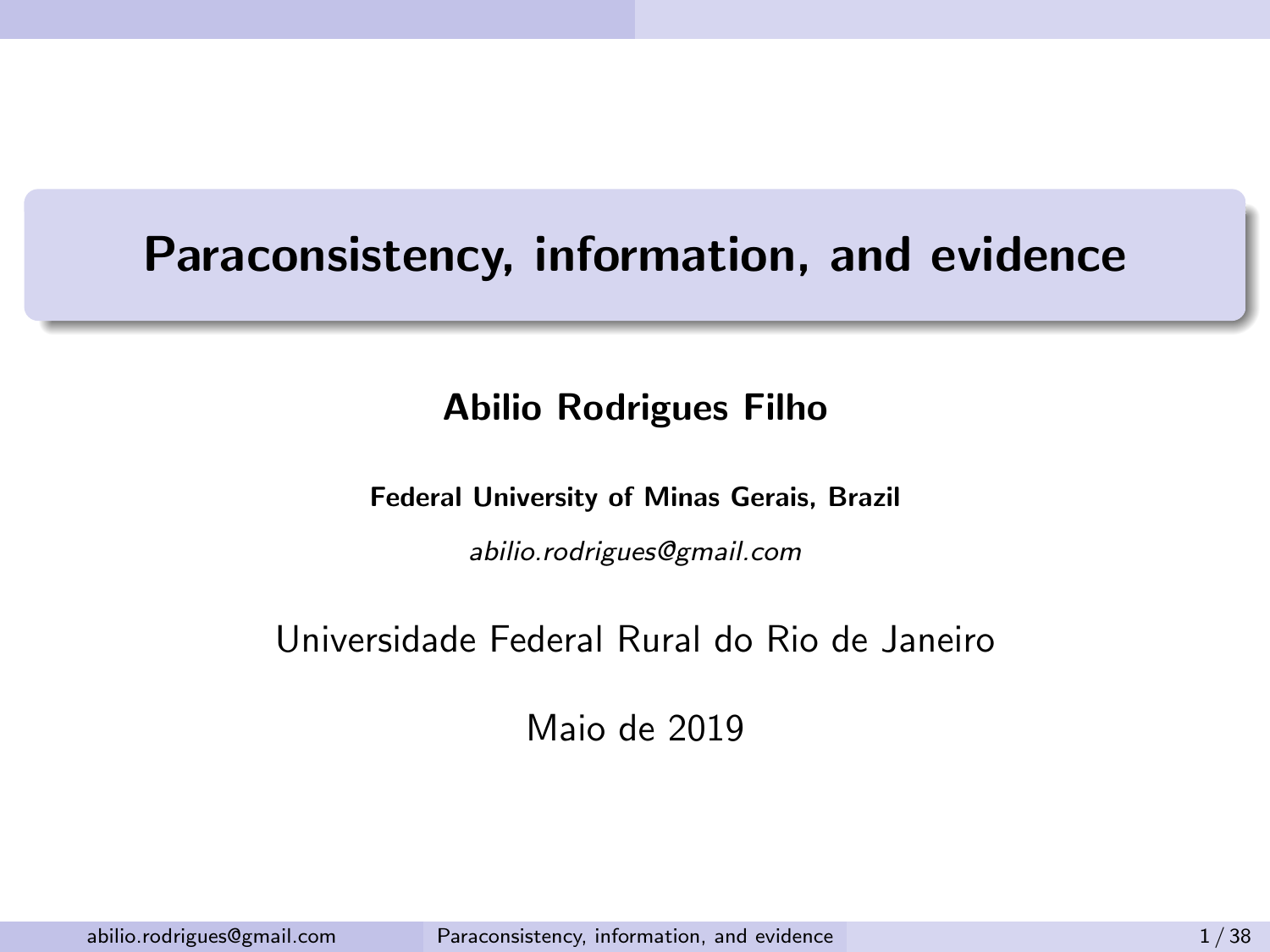#### **Overview**

1 [Paraconsistency as preservation of evidence](#page-2-0)

- **[Conflicting evidence](#page-8-0)**
- **o** [Information](#page-11-0) versus evidence
- 2 [Logics of evidence and truth](#page-25-0)
	- $\bullet$  [The Basic Logic of Evidence –](#page-25-0) BLE
	- [The Logic of Evidence and Truth –](#page-26-0)  $LET_J$

#### **[Semantics](#page-32-0)**

- [Non-deterministic valuation semantics](#page-36-0)
- **•** [Probabilistic semantics](#page-41-0)
- **•** [Inferential semantics](#page-67-0)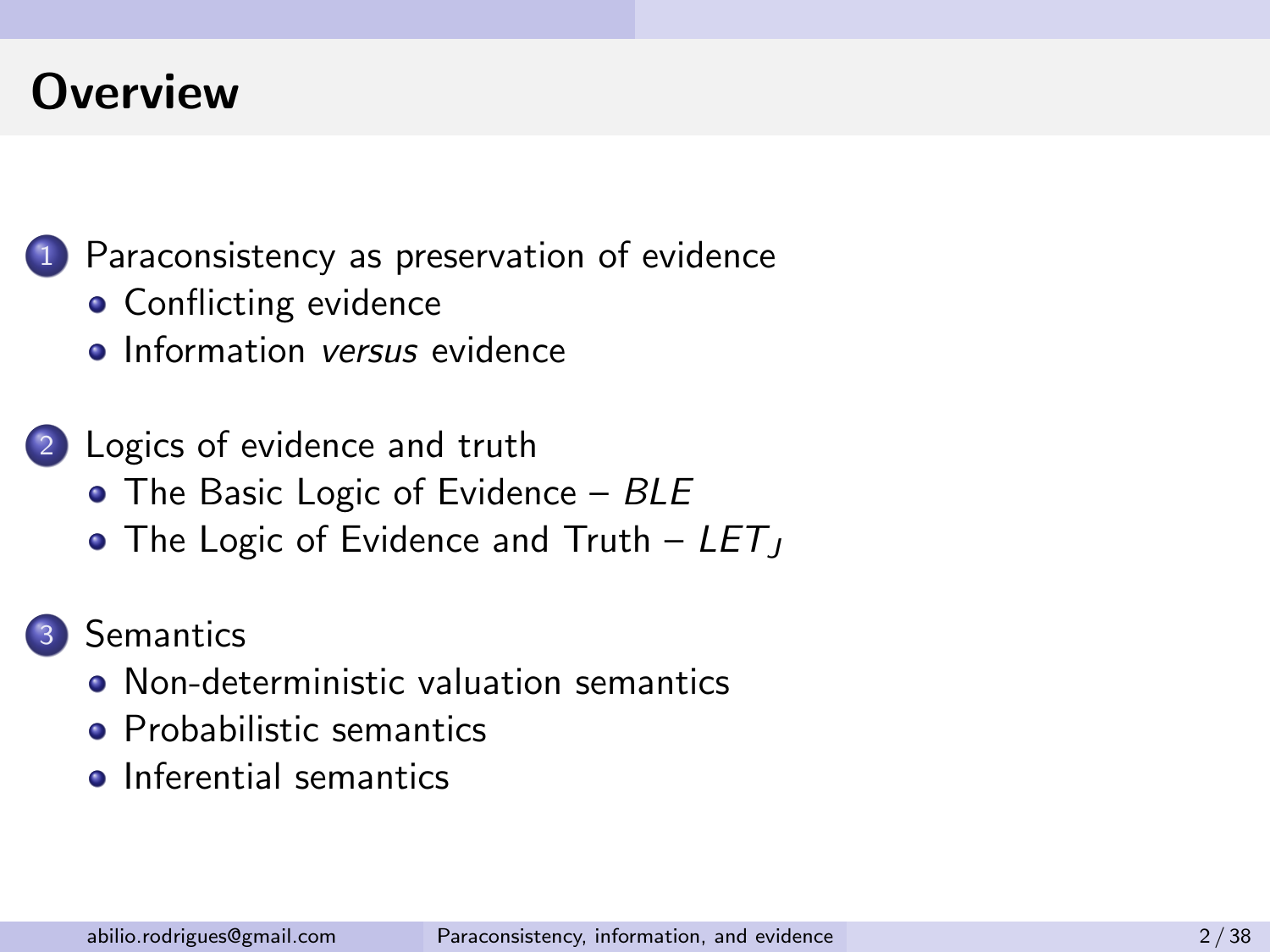## <span id="page-2-0"></span>On paraconsistency

#### What does it mean to accept a contradiction?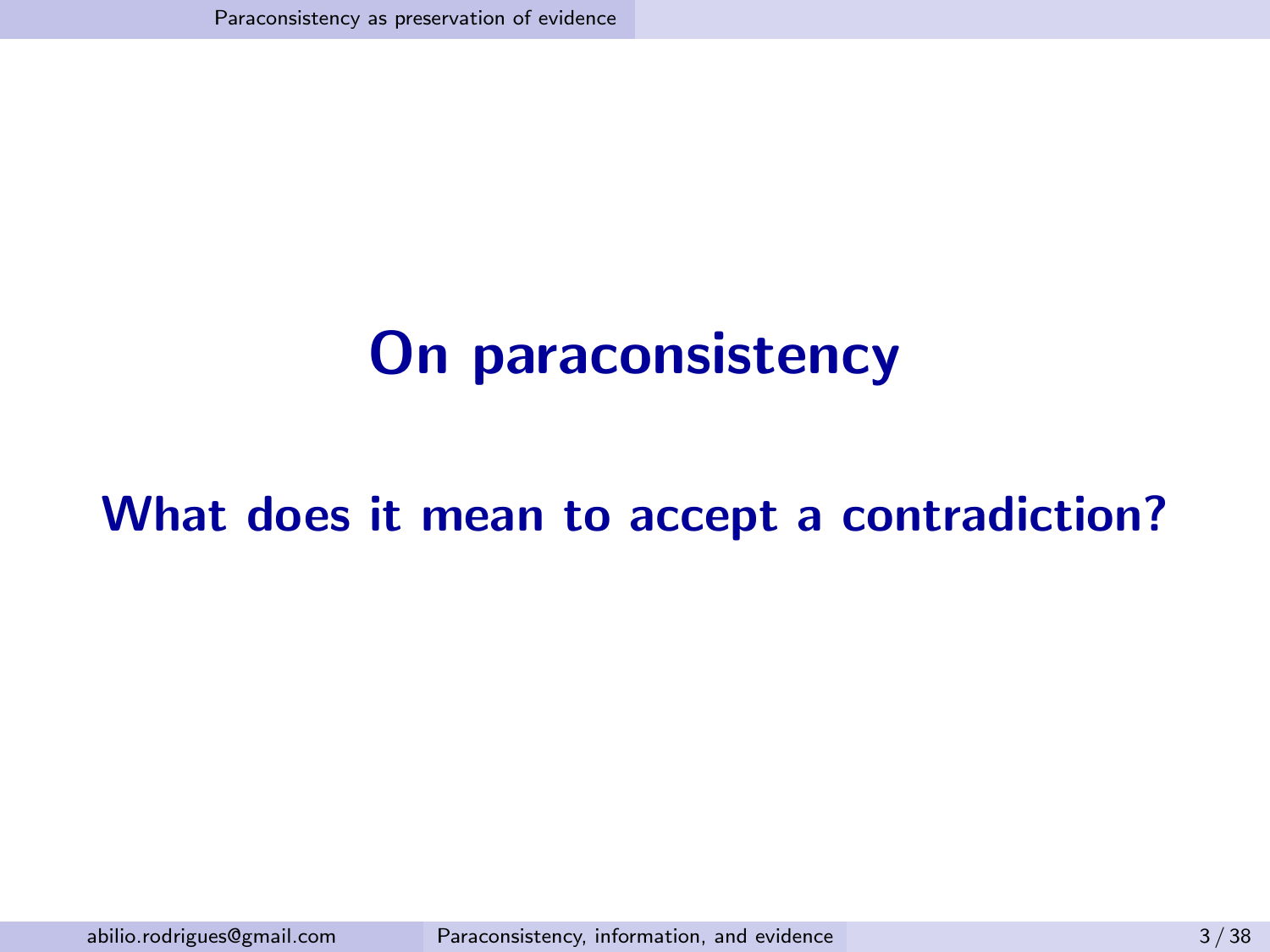### Paraconsistent logics

- The principle of explosion does not hold:  $A, \neg A \nvdash B$ .
- A paraconsistent logic can accept contradictions without triviality.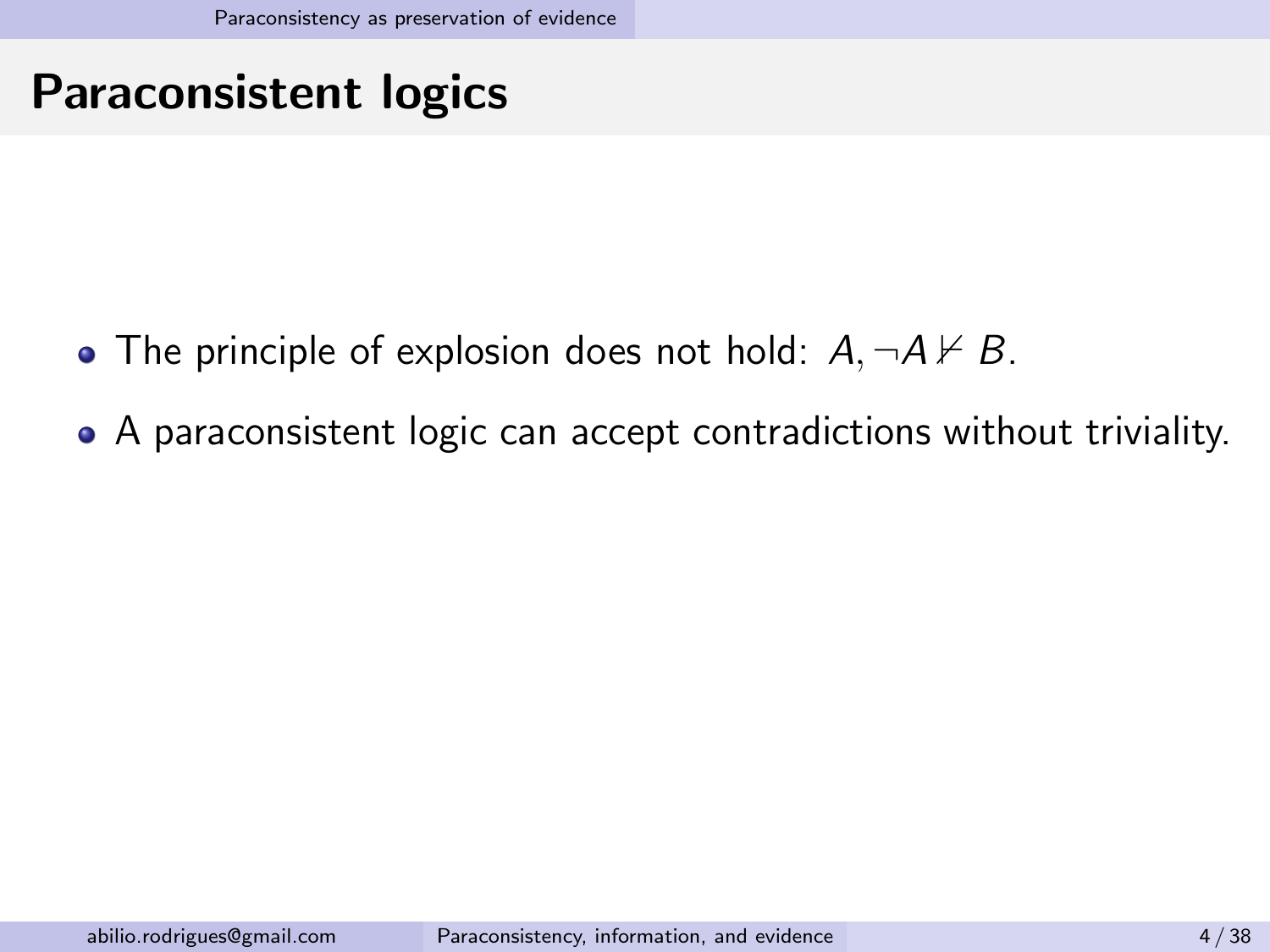### Paraconsistent logics

- The principle of explosion does not hold:  $A, \neg A \nvdash B$ .
- A paraconsistent logic can accept contradictions without triviality.

#### What is the nature of contradictions that are accepted in paraconsistent logics?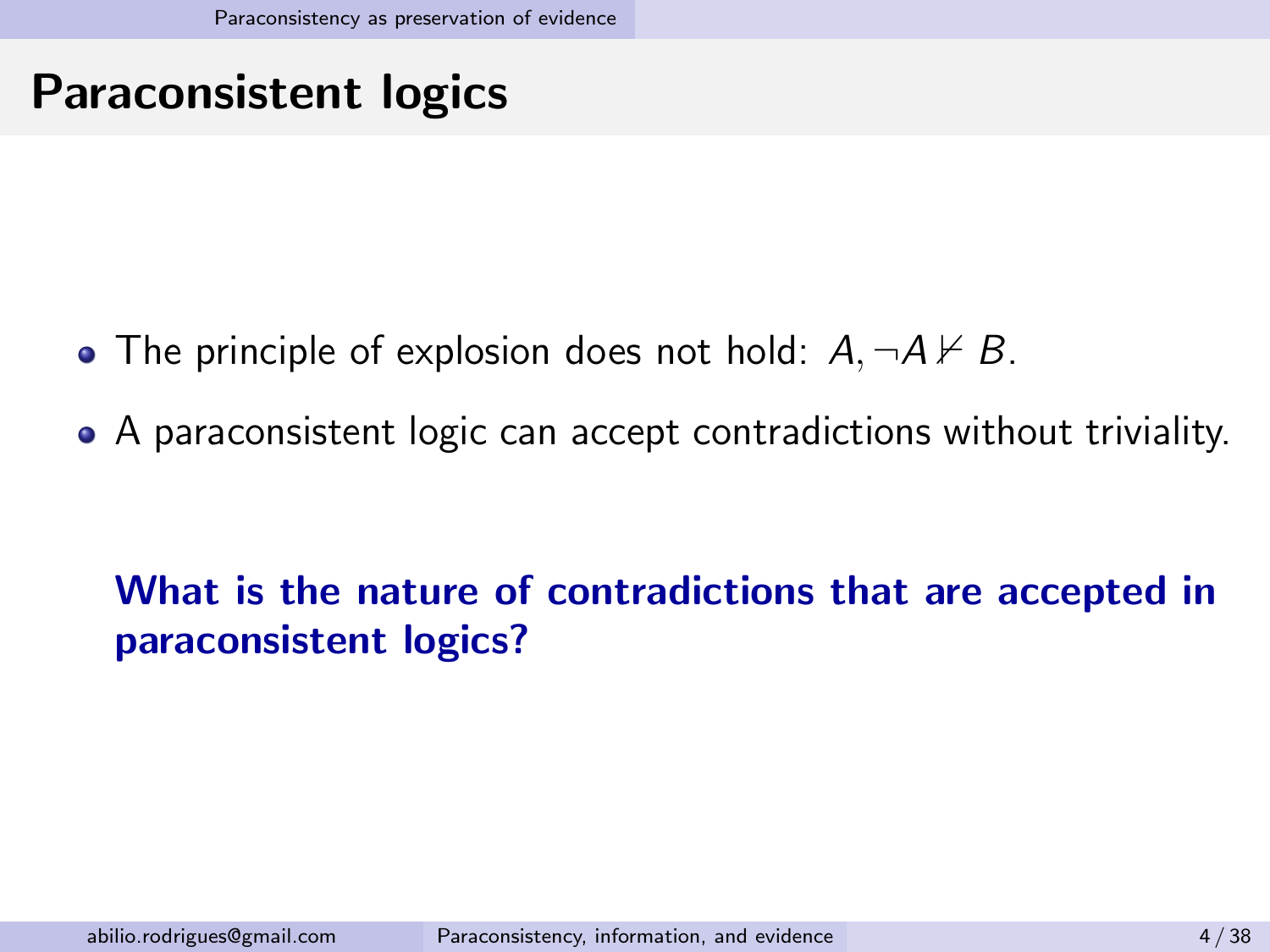#### <span id="page-5-0"></span>Dialetheism: true contradictions

A dialetheia is a sentence, A, such that both it and its negation,  $\neg A$ , are true  $(...)$  Dialetheism is the view that there are dialetheias. (...) dialetheism amounts to the claim that there are true contradictions. (Priest and Berto, Dialetheism, Stanford.)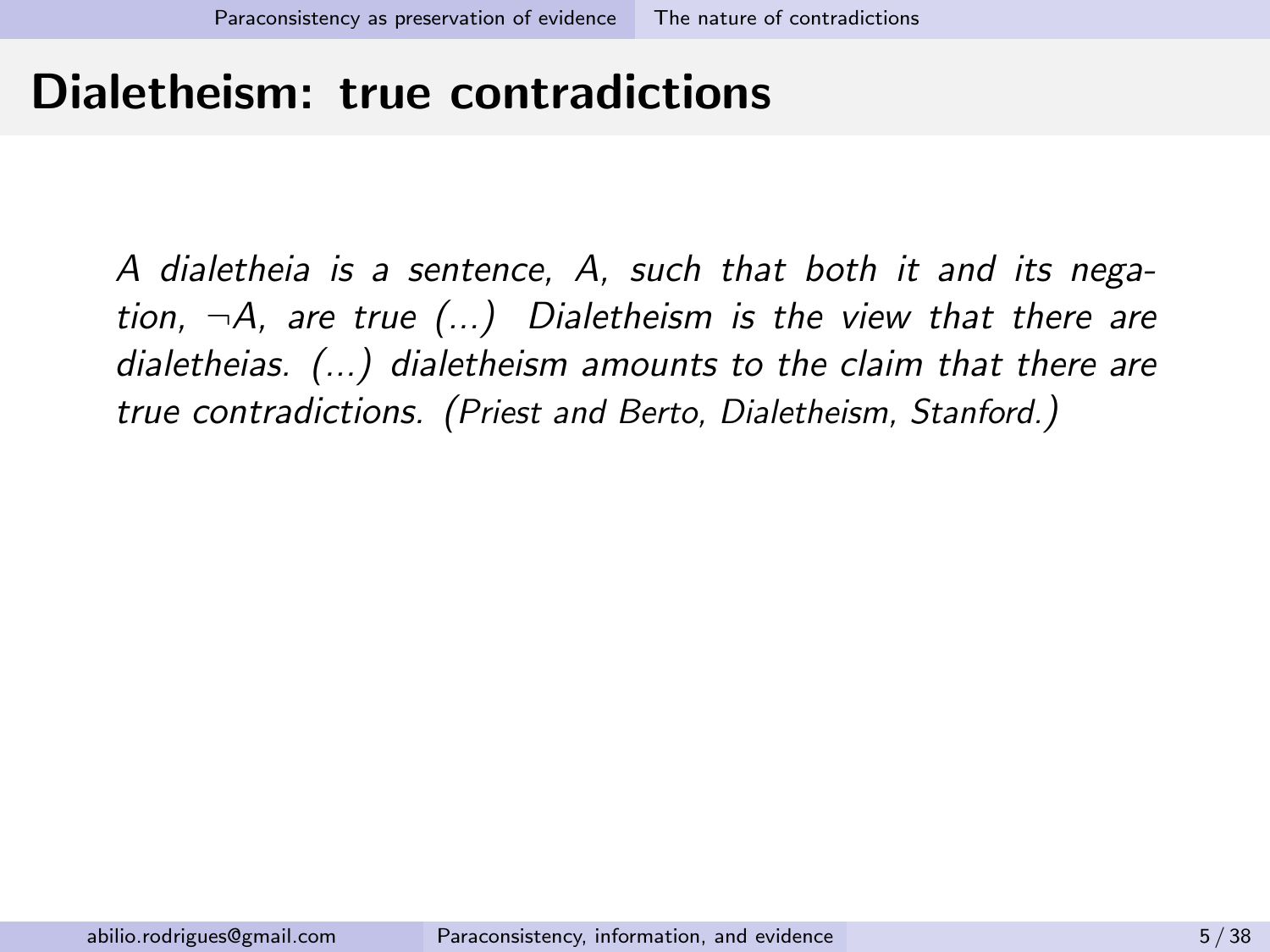#### Dialetheism: true contradictions

A dialetheia is a sentence, A, such that both it and its negation,  $\neg A$ , are true  $(...)$  Dialetheism is the view that there are dialetheias. (...) dialetheism amounts to the claim that there are true contradictions. (Priest and Berto, Dialetheism, Stanford.)

A true contradiction would be made true by an object a and a property **P** such that both Pa and  $\neg$  Pa are true at the same time, in the same place, in the same respect.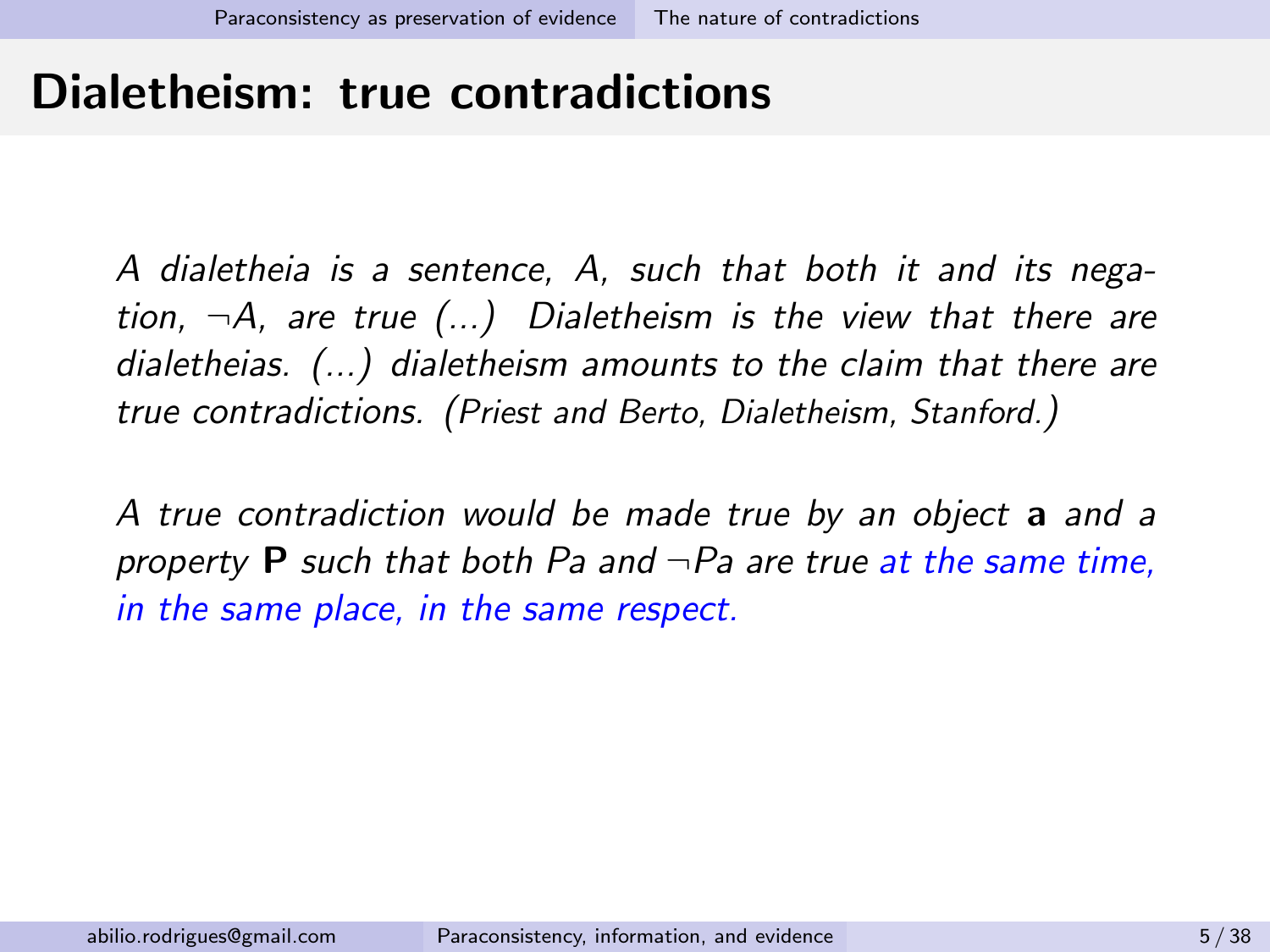#### Dialetheism: true contradictions

A dialetheia is a sentence, A, such that both it and its negation,  $\neg A$ , are true  $(...)$  Dialetheism is the view that there are dialetheias. (...) dialetheism amounts to the claim that there are true contradictions. (Priest and Berto, Dialetheism, Stanford.)

A true contradiction would be made true by an object a and a property **P** such that both Pa and  $\neg$  Pa are true at the same time, in the same place, in the same respect.

#### Such a contradictory object really exists??!! I don't think so.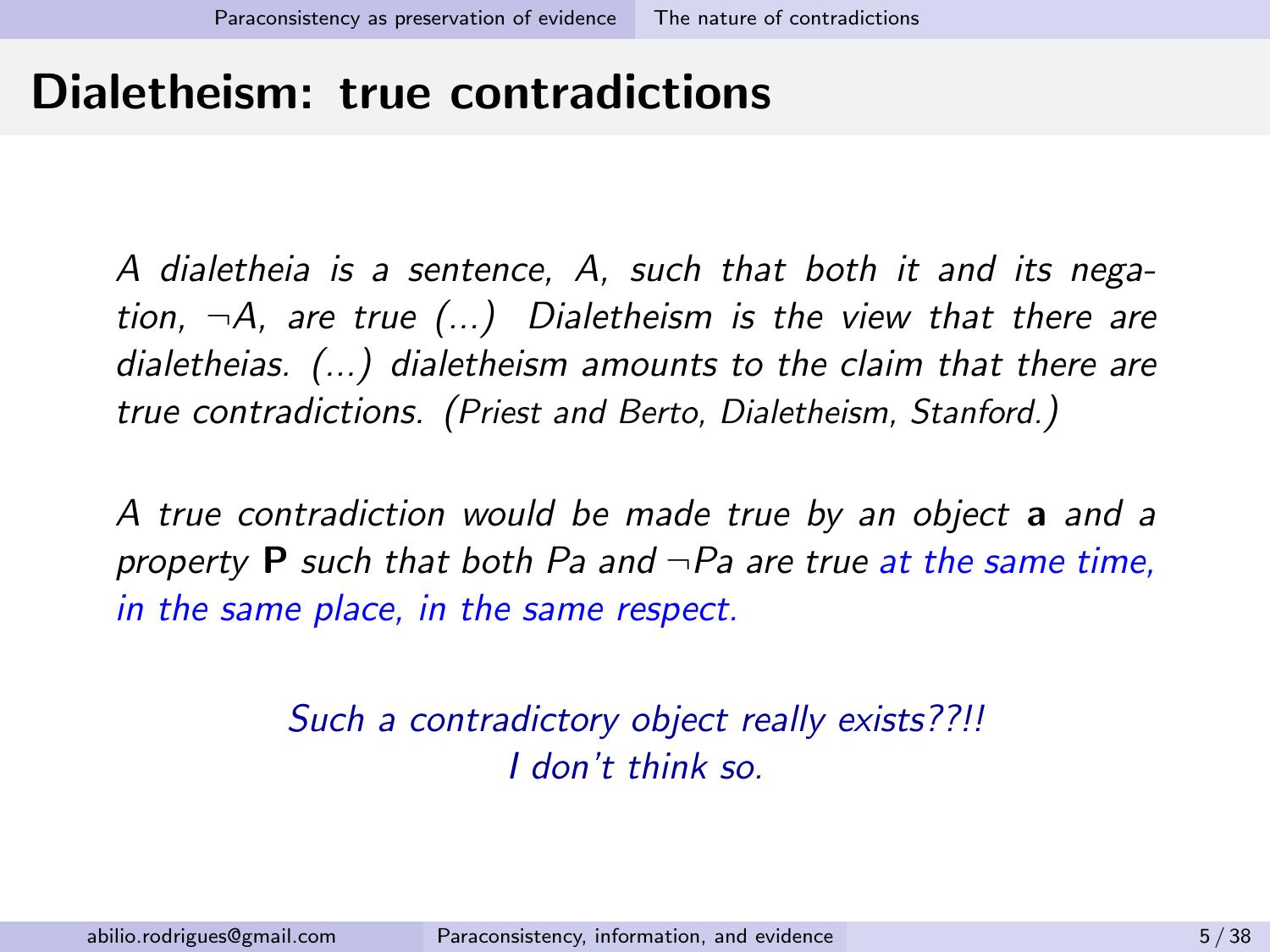### <span id="page-8-0"></span>Contradictions as conflicting evidence

In order to:

- 1. reject dialetheism,
- 2. reject a metaphysically neutral position about contradictions, and
- 3. endorse a paraconsistent logic,

it is necessary to attribute a property weaker than truth to pairs of contradictory propositions A and  $\neg A$ .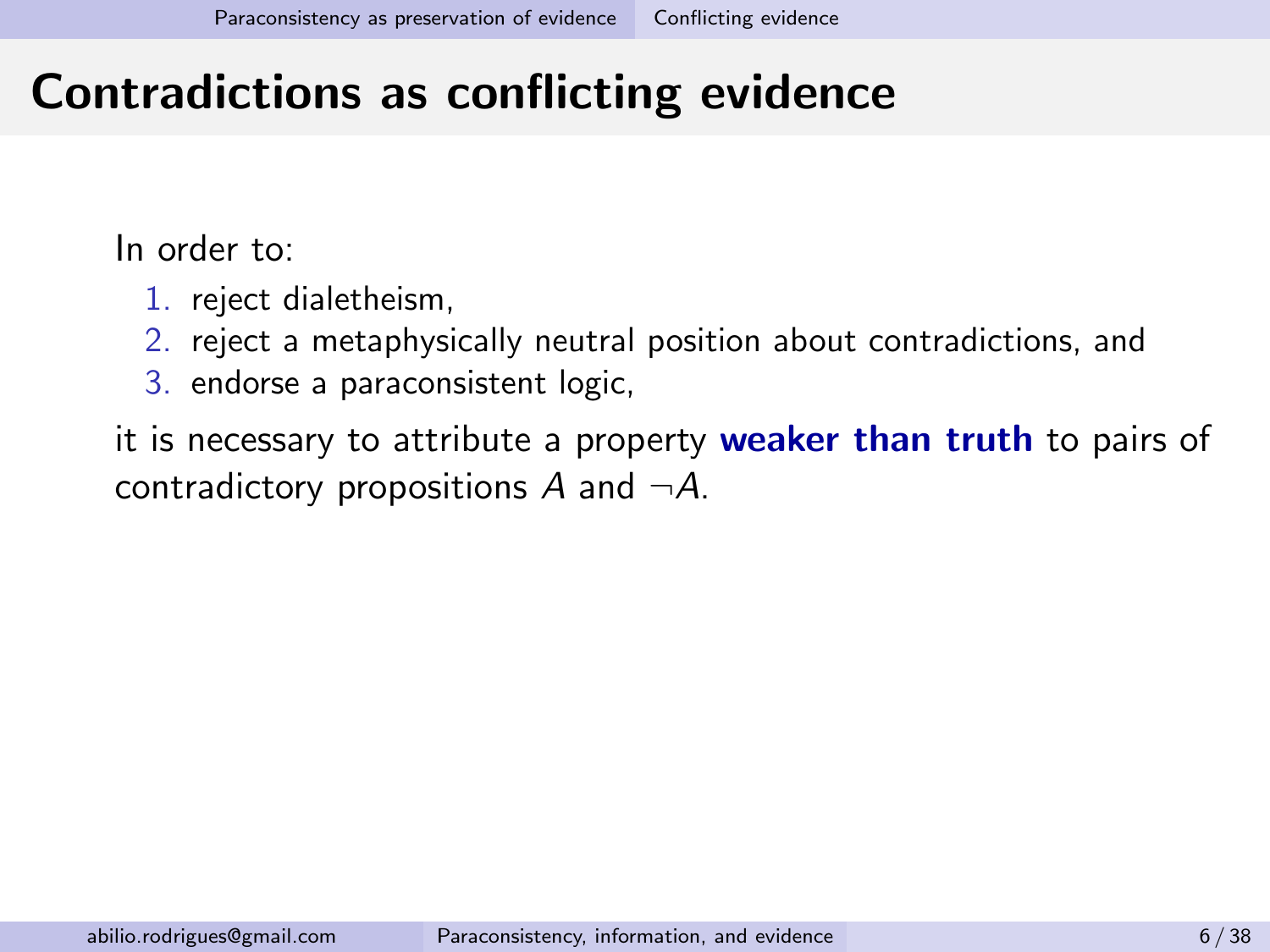### Contradictions as conflicting evidence

In order to:

- 1. reject dialetheism,
- 2. reject a metaphysically neutral position about contradictions, and
- 3. endorse a paraconsistent logic,

it is necessary to attribute a property weaker than truth to pairs of contradictory propositions A and  $\neg A$ .

A property weaker that truth: a proposition A may enjoy such a property even if A is not true.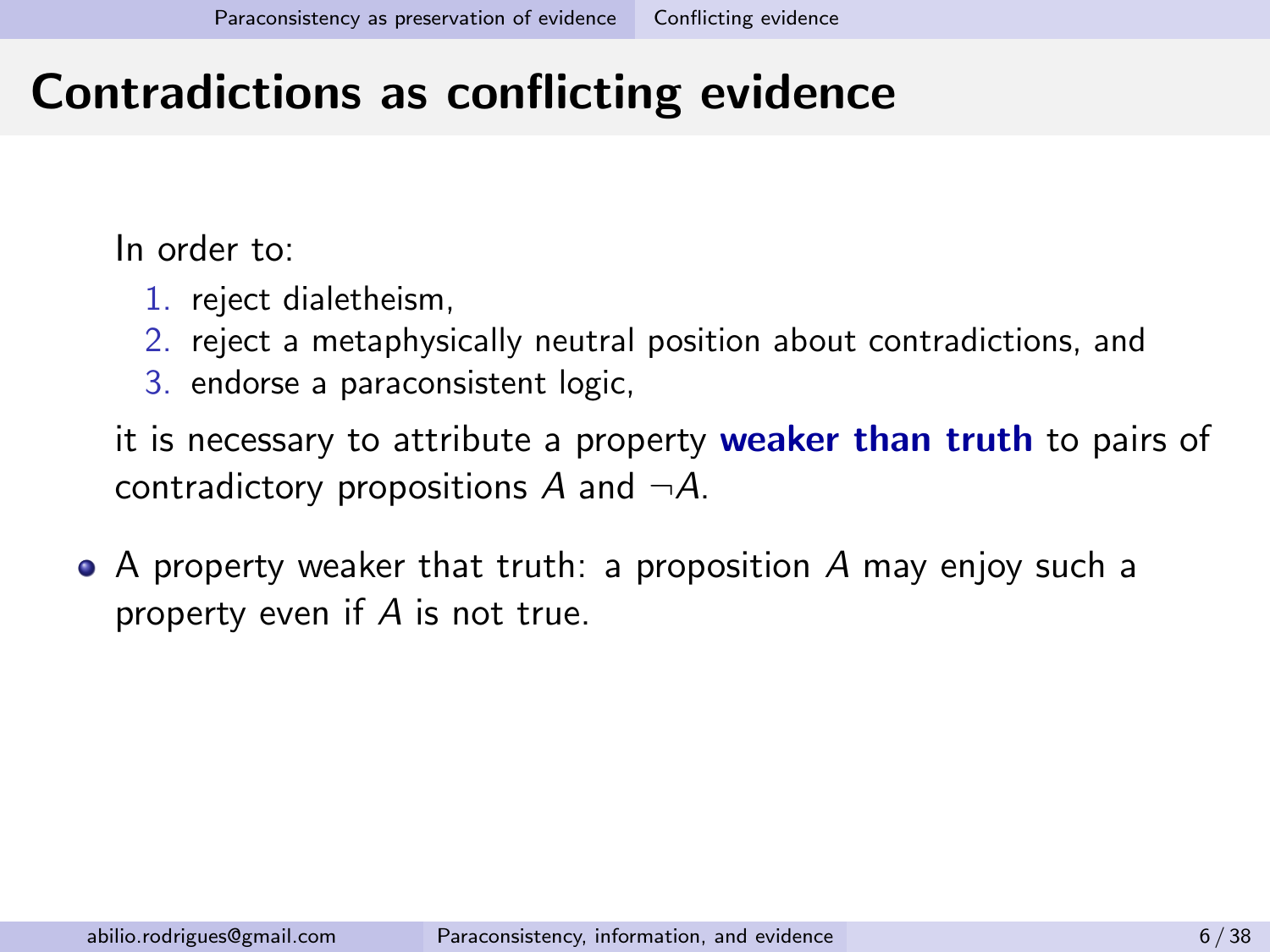### Contradictions as conflicting evidence

In order to:

- 1. reject dialetheism,
- 2. reject a metaphysically neutral position about contradictions, and
- 3. endorse a paraconsistent logic,

it is necessary to attribute a property weaker than truth to pairs of contradictory propositions A and  $\neg A$ .

- A property weaker that truth: a proposition A may enjoy such a property even if A is not true.
- $\bullet$  'Evidence that A is true'  $\rightsquigarrow$  'reasons for believing in A',
- 'Evidence that A is false'  $\rightsquigarrow$  'reasons for believing in  $\neg A'$ .
- Non-conclusive evidence can be contradictory and incomplete.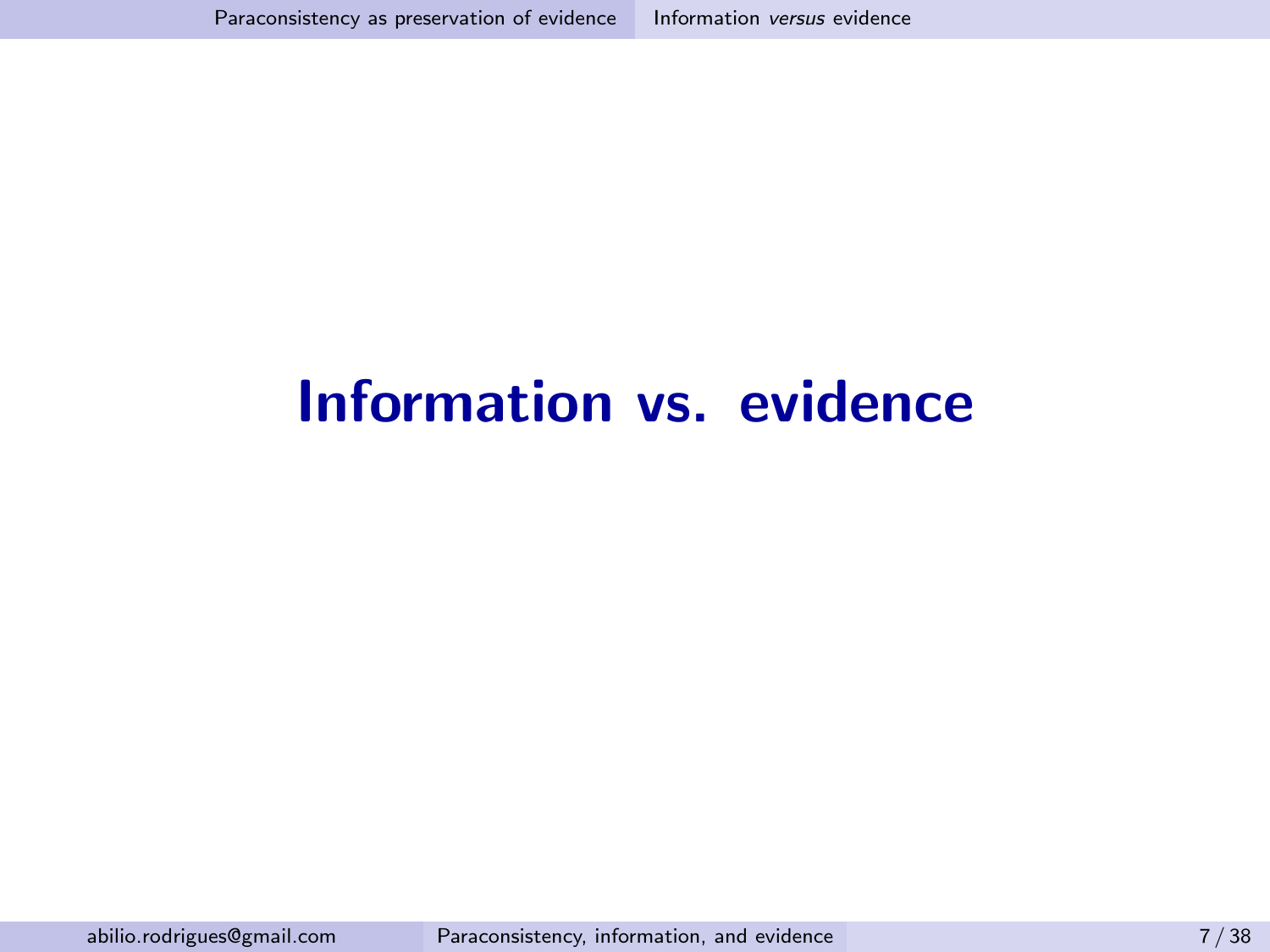### Jon Michael Dunn on information

I like to think of information, at least as a first approximation, as what is left from knowledge when you subtract, justification, truth, belief, and any other ingredients such as reliability that relate to justification. Information is, as it were, a mere "idle thought." Oh, one other thing, I want to subtract the thinker.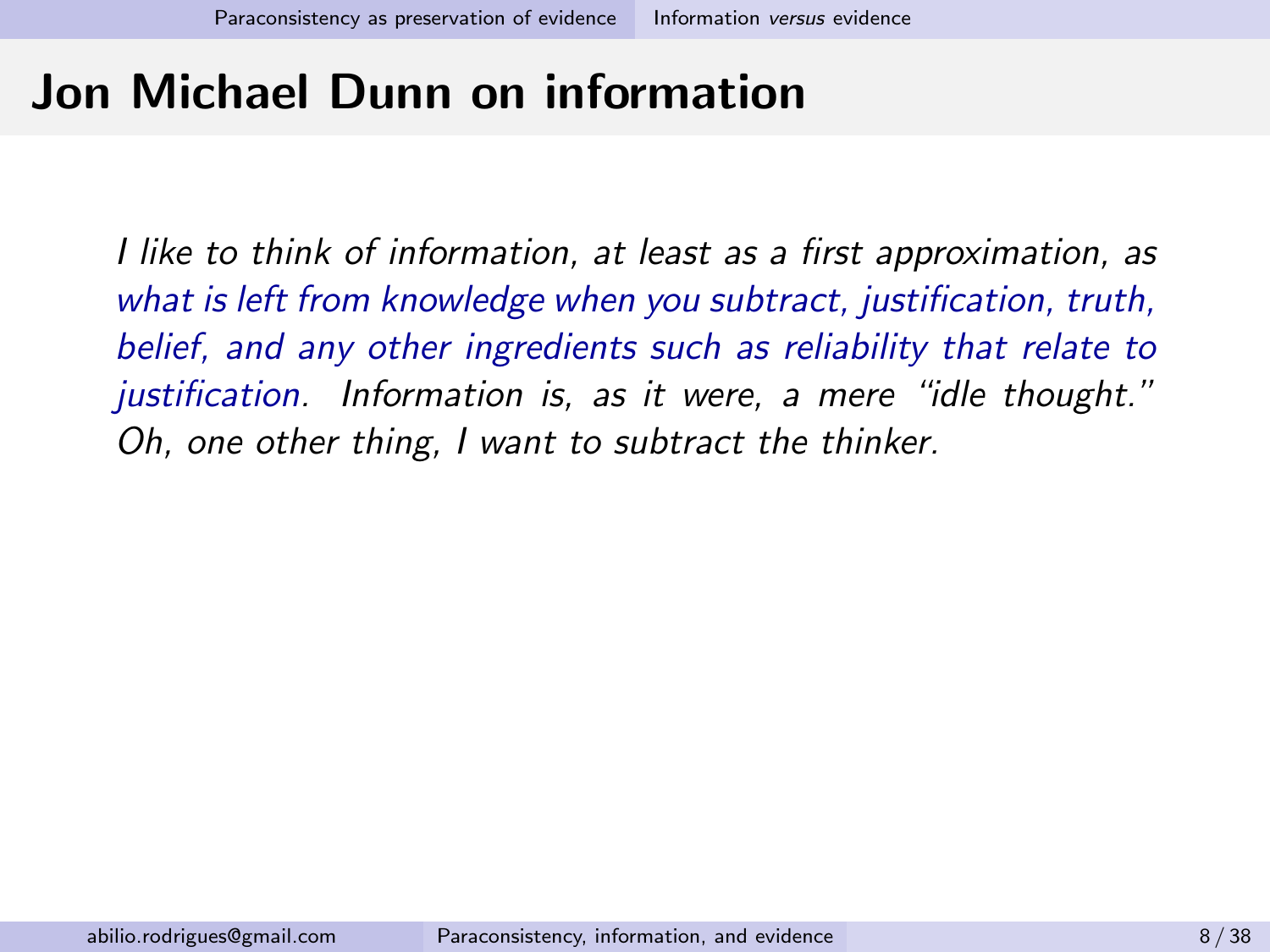#### Jon Michael Dunn on information

I like to think of information, at least as a first approximation, as what is left from knowledge when you subtract, justification, truth, belief, and any other ingredients such as reliability that relate to justification. Information is, as it were, a mere "idle thought." Oh, one other thing, I want to subtract the thinker.

So much of what we find on the Web has no truth or justification, and one would have to be a fool to believe it.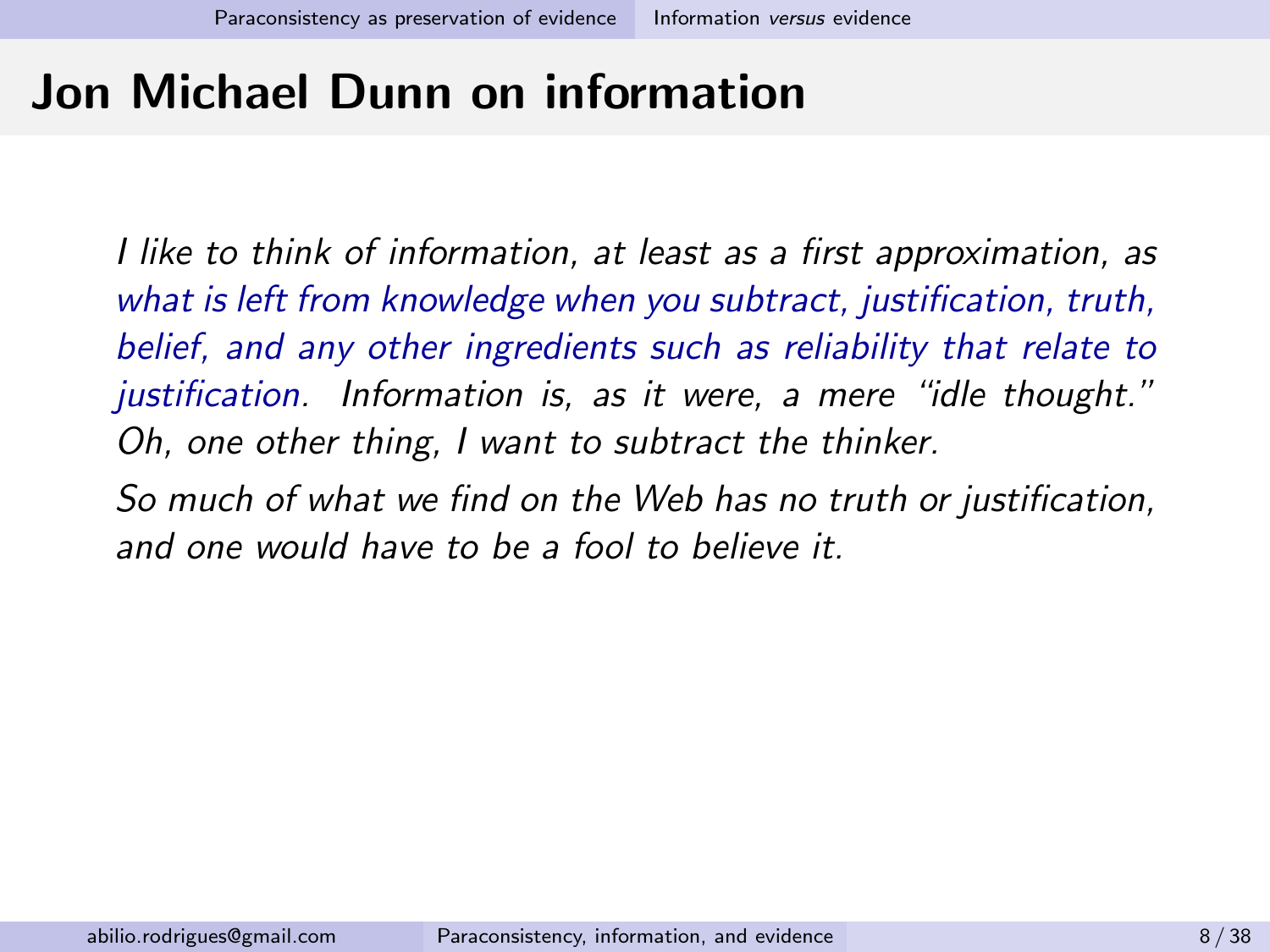#### Jon Michael Dunn on information

I like to think of information, at least as a first approximation, as what is left from knowledge when you subtract, justification, truth, belief, and any other ingredients such as reliability that relate to justification. Information is, as it were, a mere "idle thought." Oh, one other thing, I want to subtract the thinker.

So much of what we find on the Web has no truth or justification, and one would have to be a fool to believe it.

[Information] is something like a Fregean "thought," i.e., the "content" of a belief that is equally shared by a doubt, a concern, a wish, etc.

(J. M. Dunn, Information in computer science, 2008, p. 589.)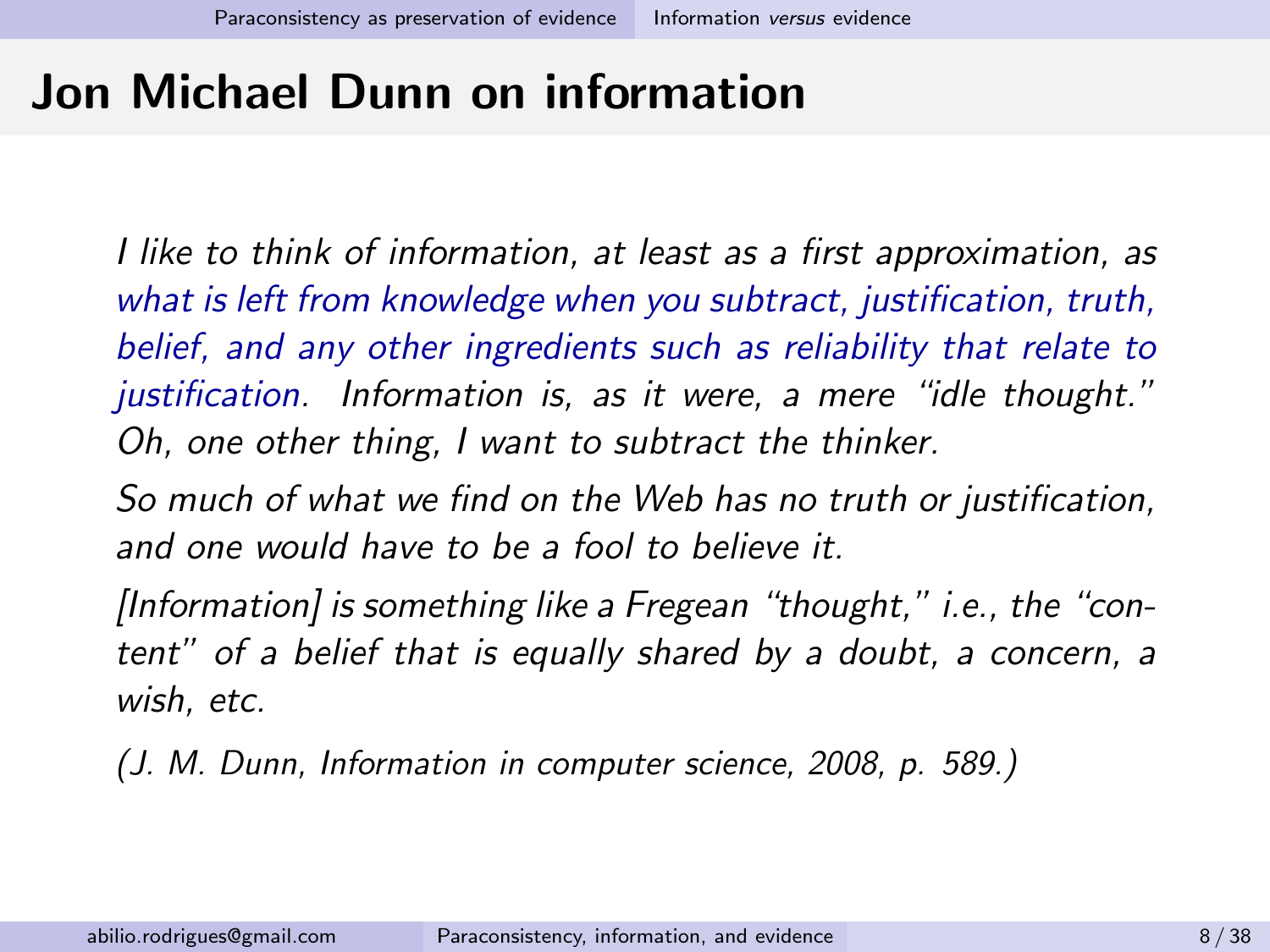- <span id="page-15-0"></span>'Bare-boned' information:
	- 1. a pure propositional content, expressible (in general) by language;
	- 2. objective;
	- 3. does not imply belief;
	- 4. does not need to be true.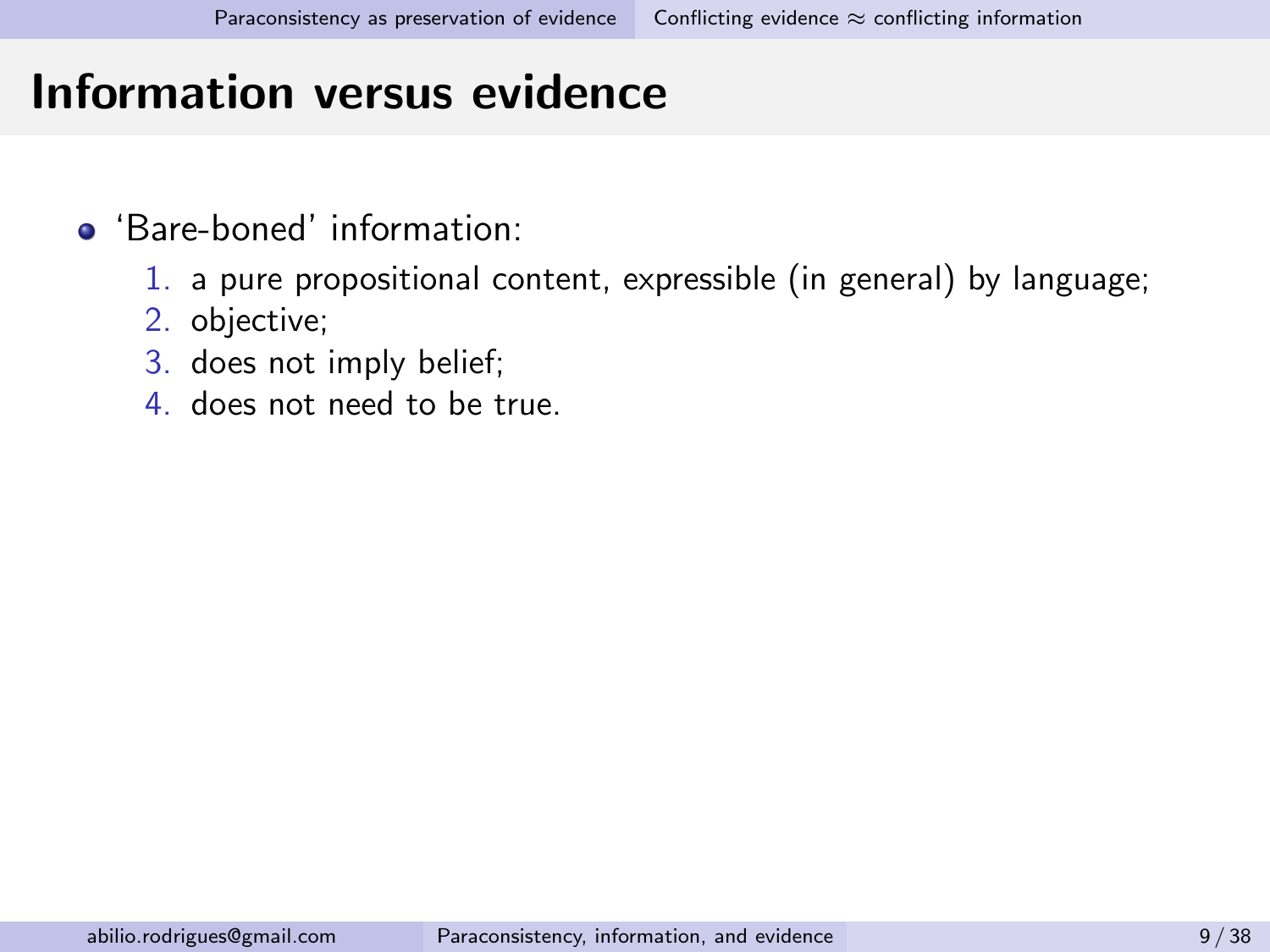- 'Bare-boned' information:
	- 1. a pure propositional content, expressible (in general) by language;
	- 2. objective;
	- 3. does not imply belief;
	- 4. does not need to be true.

Examples: 'Obama is not American', 'A Terra é plana', 'O conjunto dos números inteiros é maior do que o conjunto dos números pares'.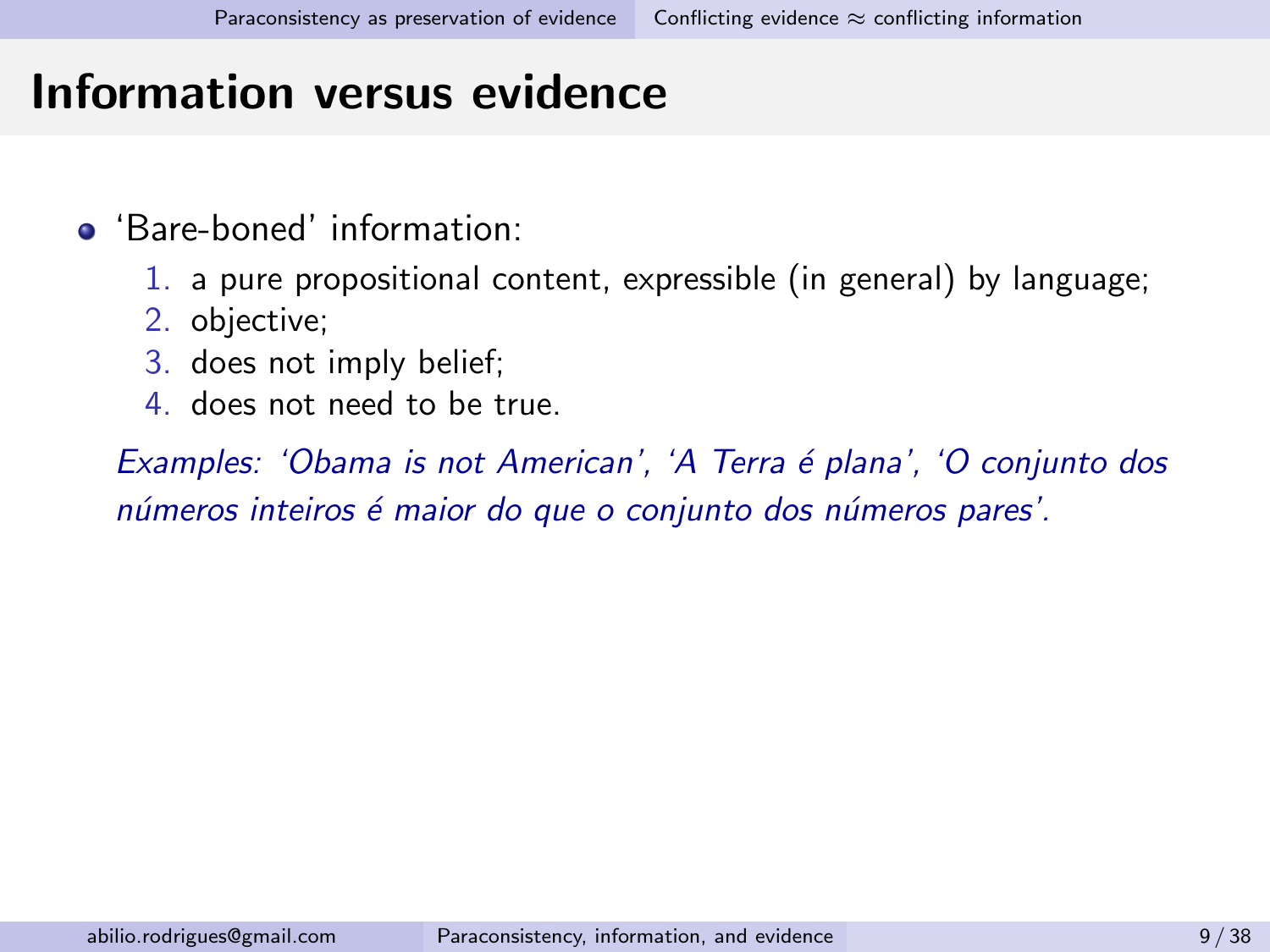- 'Bare-boned' information:
	- 1. a pure propositional content, expressible (in general) by language;
	- 2. objective;
	- 3. does not imply belief;
	- 4. does not need to be true.

Examples: 'Obama is not American', 'A Terra é plana', 'O conjunto dos números inteiros é maior do que o conjunto dos números pares'.

 $\bullet$  Non-conclusive evidence  $=$  bare-boned information

 $+$  a degree of non-conclusive justification.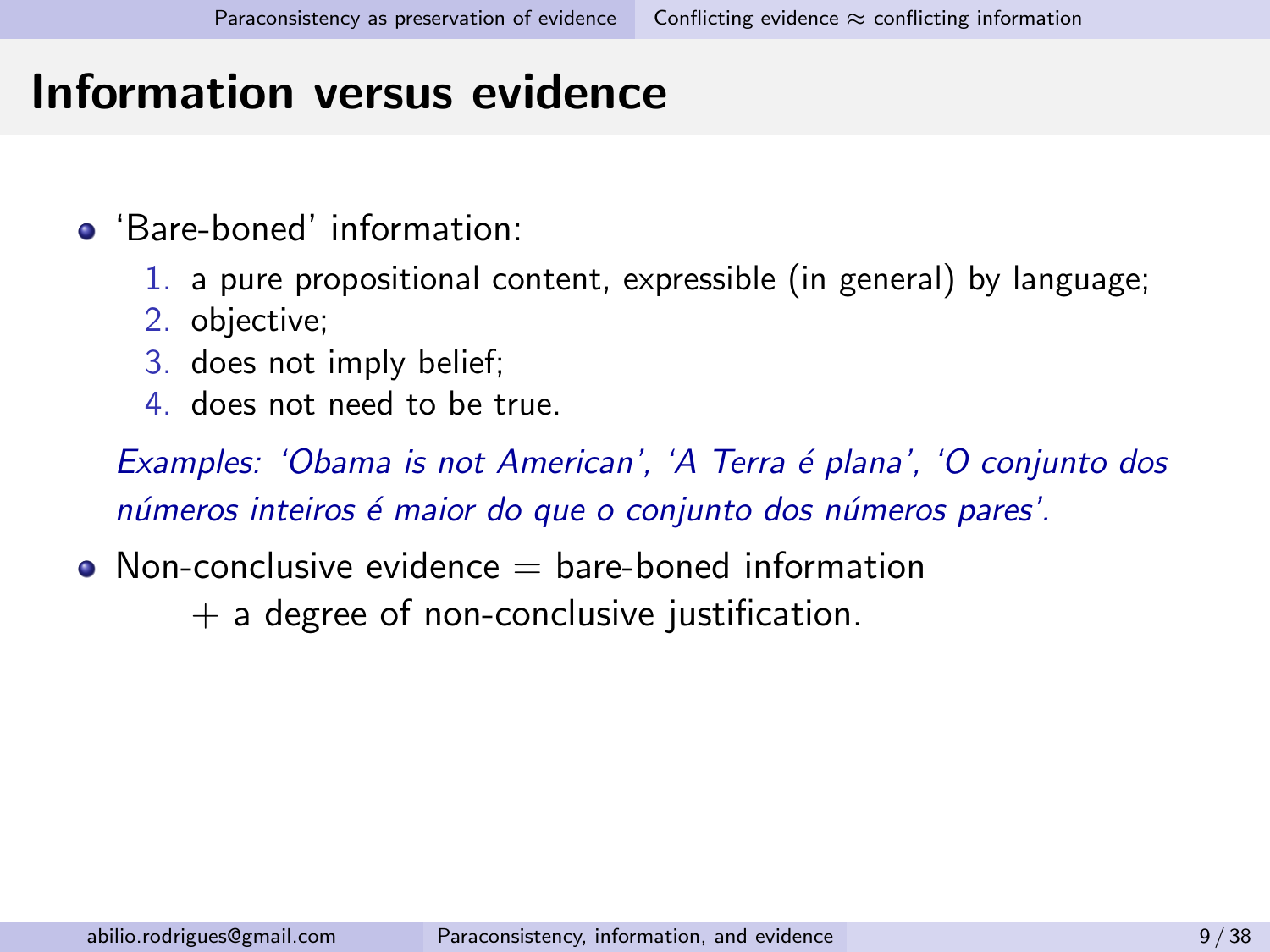- 'Bare-boned' information:
	- 1. a pure propositional content, expressible (in general) by language;
	- 2. objective;
	- 3. does not imply belief;
	- 4. does not need to be true.

Examples: 'Obama is not American', 'A Terra é plana', 'O conjunto dos números inteiros é maior do que o conjunto dos números pares'.

 $\bullet$  Non-conclusive evidence  $=$  bare-boned information

 $+$  a degree of non-conclusive justification.

• Non-conclusive justification is a justification that might be wrong, that may end up not being a justification at all.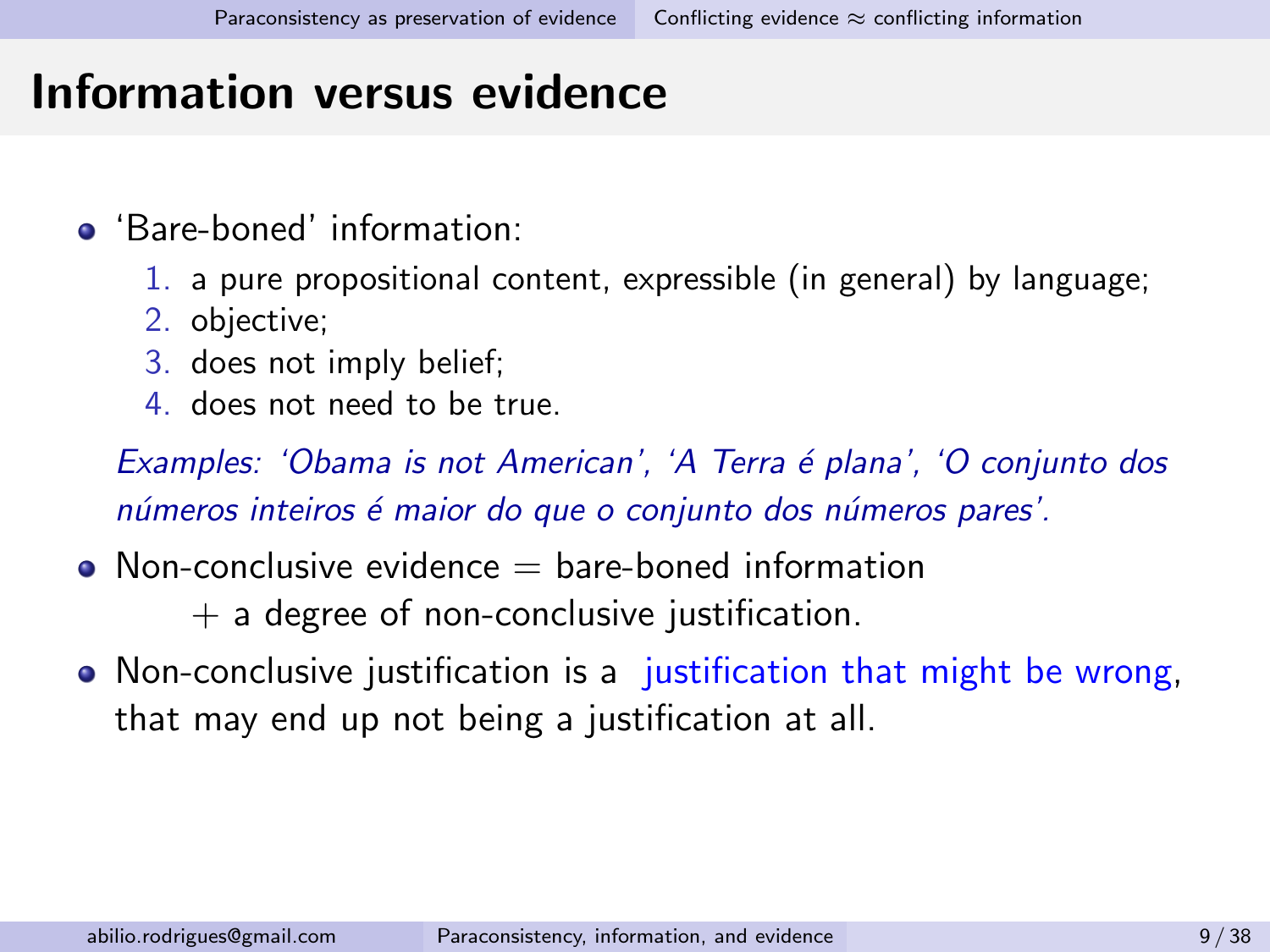- 'Bare-boned' information:
	- 1. a pure propositional content, expressible (in general) by language;
	- 2. objective;
	- 3. does not imply belief;
	- 4. does not need to be true.

Examples: 'Obama is not American', 'A Terra é plana', 'O conjunto dos números inteiros é maior do que o conjunto dos números pares'.

 $\bullet$  Non-conclusive evidence  $=$  bare-boned information

 $+$  a degree of non-conclusive justification.

- Non-conclusive justification is a justification that might be wrong, that may end up not being a justification at all.
- Information is more general than evidence: evidence, even conclusive, is still information.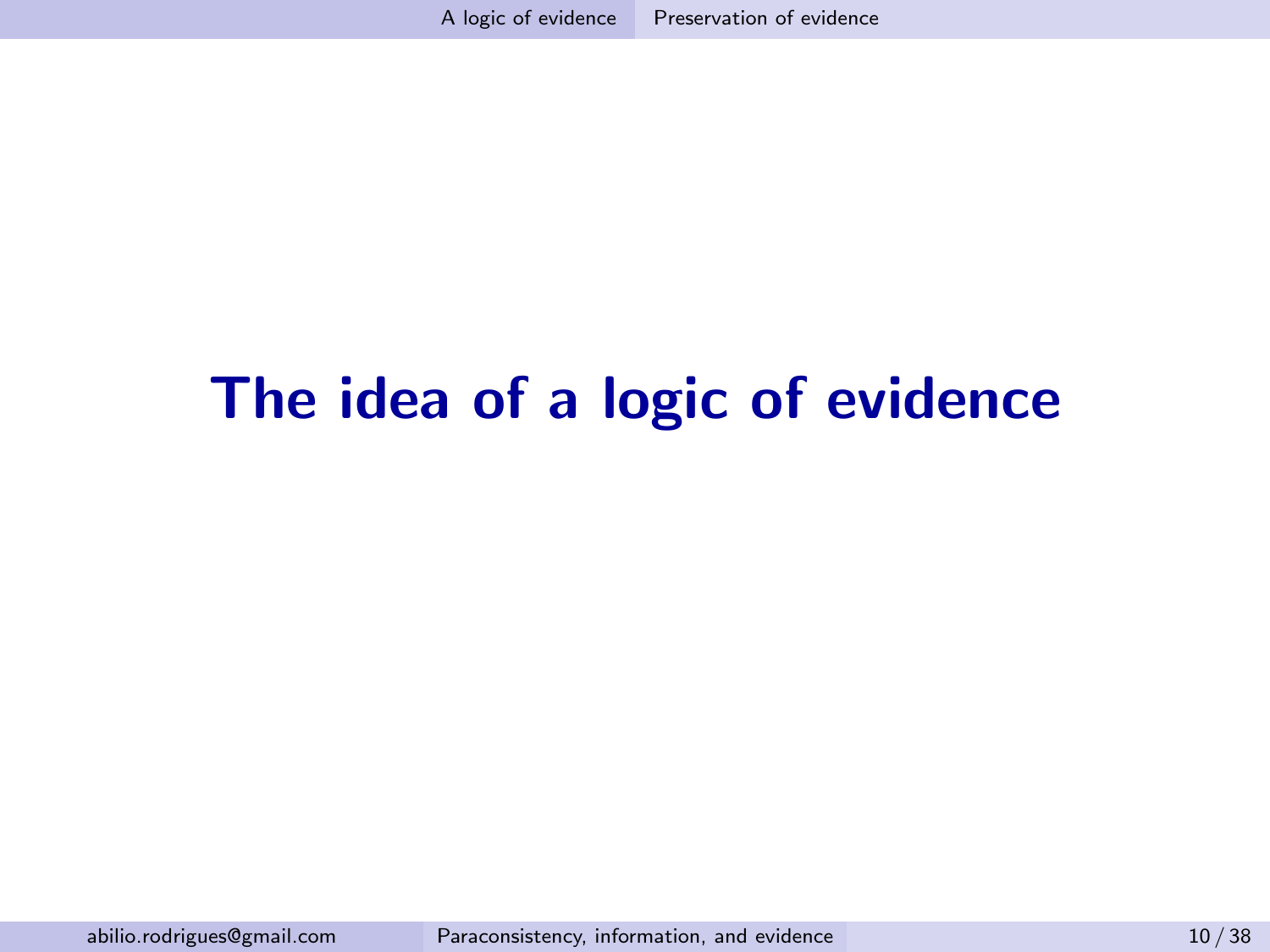- 1. No evidence at all: both  $A$  and  $\neg A$  do not hold;
- 2. Only evidence that A is true: A holds,  $\neg A$  does not hold;
- 3. Only evidence that A is false: A does not hold,  $\neg A$  holds;
- 4. Conflicting evidence: both A and  $\neg A$  hold.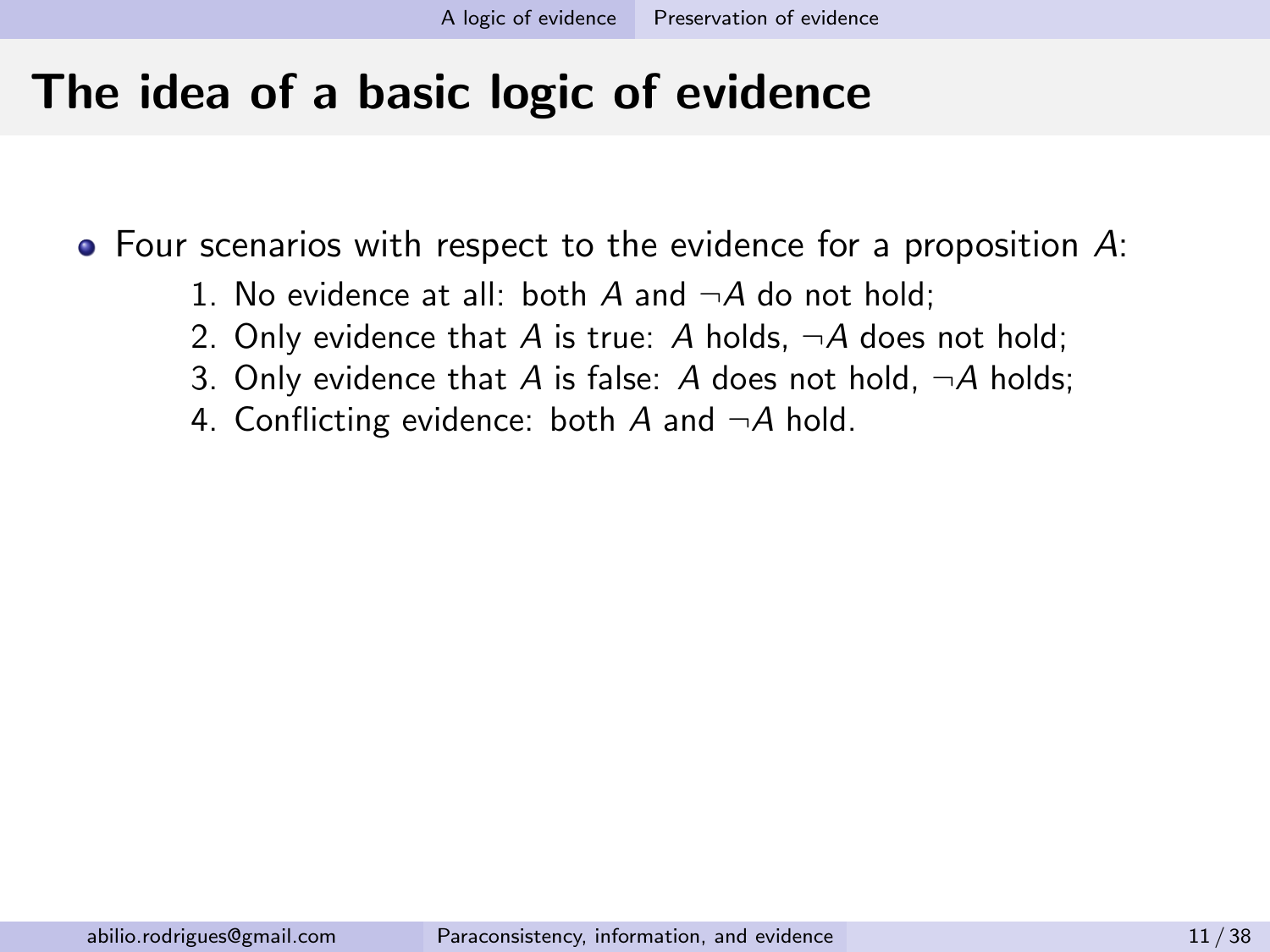- 1. No evidence at all: both A and  $\neg A$  do not hold;
- 2. Only evidence that A is true: A holds,  $\neg A$  does not hold;
- 3. Only evidence that A is false: A does not hold,  $\neg A$  holds;
- 4. Conflicting evidence: both A and  $\neg A$  hold.
- A logic of evidence does not preserve truth, but rather evidence from premises to conclusion.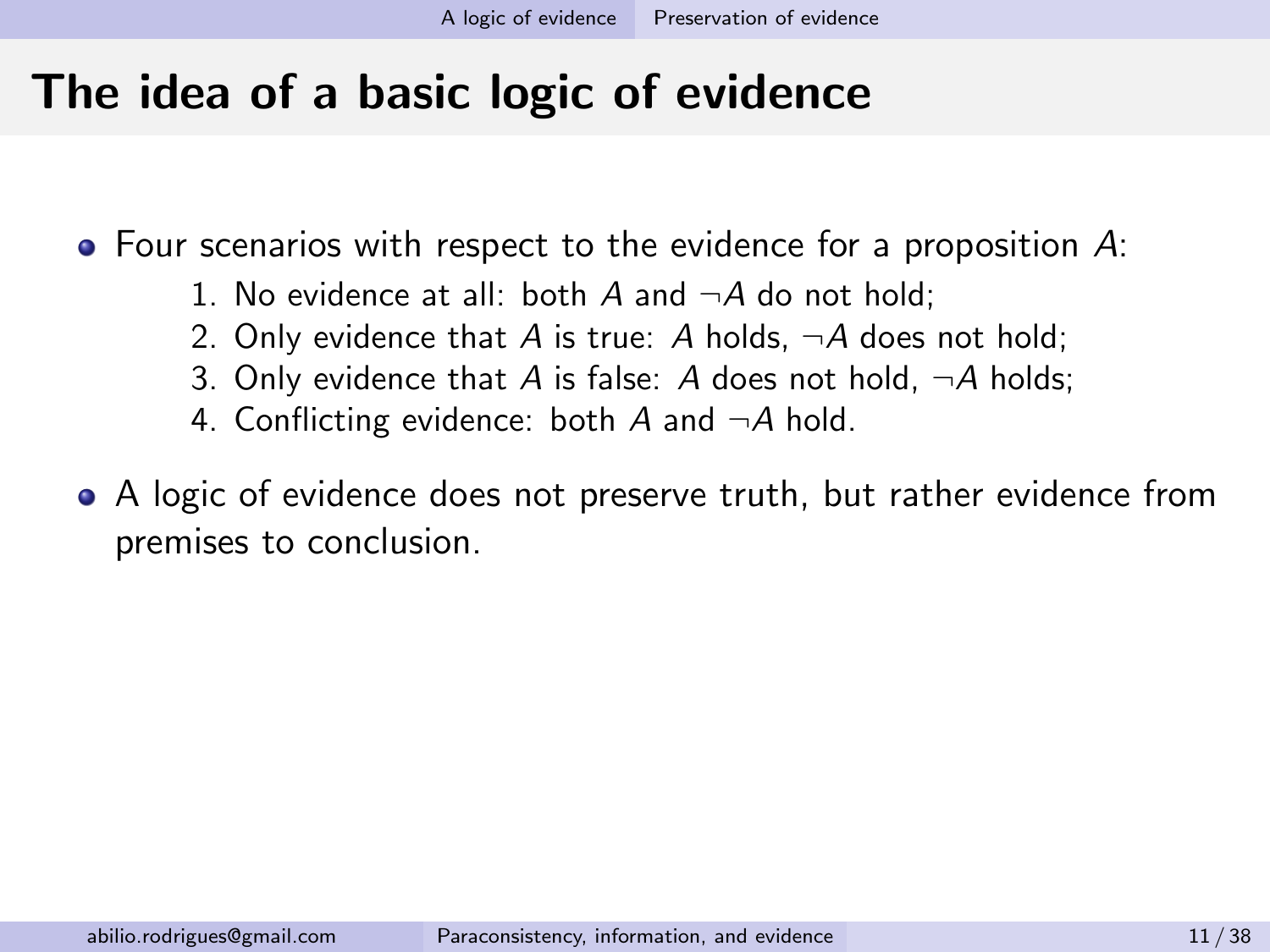- 1. No evidence at all: both A and  $\neg A$  do not hold;
- 2. Only evidence that A is true: A holds,  $\neg A$  does not hold;
- 3. Only evidence that A is false: A does not hold,  $\neg A$  holds;
- 4. Conflicting evidence: both A and  $\neg A$  hold.
- A logic of evidence does not preserve truth, but rather evidence from premises to conclusion.
- Positive and negative evidence are two primitive, independent and non-complementary notions: absence of positive evidence  $\neq$  existence of negative evidence, and so on.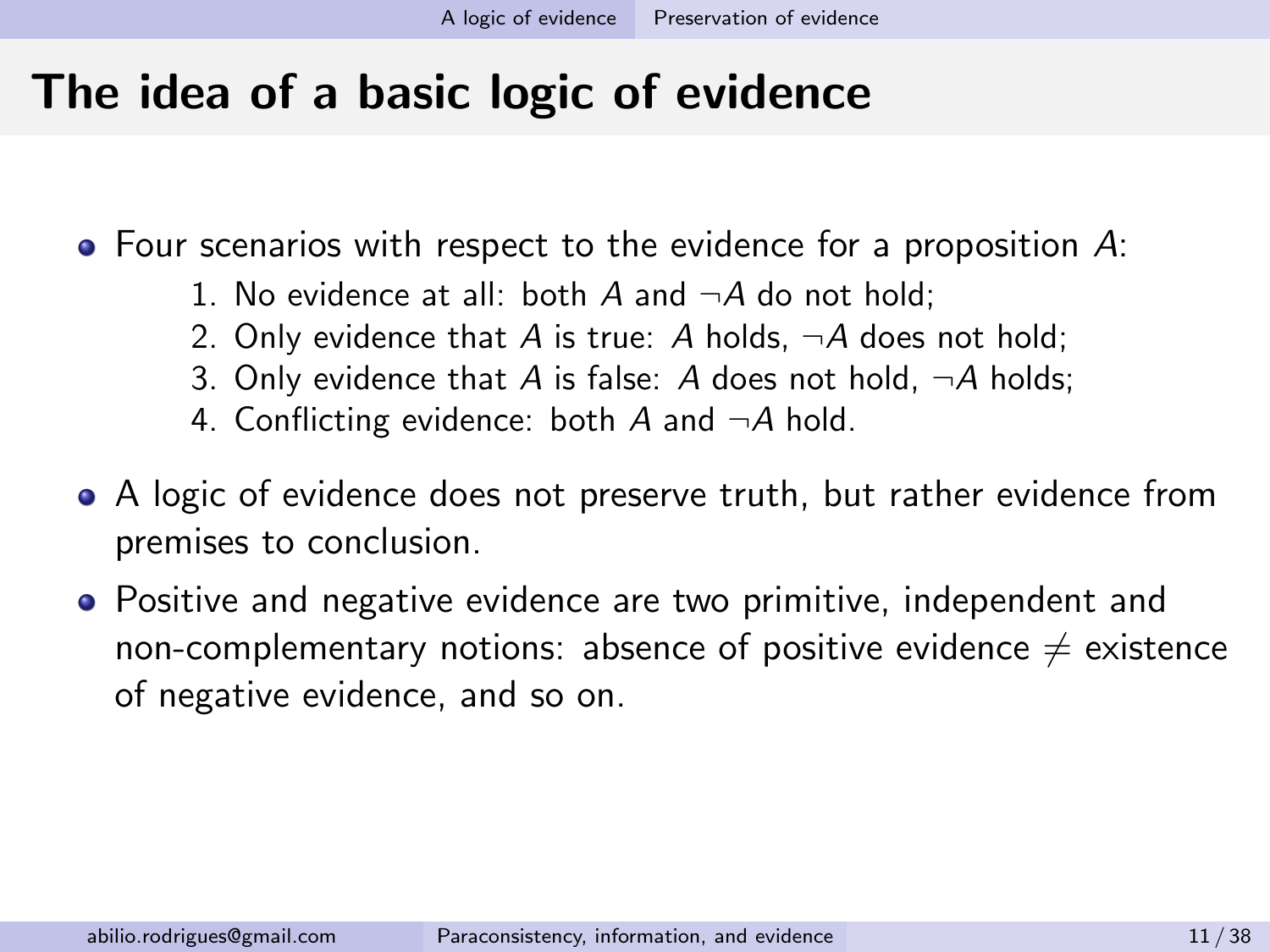- 1. No evidence at all: both A and  $\neg A$  do not hold;
- 2. Only evidence that A is true: A holds,  $\neg A$  does not hold;
- 3. Only evidence that A is false: A does not hold,  $\neg A$  holds;
- 4. Conflicting evidence: both A and  $\neg A$  hold.
- A logic of evidence does not preserve truth, but rather evidence from premises to conclusion.
- Positive and negative evidence are two primitive, independent and non-complementary notions: absence of positive evidence  $\neq$  existence of negative evidence, and so on.
- A logic of evidence has different rules for positive and negative evidence.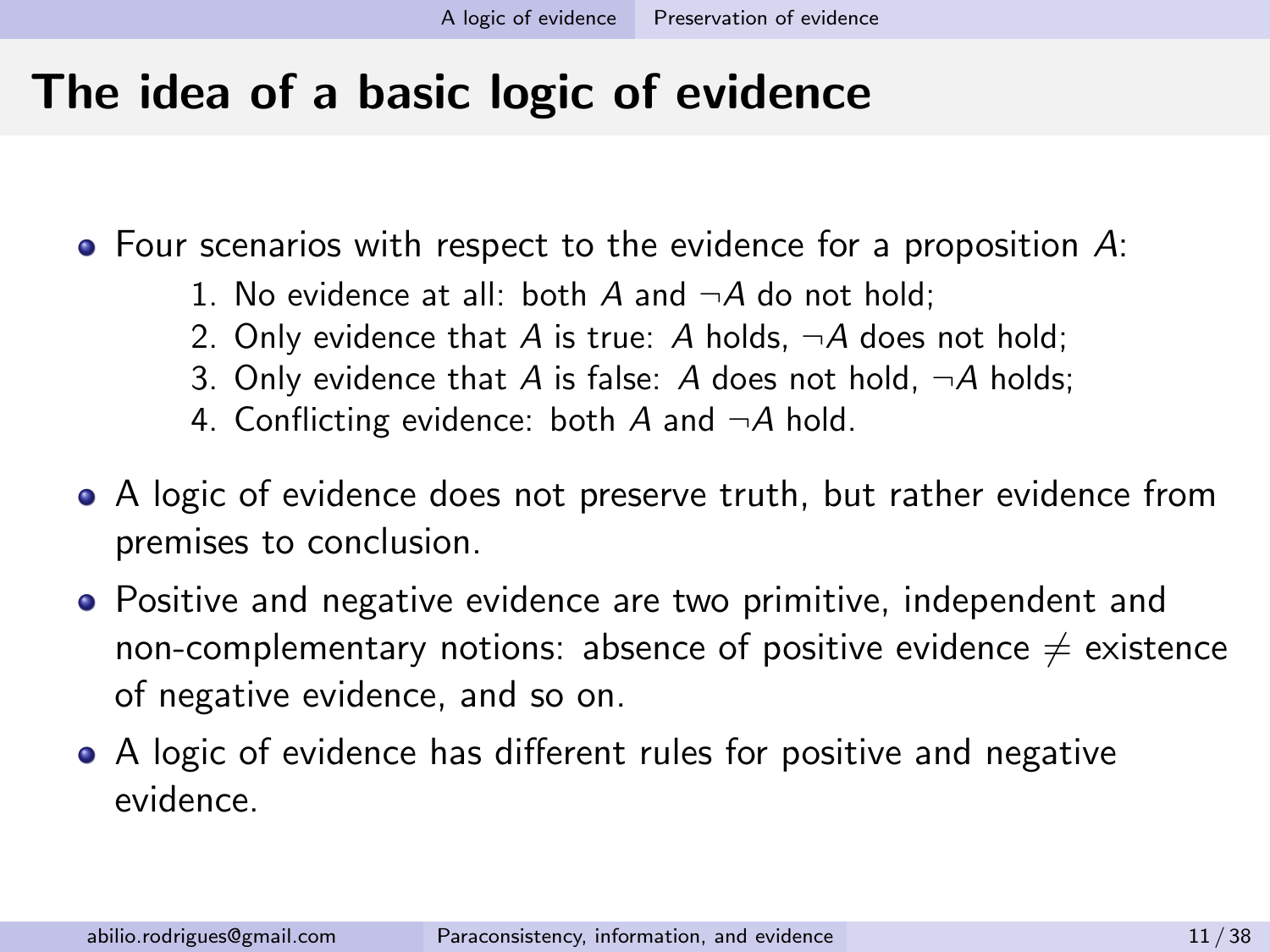#### <span id="page-25-0"></span>The Basic Logic of Evidence –  $BLE (N4)$

$$
\frac{A}{A \wedge B} \wedge I \qquad \frac{A \wedge B}{A} \wedge E \frac{A \wedge B}{B} \qquad \frac{B}{A \rightarrow B} \rightarrow I \qquad \frac{A \rightarrow B}{B} \rightarrow E
$$
\n
$$
\begin{bmatrix} A \\ A \end{bmatrix} \qquad \begin{bmatrix} B \\ \vdots \end{bmatrix}
$$
\n
$$
\frac{A}{A \vee B} \vee I \frac{B}{A \vee B} \qquad \frac{A \vee B}{C} \vee E
$$
\n
$$
\frac{A}{\neg(A \vee B)} \rightarrow \vee I \qquad \frac{\neg(A \vee B)}{\neg A} \rightarrow \vee E \xrightarrow{\neg(A \vee B)} \qquad \frac{A}{\neg(B)} \qquad \frac{A \rightarrow B}{\neg(A \rightarrow B)} \rightarrow \vee I \xrightarrow{\neg(A \rightarrow B)} \qquad \frac{\neg(A \rightarrow B)}{A} \rightarrow E \xrightarrow{\neg(B)} \qquad \frac{\neg(A \wedge B)}{\neg B}
$$
\n
$$
\begin{bmatrix} \neg A \\ \vdots \\ \vdots \end{bmatrix} \qquad \begin{bmatrix} \neg A \\ \vdots \\ \vdots \end{bmatrix} \qquad \begin{bmatrix} \neg A \\ \vdots \\ \vdots \end{bmatrix} \qquad \begin{bmatrix} \neg A \\ \vdots \\ \vdots \end{bmatrix}
$$
\n
$$
\frac{\neg A}{\neg A} \wedge I \xrightarrow{\neg B} \qquad \frac{\neg (A \wedge B) \wedge C}{\neg (A \wedge B)} \qquad \frac{\neg (A \wedge B) \wedge C}{C} \qquad \neg A \in E
$$
\n
$$
\frac{A}{\neg A} \wedge DNI \qquad \frac{\neg A}{A} \wedge DNE
$$

abilio.rodrigues@gmail.com [Paraconsistency, information, and evidence](#page-0-0) 12 / 38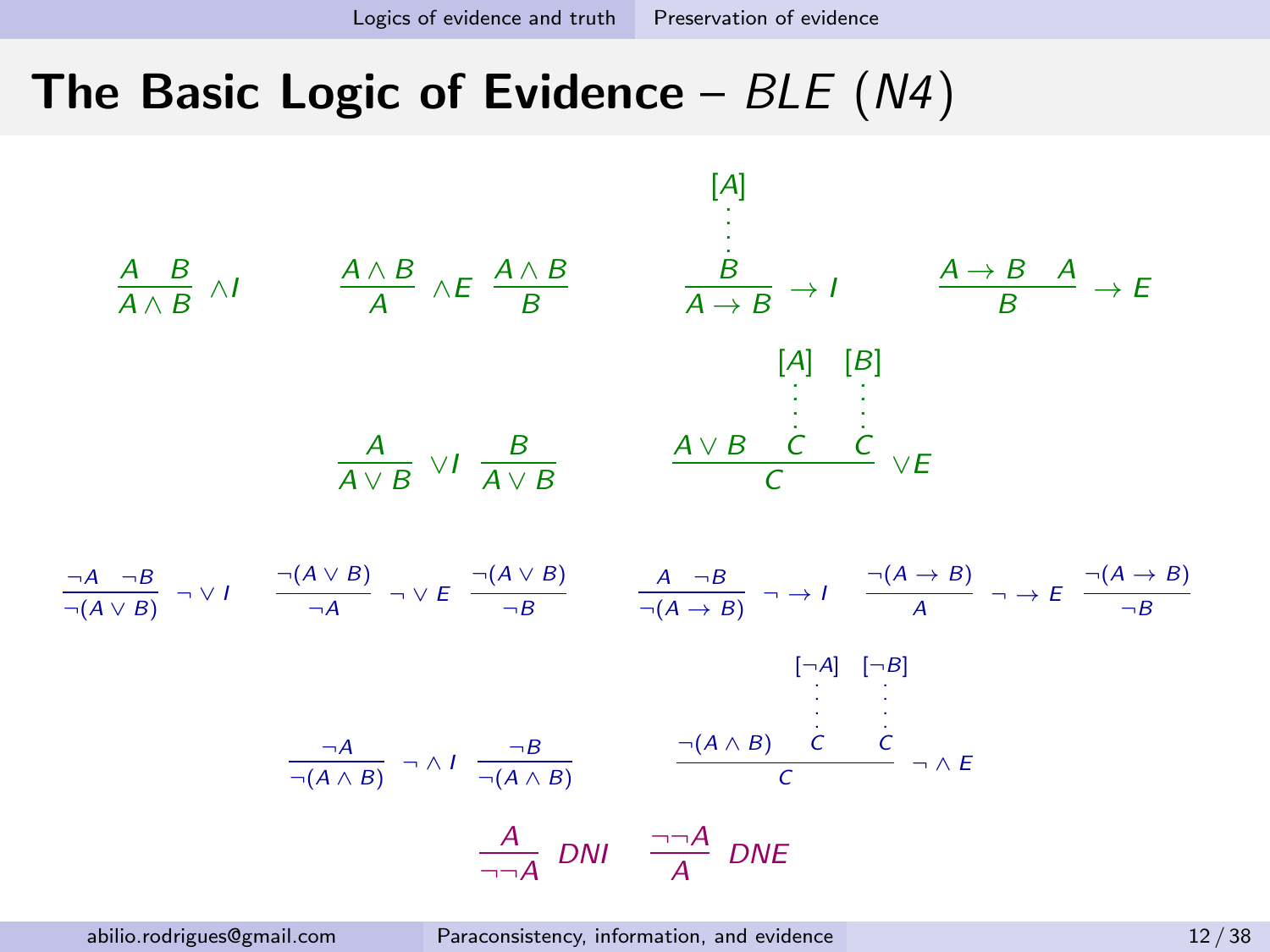# <span id="page-26-0"></span>Extending BLE to a logic of evidence and truth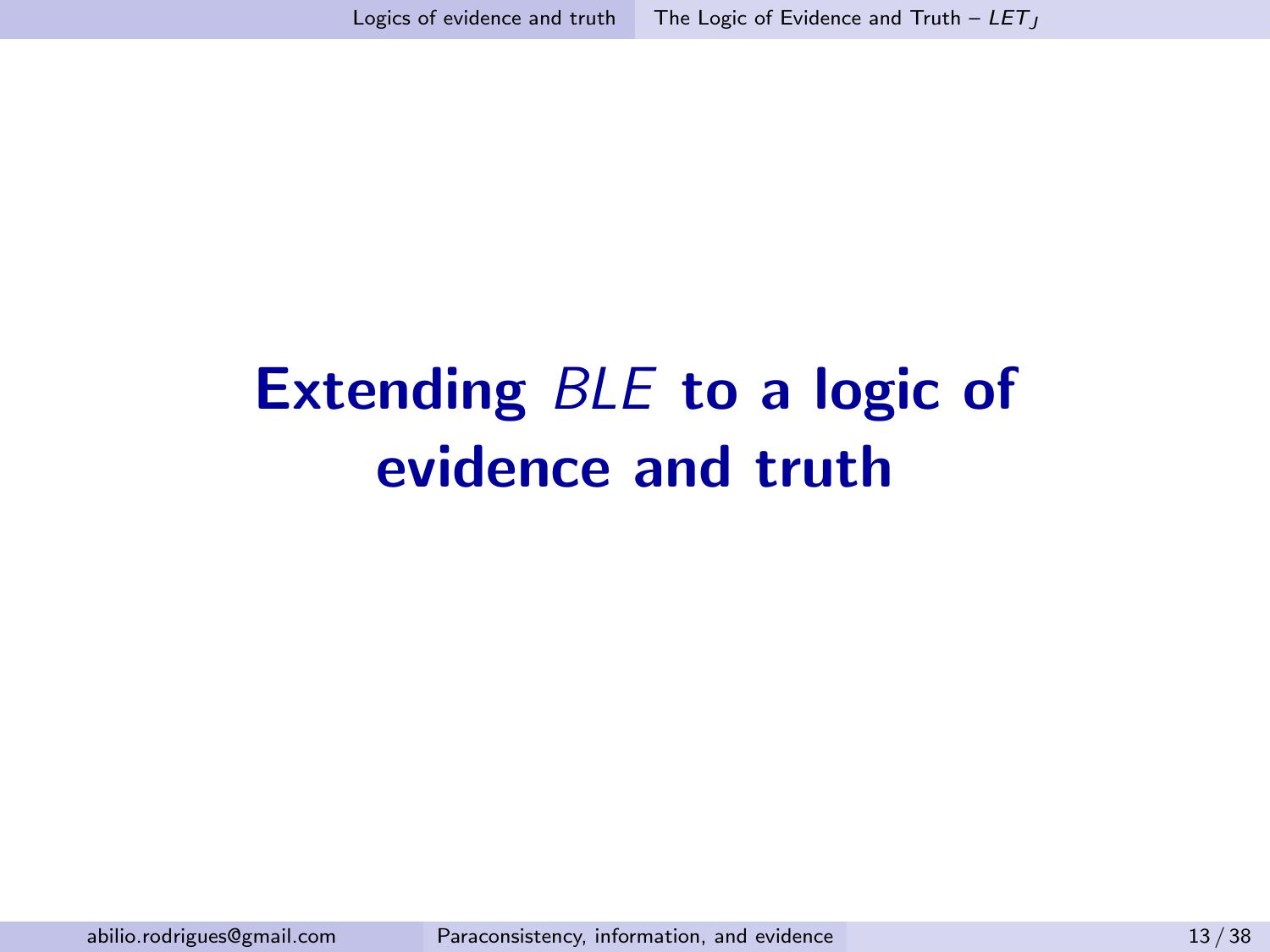#### The logic of evidence and truth  $-LET$

The Logic of Evidence and Truth  $(LET_J)$  is obtained by extending the language of  $BLE$  with a classicality operator  $\circ$  and adding the following inference rules:

$$
\frac{\circ A \quad A \quad \neg A}{B} \quad EXP^{\circ} \qquad \frac{\circ A}{A \lor \neg A} \quad PEM^{\circ}
$$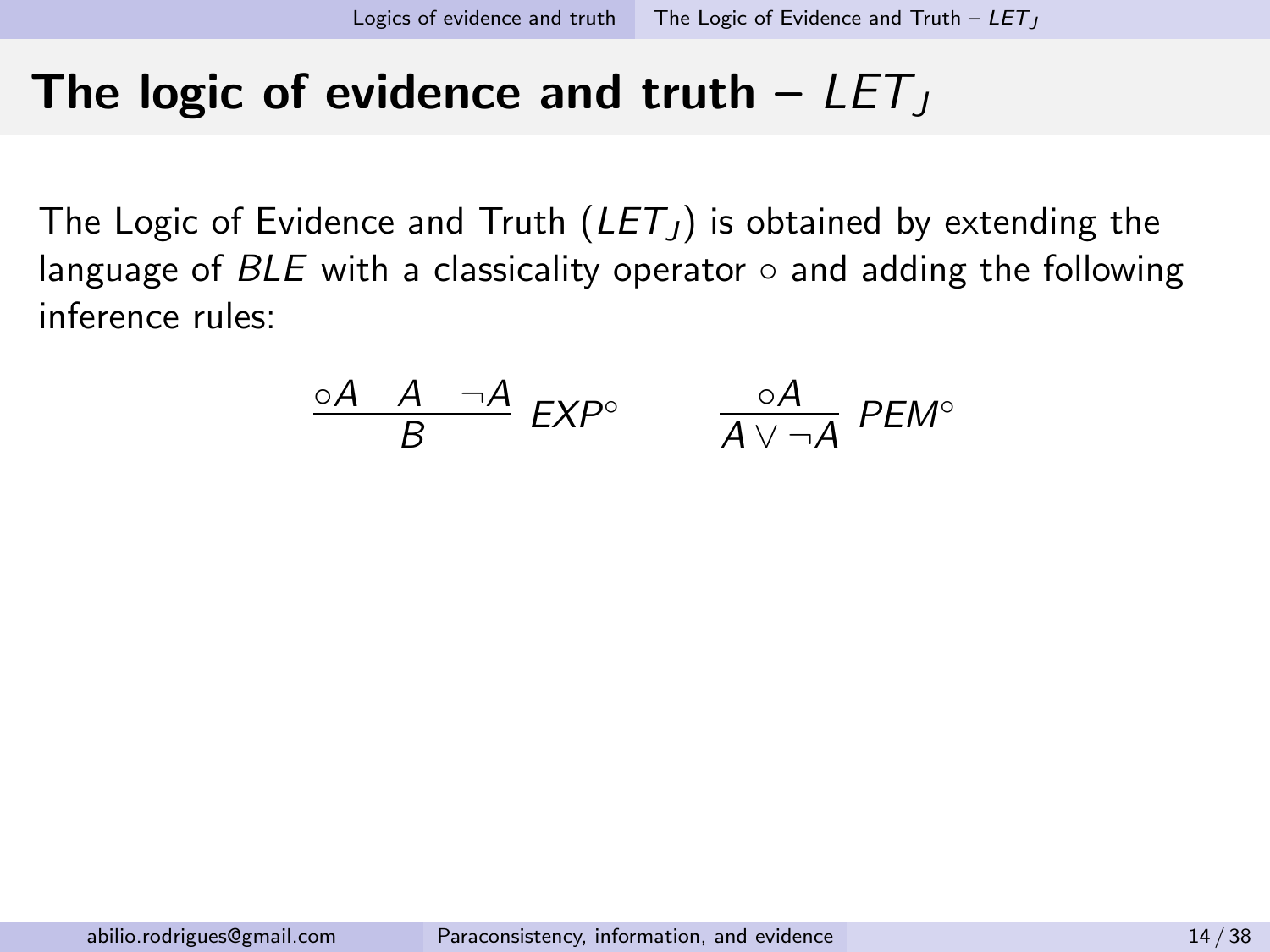#### The logic of evidence and truth  $-LET$

The Logic of Evidence and Truth  $(LET_J)$  is obtained by extending the language of  $BLE$  with a classicality operator  $\circ$  and adding the following inference rules:

$$
\frac{\circ A \quad A \quad \neg A}{B} \quad EXP^{\circ} \qquad \frac{\circ A}{A \lor \neg A} \quad PEM^{\circ}
$$

• The operator  $\circ$  works as a **context switch**: if  $\circ A$ ,  $\circ B$ ,  $\circ C$ ... hold, the argumentative context of  $A, B, C, \ldots$  is classical.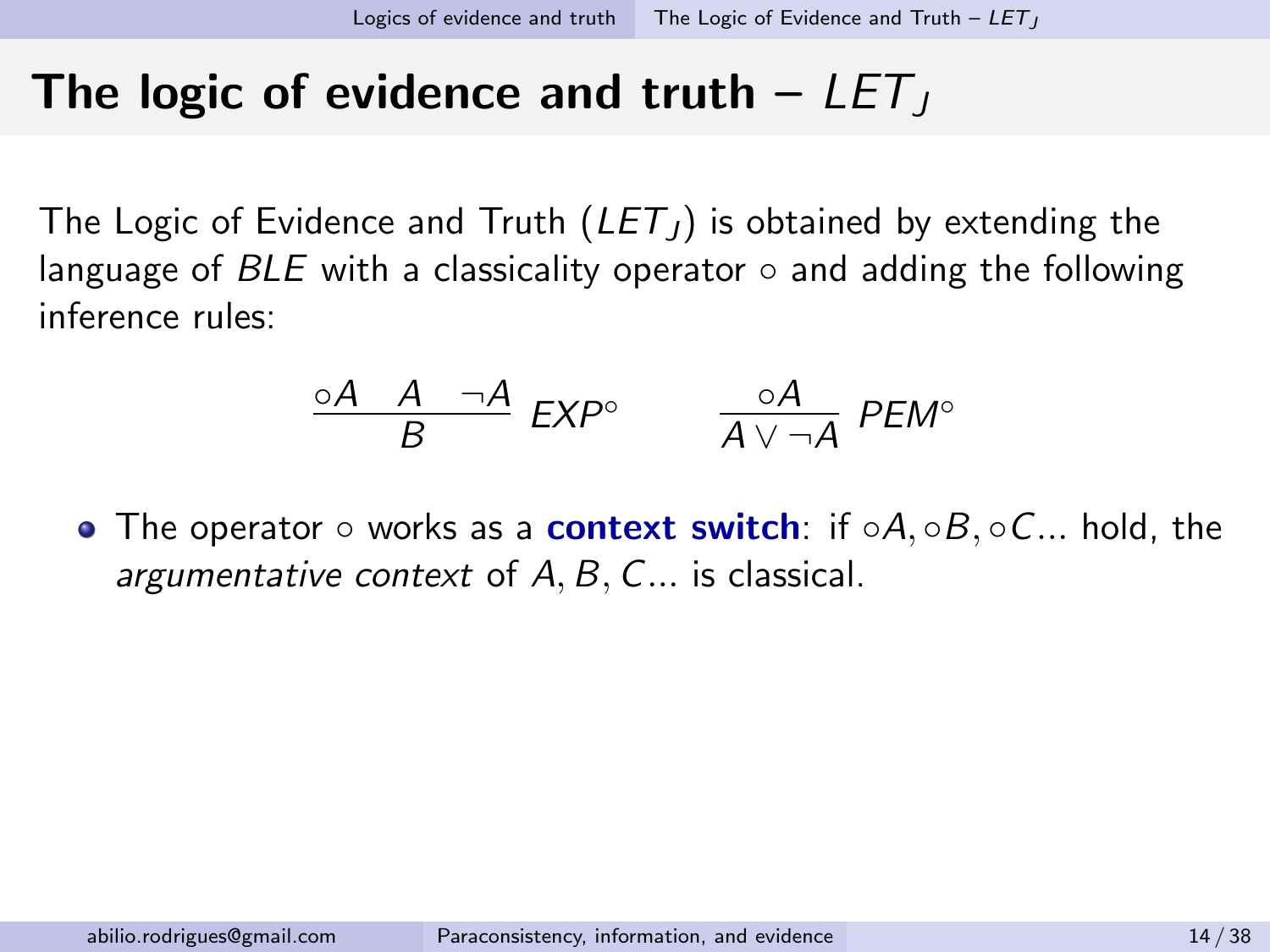#### The logic of evidence and truth  $-LET$

The Logic of Evidence and Truth  $(LET_J)$  is obtained by extending the language of  $BLE$  with a classicality operator  $\circ$  and adding the following inference rules:

$$
\frac{\circ A \quad A \quad \neg A}{B} \quad EXP^{\circ} \qquad \frac{\circ A}{A \lor \neg A} \quad PEM^{\circ}
$$

- The operator  $\circ$  works as a **context switch**: if  $\circ A$ ,  $\circ B$ ,  $\circ C$ ... hold, the argumentative context of  $A, B, C, \ldots$  is classical.
- A proposition  $\circ A$  may be read as:
	- 1. A behaves classically,
	- 2. conclusive evidence for A or  $\neg A$ .
	- 3. reliable information about A or  $\neg A$ .
	- 4. the truth-value of A has been established.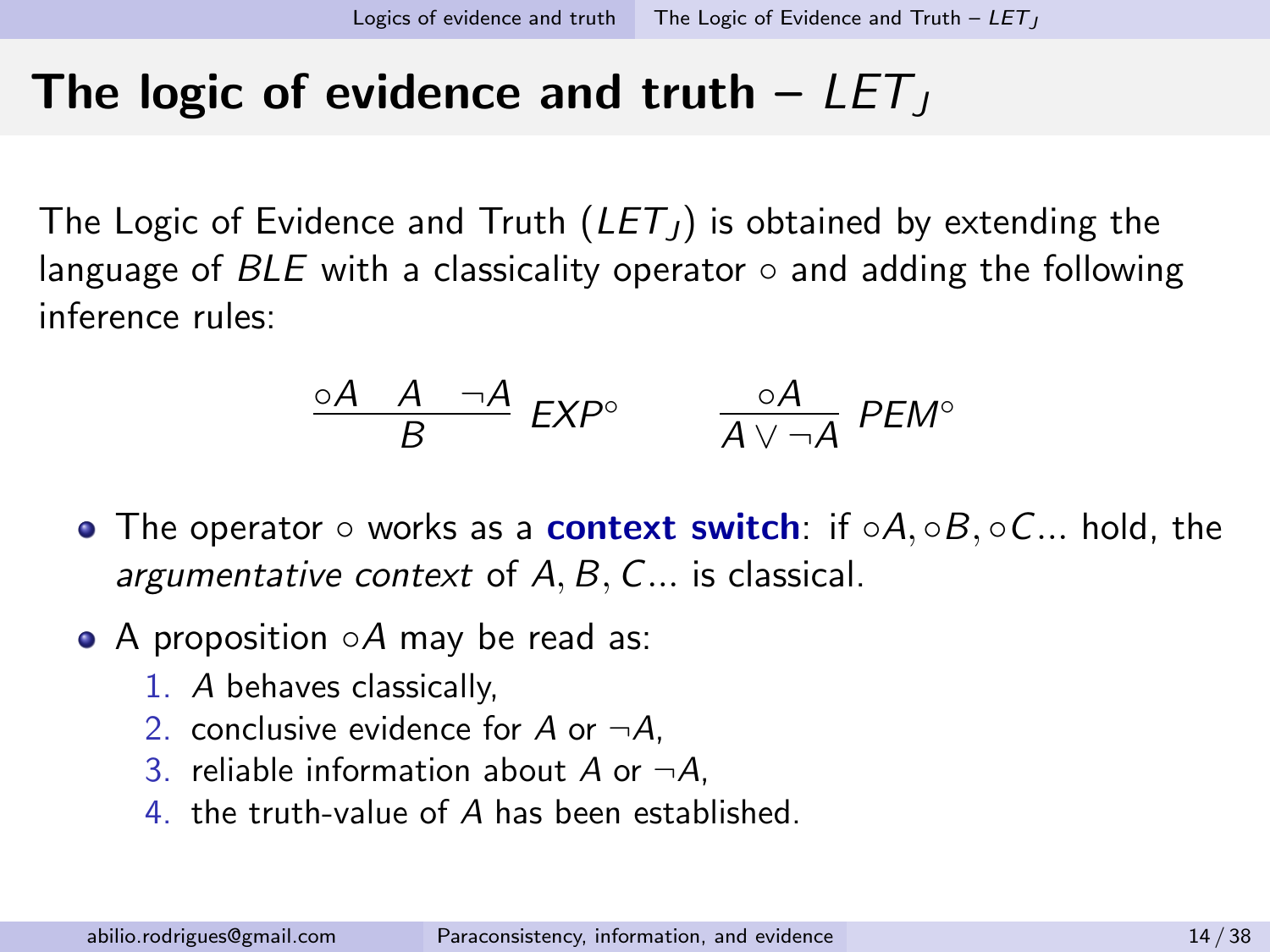#### The intended interpretation of  $LET_J$

- When ○A does not hold, four *non-conclusive* scenarios:
	- 1. A holds,  $\neg A$  doesn't  $\rightsquigarrow$  only evidence that A is true.
	- 2.  $\neg A$  holds, A doesn't  $\rightsquigarrow$  only evidence that A is false.
	- 3. Both A and  $\neg A$  don't hold  $\rightsquigarrow$  no evidence at all.
	- 4. both A and  $\neg A$  hold  $\rightsquigarrow$  conflicting evidence.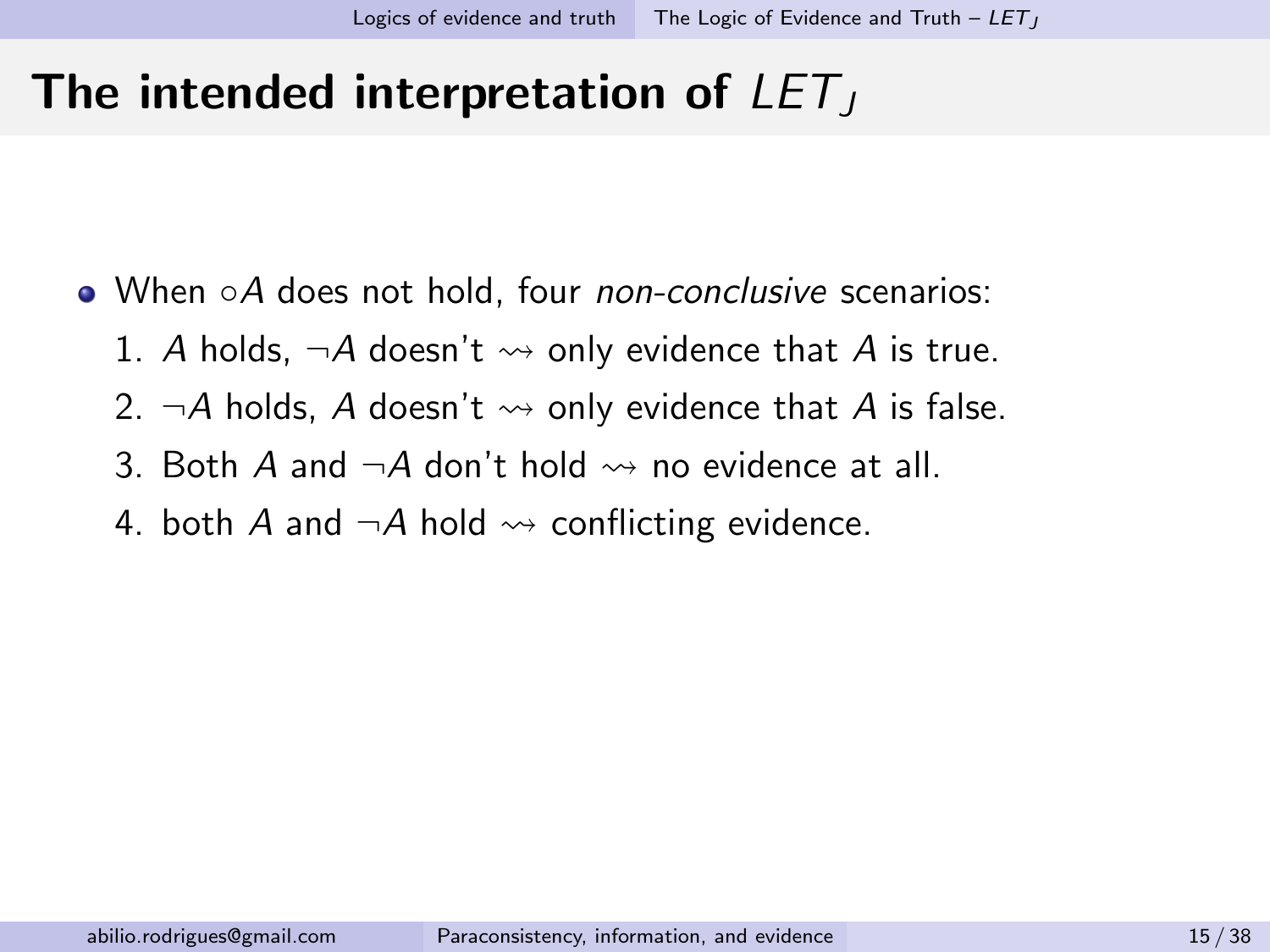#### The intended interpretation of  $LET_J$

- When ○A does not hold, four *non-conclusive* scenarios:
	- 1. A holds,  $\neg A$  doesn't  $\rightsquigarrow$  only evidence that A is true.
	- 2.  $\neg A$  holds. A doesn't  $\leadsto$  only evidence that A is false.
	- 3. Both A and  $\neg A$  don't hold  $\rightsquigarrow$  no evidence at all.
	- 4. both A and  $\neg A$  hold  $\rightsquigarrow$  conflicting evidence.
- When ○A holds, two conclusive scenarios:
	- 5. A holds  $\rightsquigarrow$  conclusive evidence that A is true.
	- 6.  $\neg A$  holds  $\rightsquigarrow$  conclusive evidence that A is false.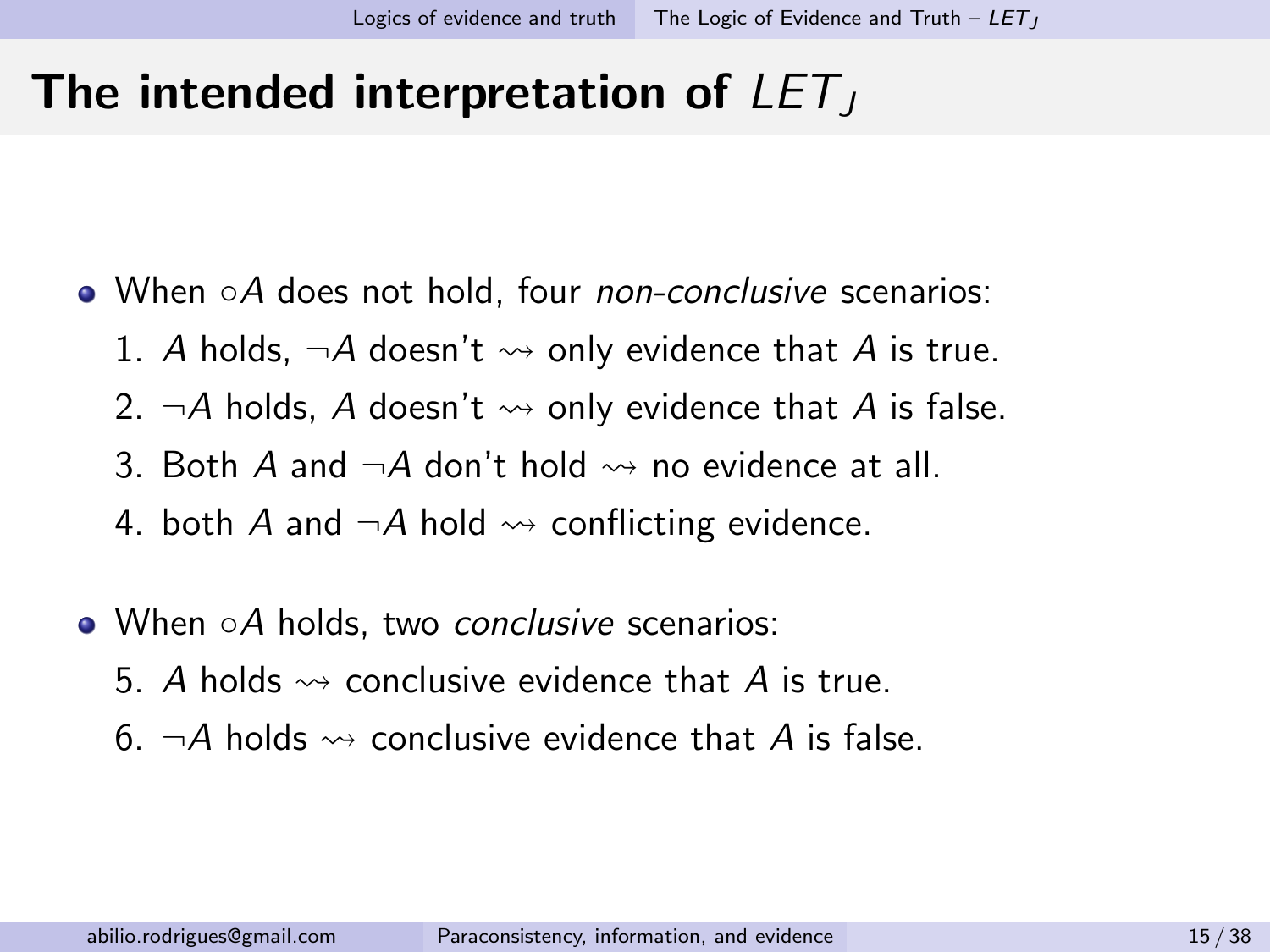## <span id="page-32-0"></span>**Semantics**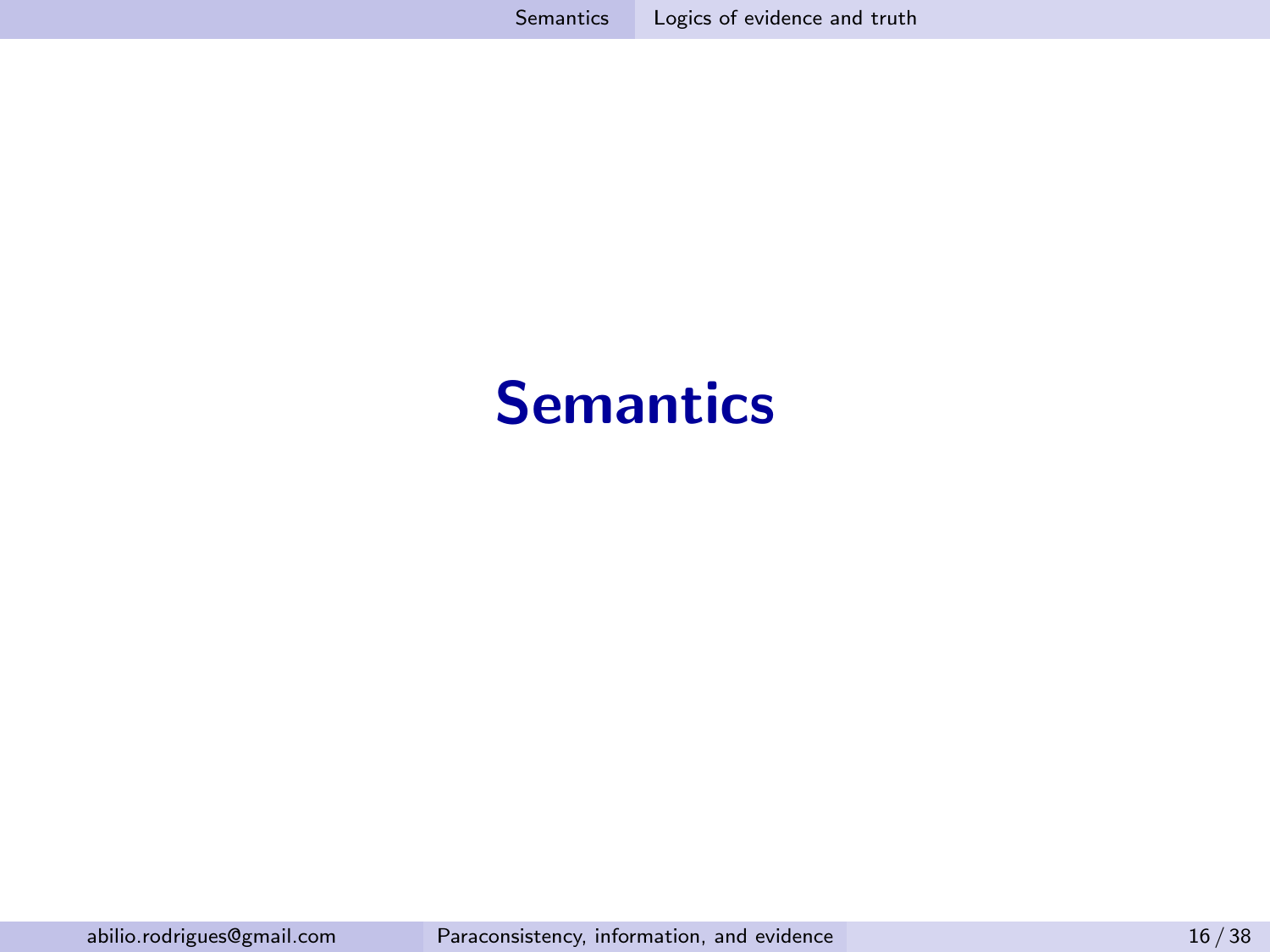#### Semantics for logics of evidence and truth

**•** Non-deterministic **valuation semantics**: 'mathematical representations' of the deductive systems, rather than explanations of meanings.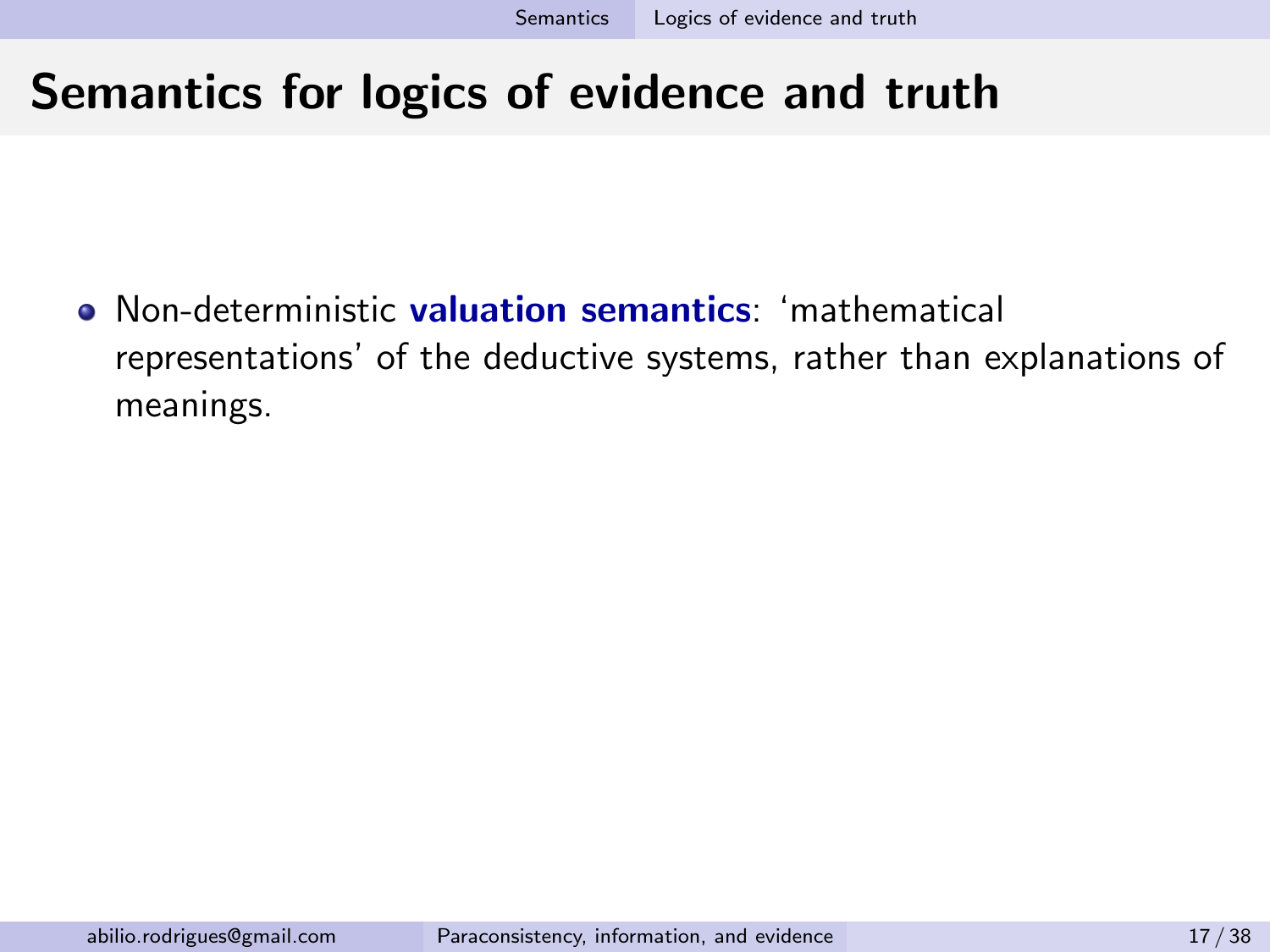#### Semantics for logics of evidence and truth

- **•** Non-deterministic **valuation semantics**: 'mathematical representations' of the deductive systems, rather than explanations of meanings.
- Probabilistic semantics: intends to quantify the evidence attributed to a proposition A (joint work with J. Bueno-Soler and W. Carnielli).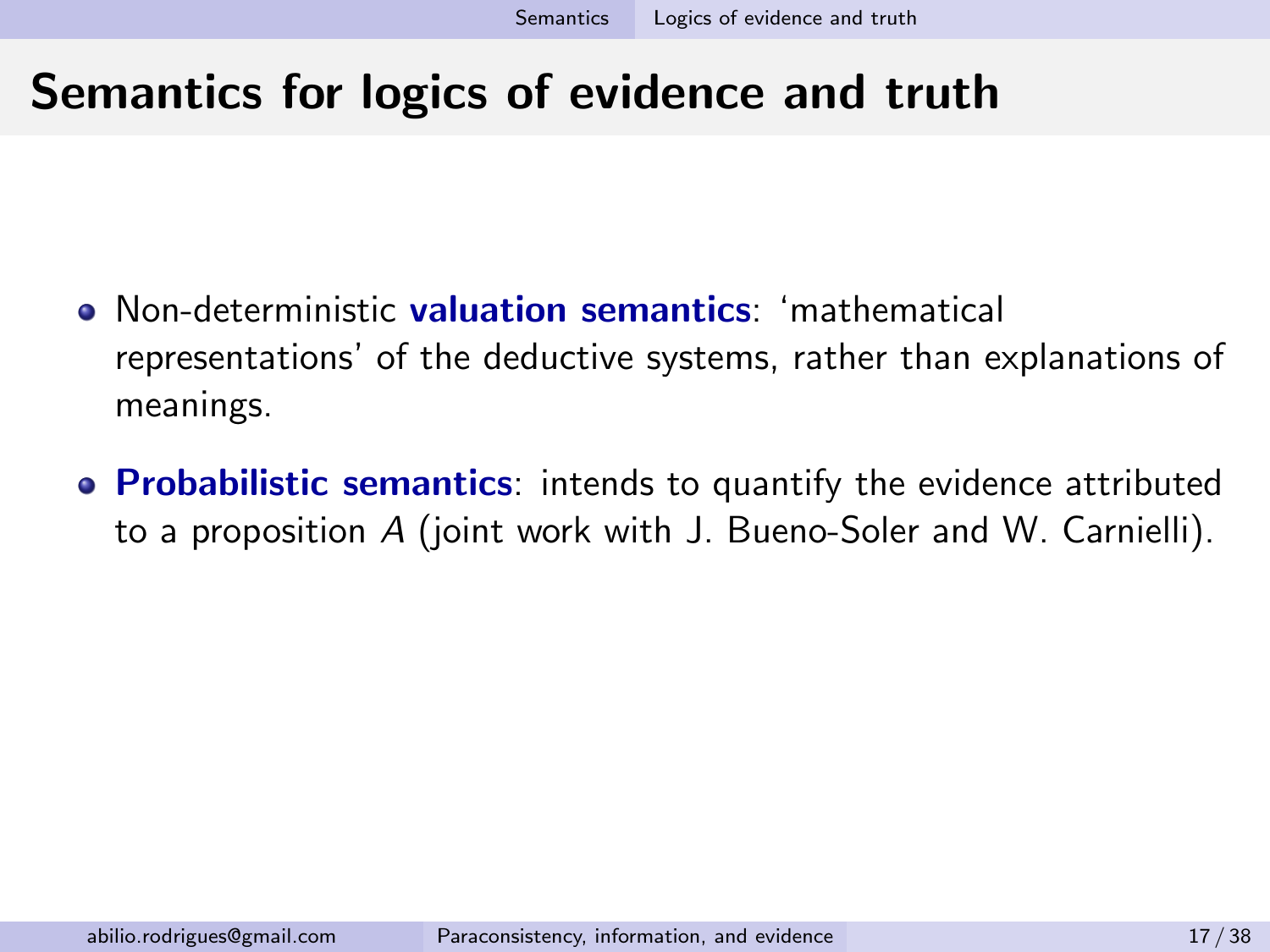#### Semantics for logics of evidence and truth

- **Non-deterministic valuation semantics:** 'mathematical representations' of the deductive systems, rather than explanations of meanings.
- Probabilistic semantics: intends to quantify the evidence attributed to a proposition A (joint work with J. Bueno-Soler and W. Carnielli).
- Inferential semantics: meanings are explained compositionally by means of the introductions rules, analogously to the proof-theoretic semantics for intuitionistic logic.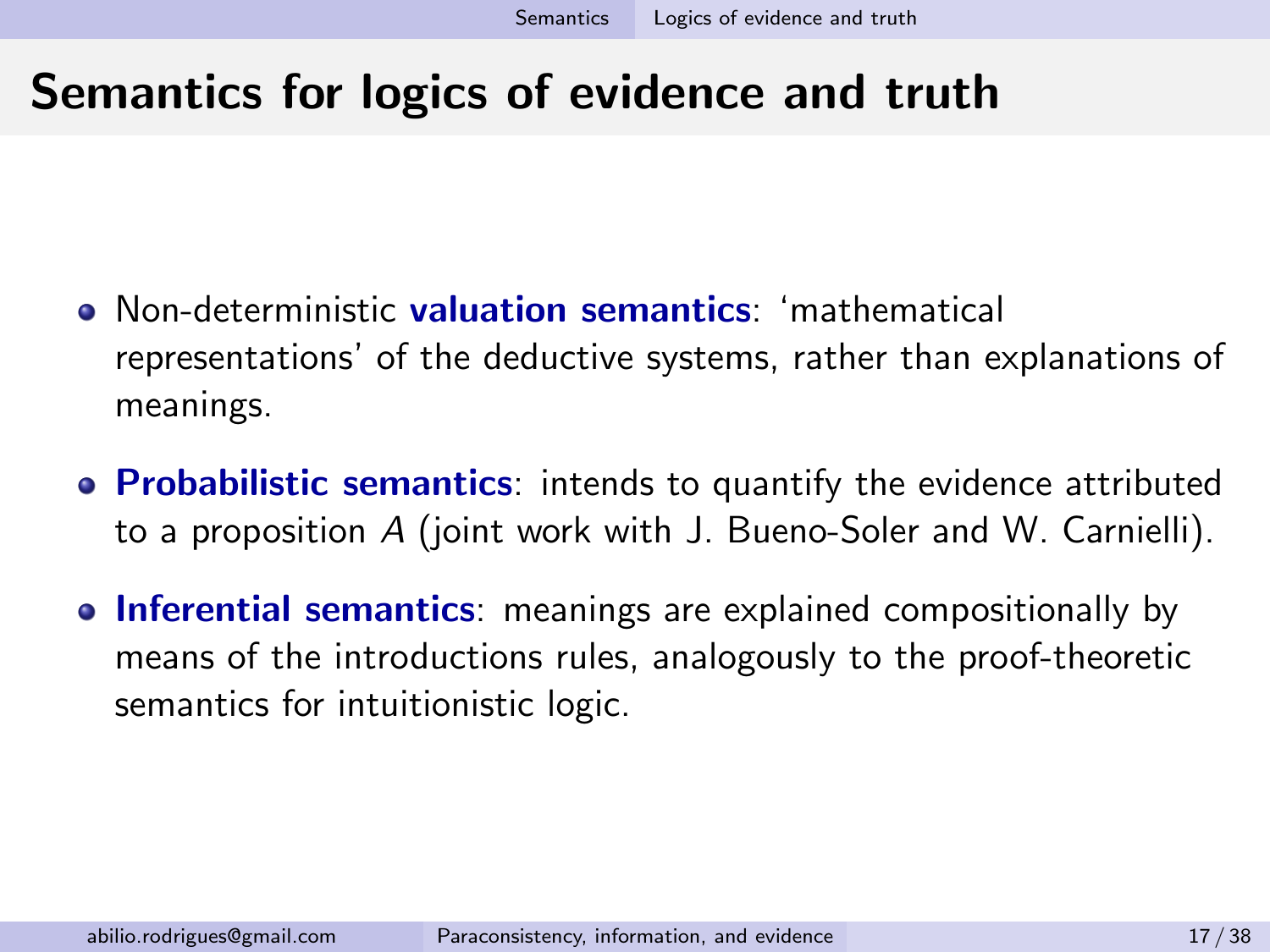#### <span id="page-36-0"></span>Non-deterministic valuation semantics

- Given a language L, valuations are functions from the set of formulas of L to  $\{0, 1\}$  according to certain conditions that somehow 'represent' the axioms and/or rules of inference.
- $\bullet$  The attribution of the value 0 to a formula A means that A does not hold, and the value 1 means that  $A$  holds.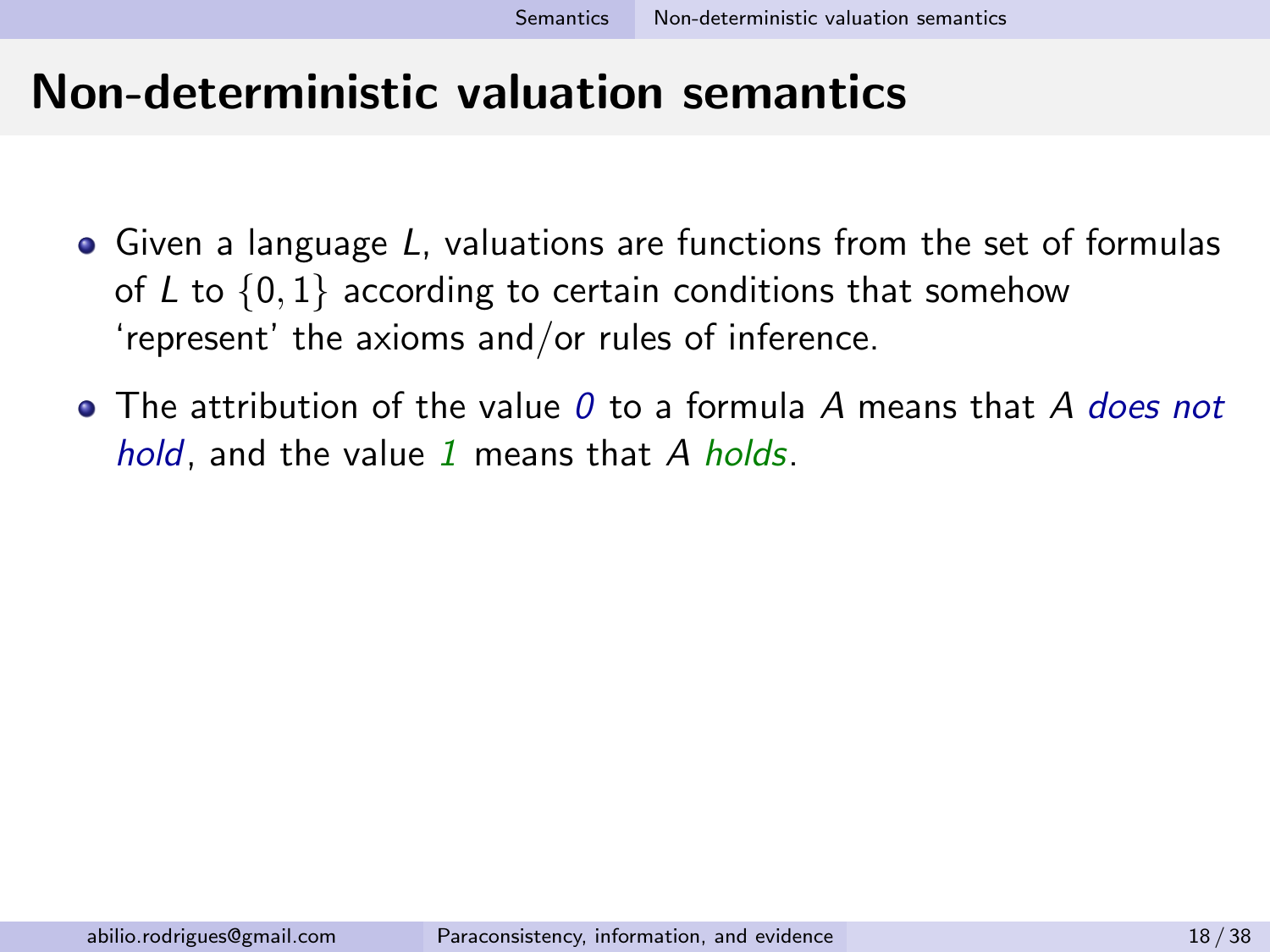#### Non-deterministic valuation semantics

- Given a language L, valuations are functions from the set of formulas of  $L$  to  $\{0, 1\}$  according to certain conditions that somehow 'represent' the axioms and/or rules of inference.
- $\bullet$  The attribution of the value 0 to a formula A means that A does not hold, and the value 1 means that  $A$  holds.
- The valuation semantics for  $BLE$  and  $LET_J$ :
- 1. Provide decision procedures by means of the so-called quasi-matrices
- 2. Are non-deterministic the semantic value of  $\neg A$  is not functionally determined by the semantic value of A.

Carnielli and Rodrigues. An epistemic approach to paraconsistency: a logic of evidence and truth. In Synthese, 2017. Preprint: http://bit.ly/SYNLETJ.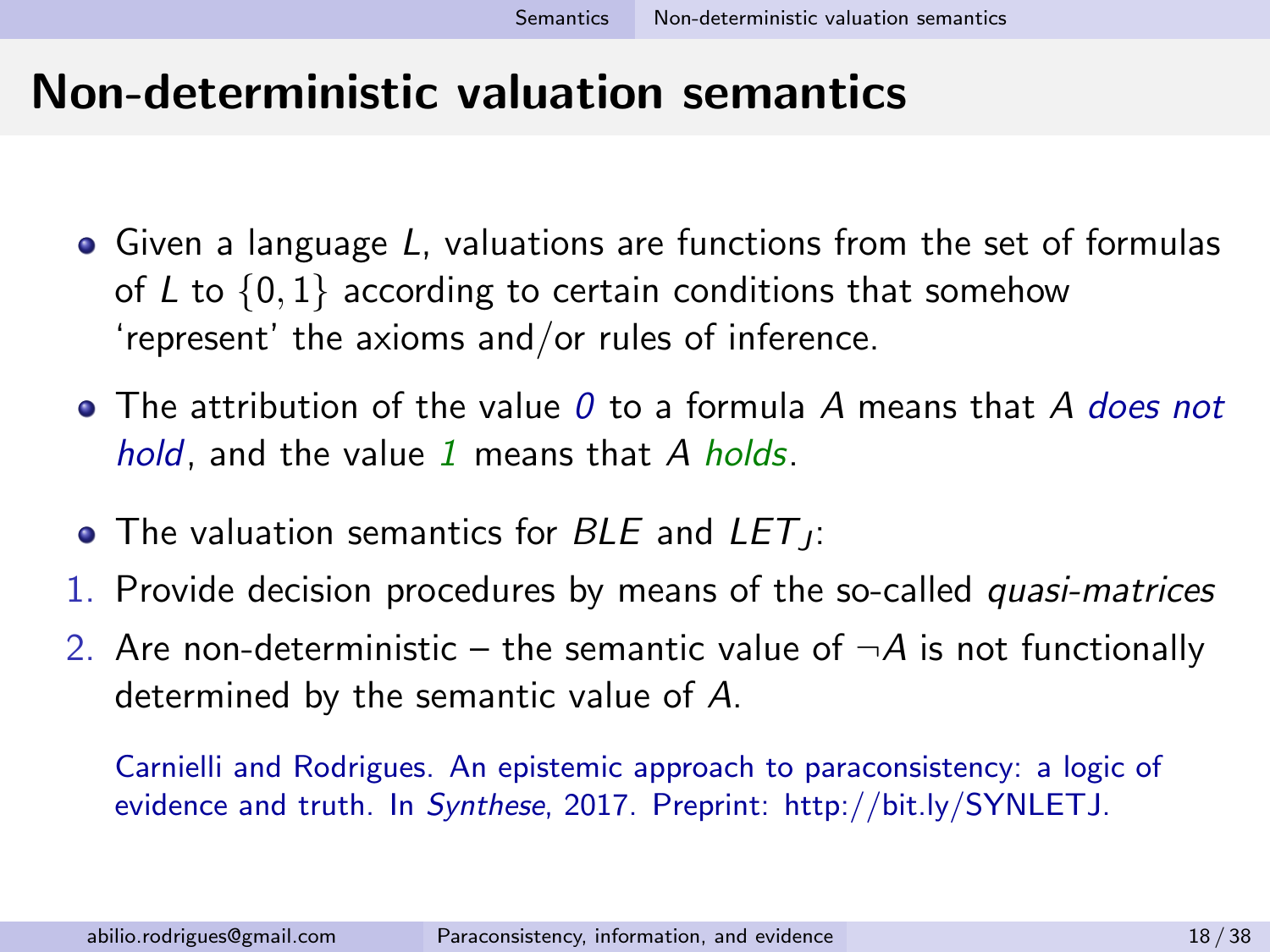#### Valuation semantics for BLE and  $LET_J$

 $p \rightarrow (\neg p \rightarrow q)$ 

| $\neg p$                      |       |                |       |       |       |       |       |       |                |          |          |          |
|-------------------------------|-------|----------------|-------|-------|-------|-------|-------|-------|----------------|----------|----------|----------|
|                               |       |                |       |       |       |       |       |       |                |          |          |          |
| $\neg p \rightarrow q$        |       |                |       |       |       |       |       |       |                |          |          |          |
| $(\neg p \rightarrow q)$<br>p | 0     |                |       |       |       |       |       |       |                |          |          |          |
|                               | $S_1$ | S <sub>2</sub> | $S_3$ | $S_4$ | $S_5$ | $S_6$ | $S_7$ | $S_8$ | S <sub>9</sub> | $S_{10}$ | $S_{11}$ | $S_{12}$ |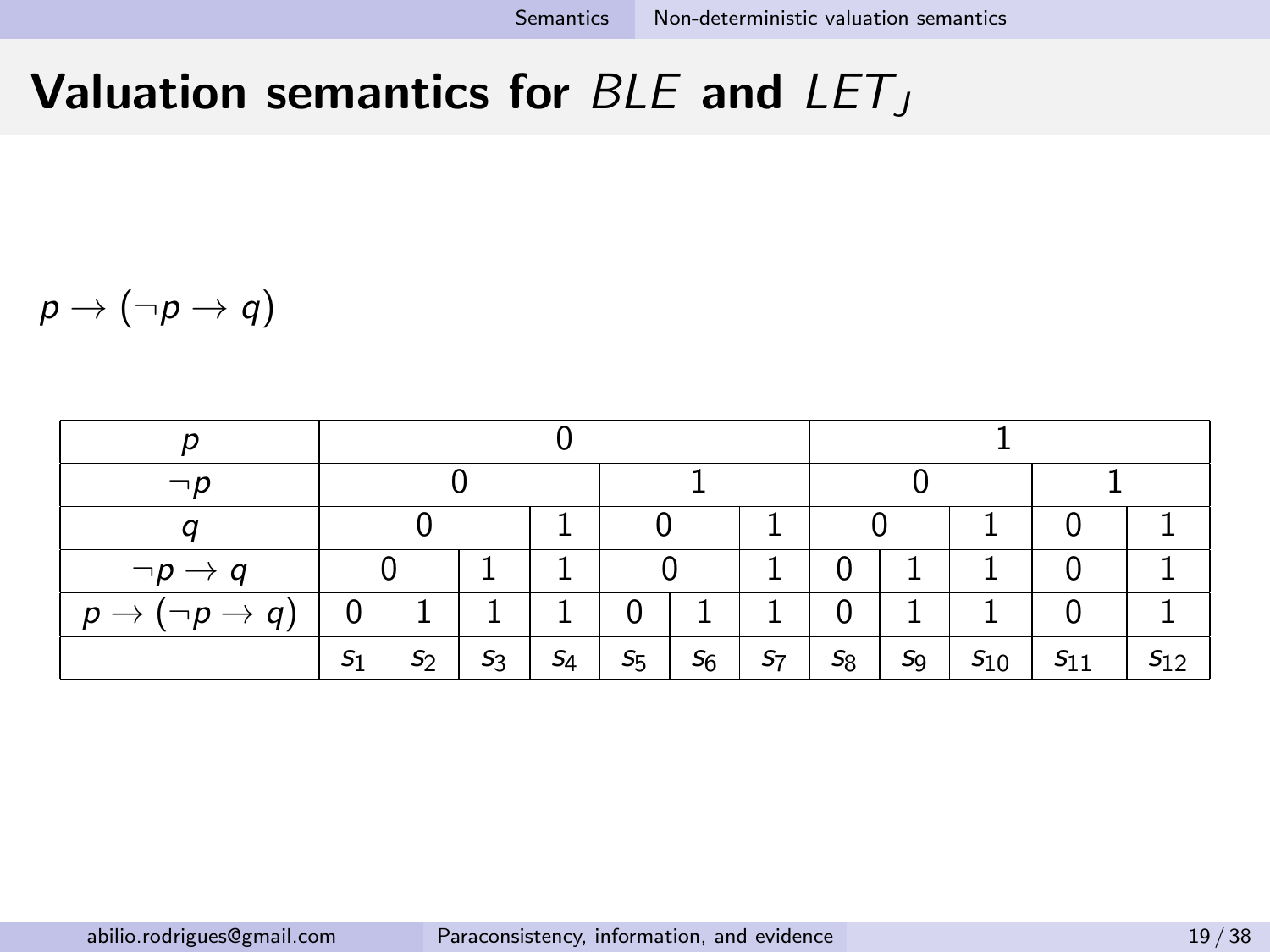### Decision procedure for  $BLE$  and  $LET_J$

 $p \rightarrow (\neg p \rightarrow q)$  is invalid in BLE.

| $\neg p$                                       |                |                |       |       |               |       |       |       |       |          |          |          |
|------------------------------------------------|----------------|----------------|-------|-------|---------------|-------|-------|-------|-------|----------|----------|----------|
|                                                |                |                |       |       |               |       |       |       |       |          |          |          |
| $\neg p \rightarrow q$                         |                |                |       |       |               |       |       |       |       |          |          |          |
| $(\neg p \rightarrow q)$<br>p<br>$\rightarrow$ |                |                |       |       |               |       |       |       |       |          |          |          |
|                                                | S <sub>1</sub> | S <sub>2</sub> | $S_3$ | $S_4$ | $S_{\bar{5}}$ | $S_6$ | $S_7$ | $S_8$ | $S_9$ | $s_{10}$ | $S_{11}$ | $S_{12}$ |

Given  $s_{11}$ ,  $s_1$  is a valuation.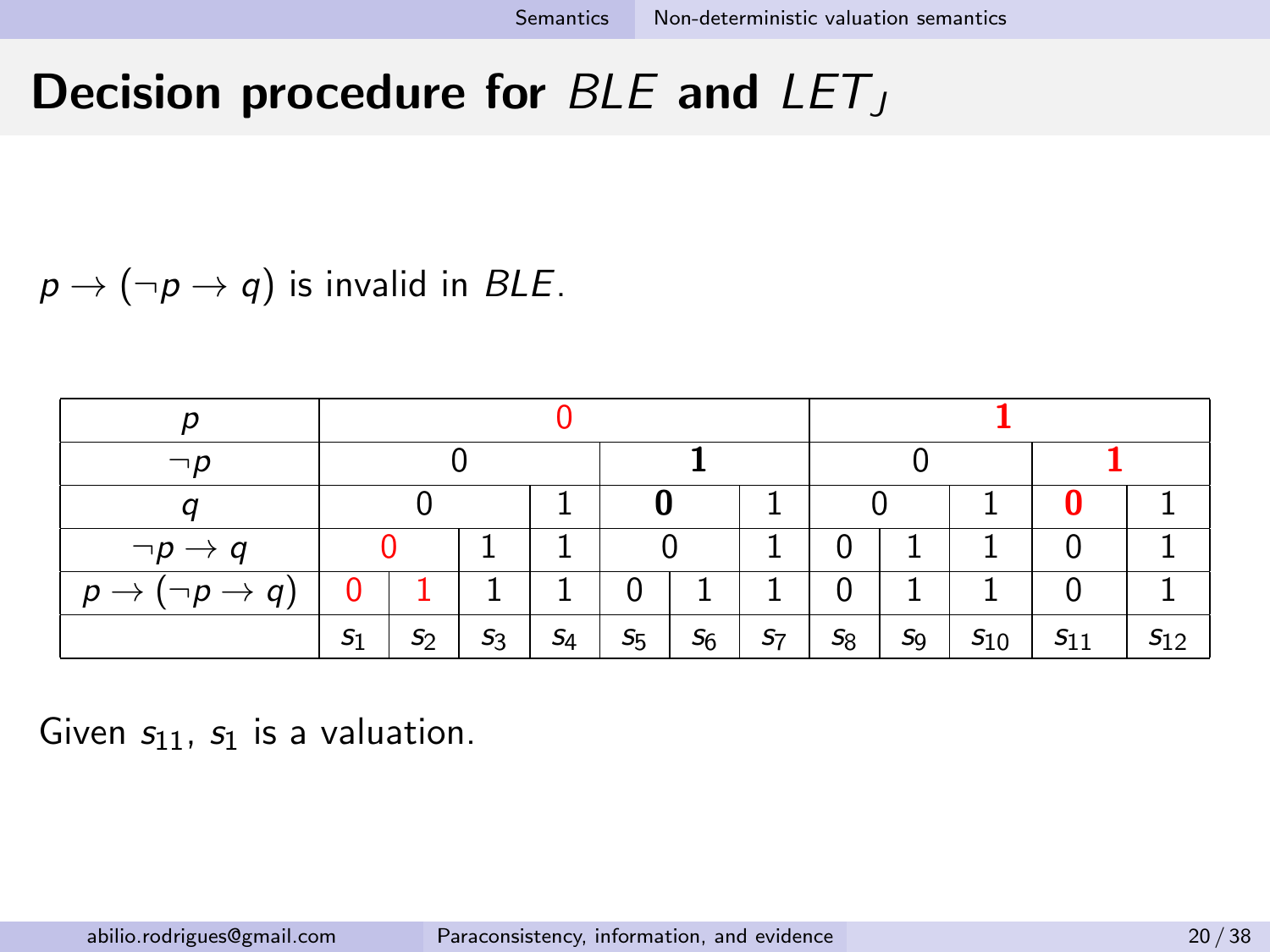#### Decision procedure for  $BLE$  and  $LET_J$

 $\circ p \rightarrow (p \vee \neg p)$  is valid in LET<sub>J</sub>.

| $\neg p$                              |   |                |    |       |    |  |  |
|---------------------------------------|---|----------------|----|-------|----|--|--|
| $\circ p$                             |   |                | 0  |       | 0  |  |  |
| $p \vee \neg p$                       |   |                |    |       |    |  |  |
| $\circ p \rightarrow (p \vee \neg p)$ | 0 |                |    |       |    |  |  |
|                                       |   | S <sub>2</sub> | S3 | $S_4$ | S5 |  |  |

 $s_1$  is not a valuation because there is no  $s'$  such that  $s'(\circ\rho)=1$  and  $s'(p \vee \neg p) = 0$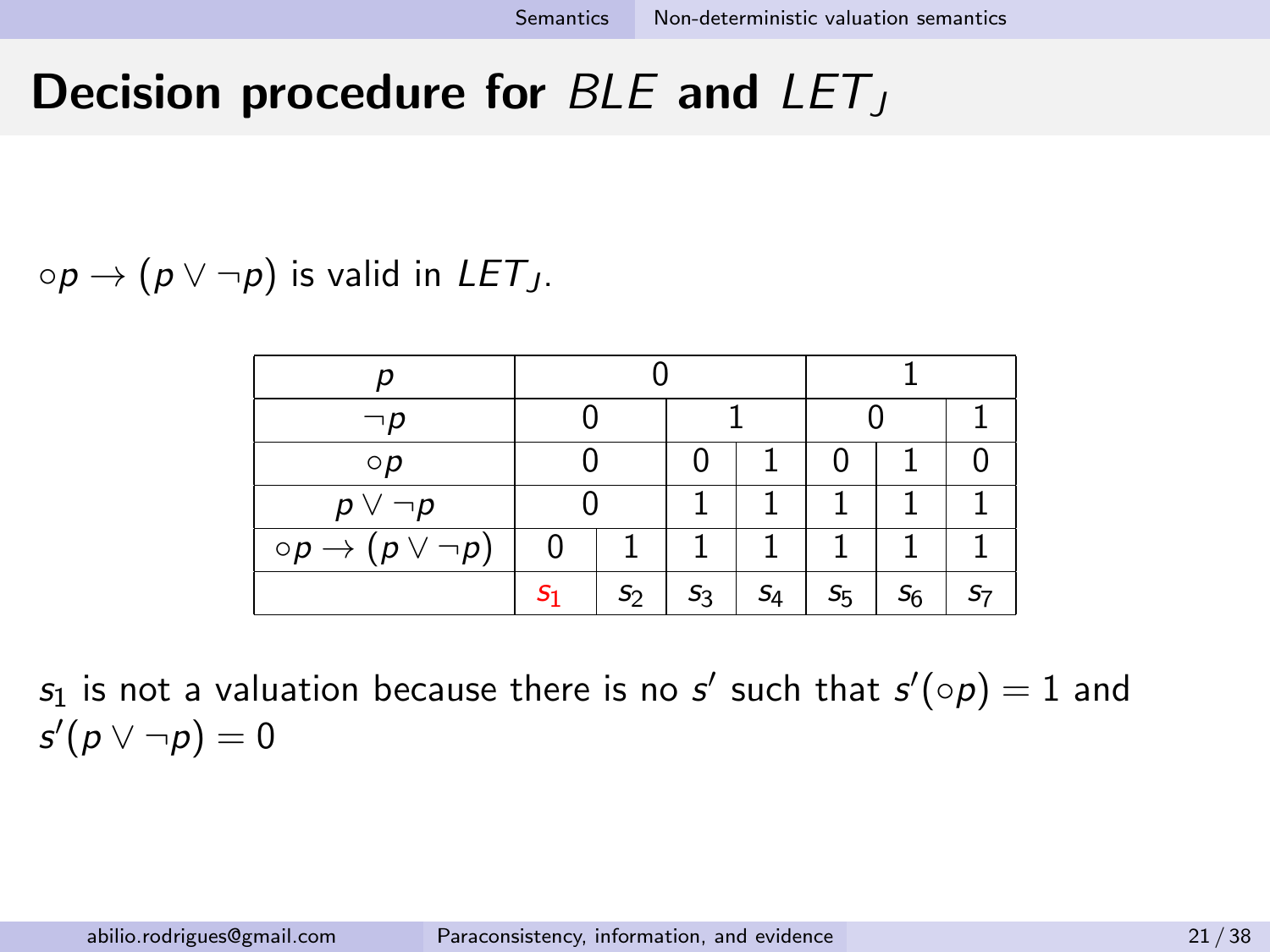## <span id="page-41-0"></span>Probabilistic semantics

- Up to now, evidence was treated from a purely qualitative point of view.
- The probabilistic semantics intends to quantify the evidence available for a given proposition A.
- $P(A) = \epsilon$  means 'the amount of evidence available for A is  $\epsilon'$ .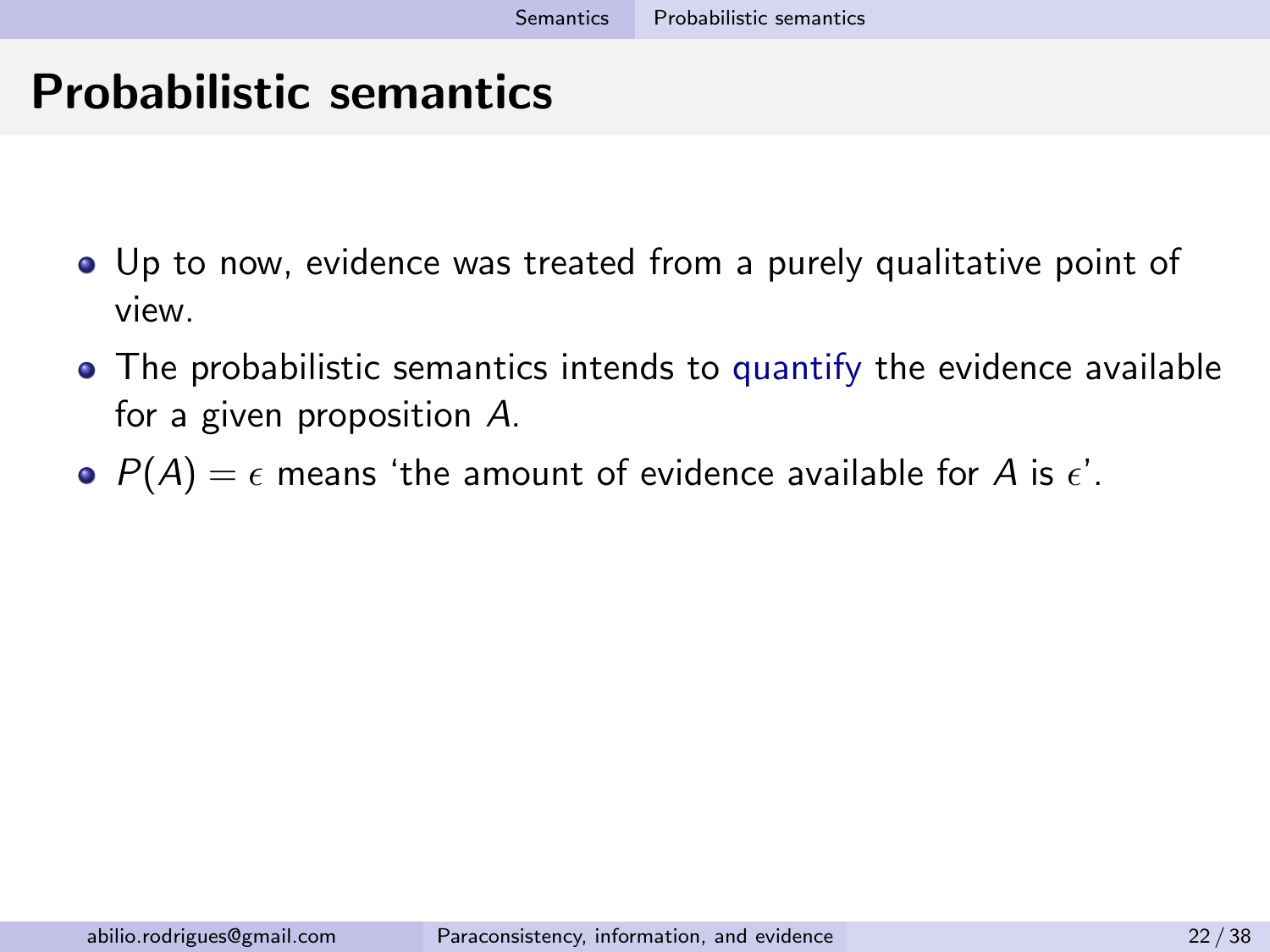### Probabilistic semantics

- Up to now, evidence was treated from a purely qualitative point of view.
- The probabilistic semantics intends to quantify the evidence available for a given proposition A.
- $P(A) = \epsilon$  means 'the amount of evidence available for A is  $\epsilon'$ .
- In the classical approach to probabilities,  $P(A) + P(\neg A) = 1$ .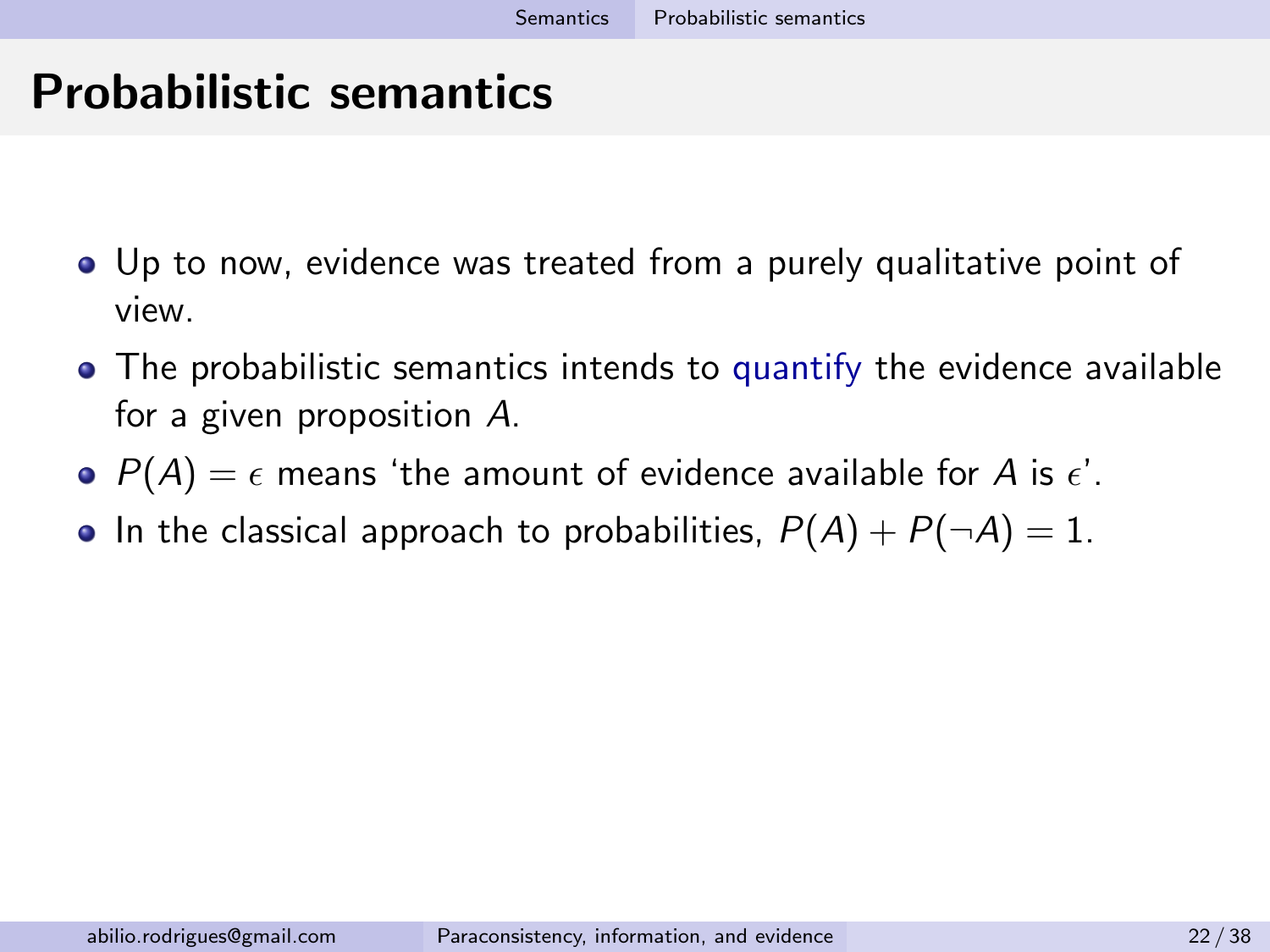## Probabilistic semantics

- Up to now, evidence was treated from a purely qualitative point of view.
- The probabilistic semantics intends to quantify the evidence available for a given proposition A.
- $P(A) = \epsilon$  means 'the amount of evidence available for A is  $\epsilon'$ .
- In the classical approach to probabilities,  $P(A) + P(\neg A) = 1$ .
- Incomplete scenarios: little or no evidence for and against A.  $P(A) + P(\neg A) < 1$
- Contradictory scenarios: conflicting evidence for A.  $P(A) + P(\neg A) > 1$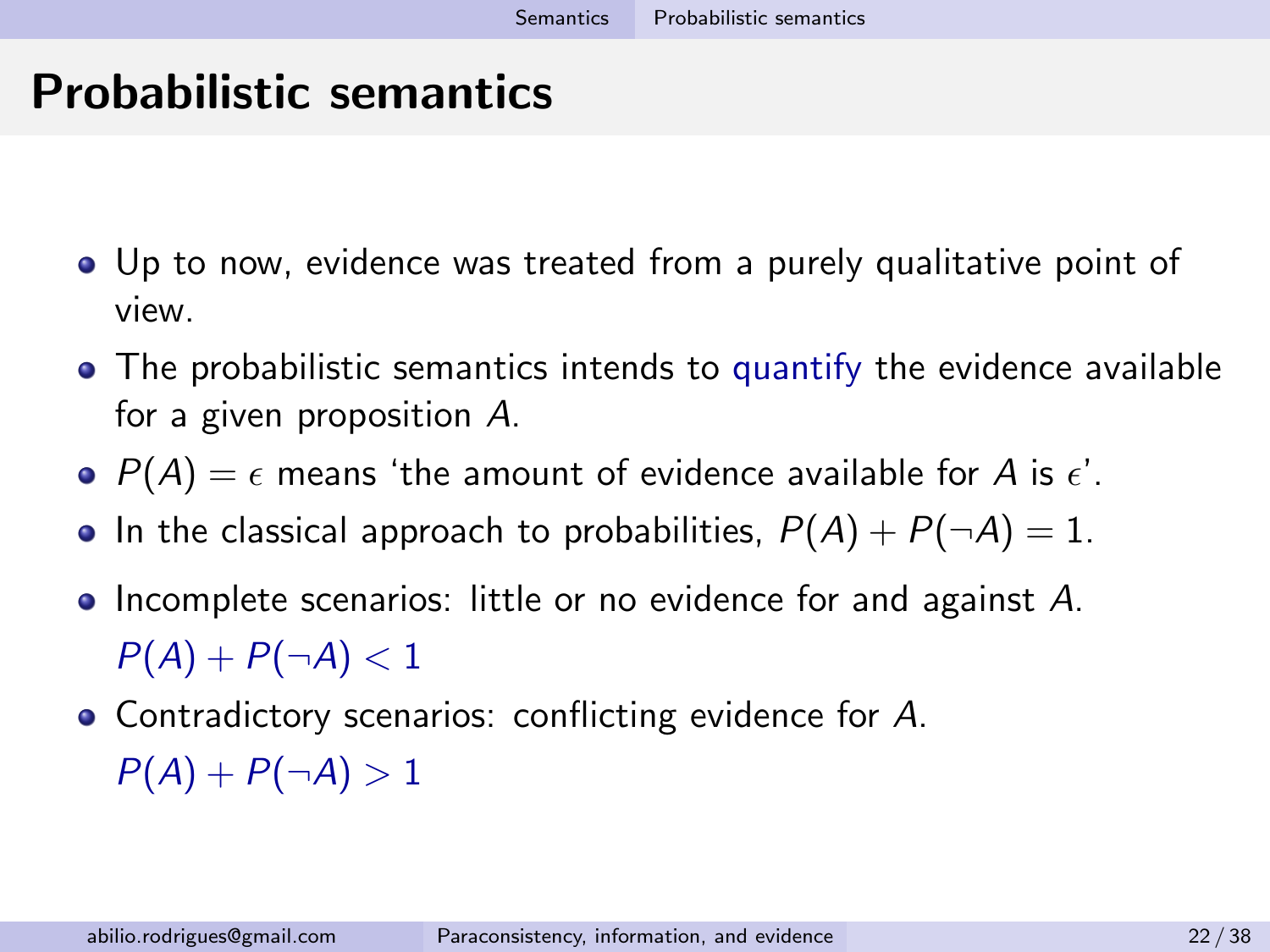• How a proposition  $P(\circ A) = \epsilon$  is to be read?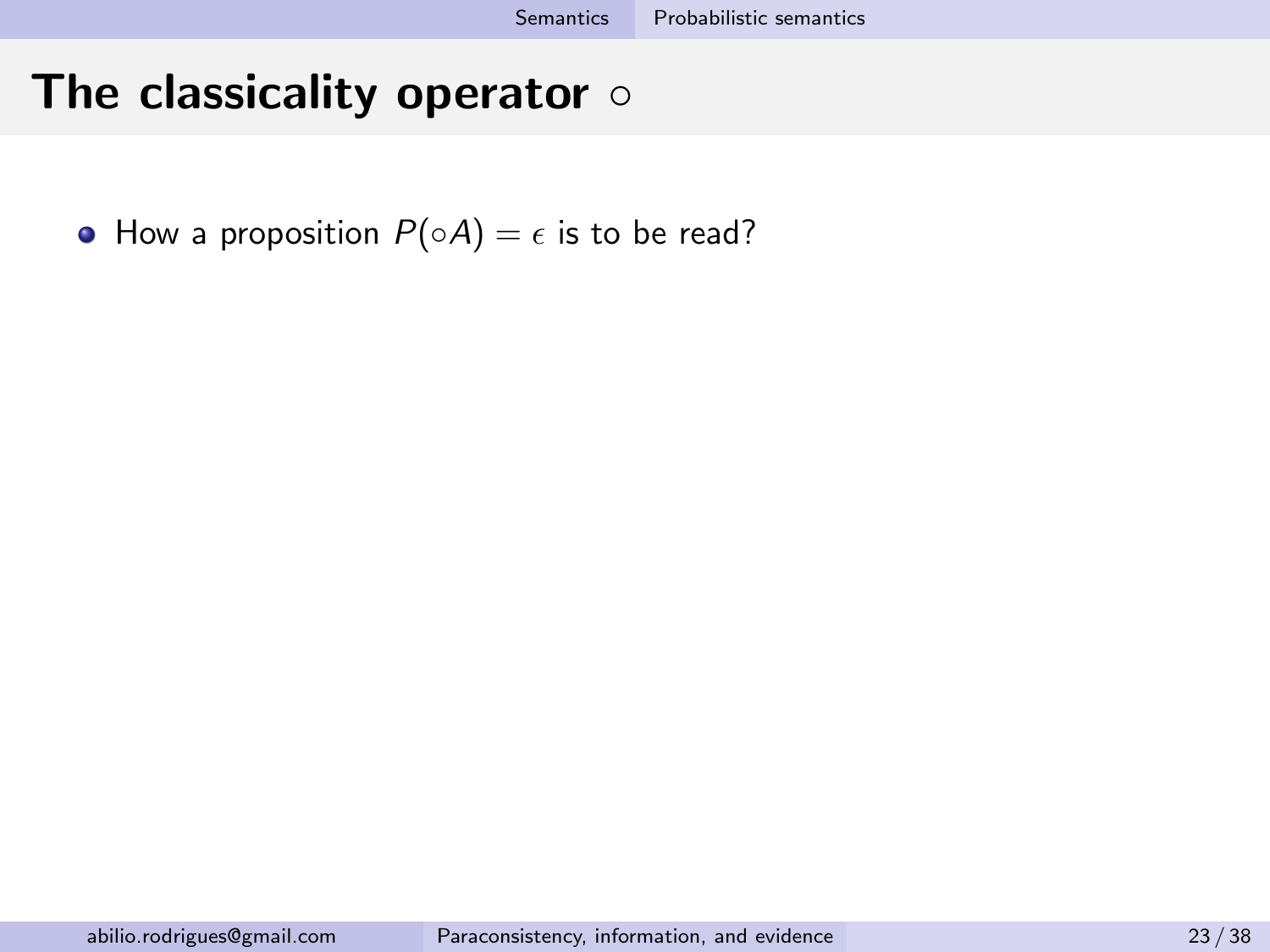- How a proposition  $P(\circ A) = \epsilon$  is to be read?
- When the evidence available for A behaves classically, this is expressed by  $P(\circ A) = 1$ , and so classical probability holds.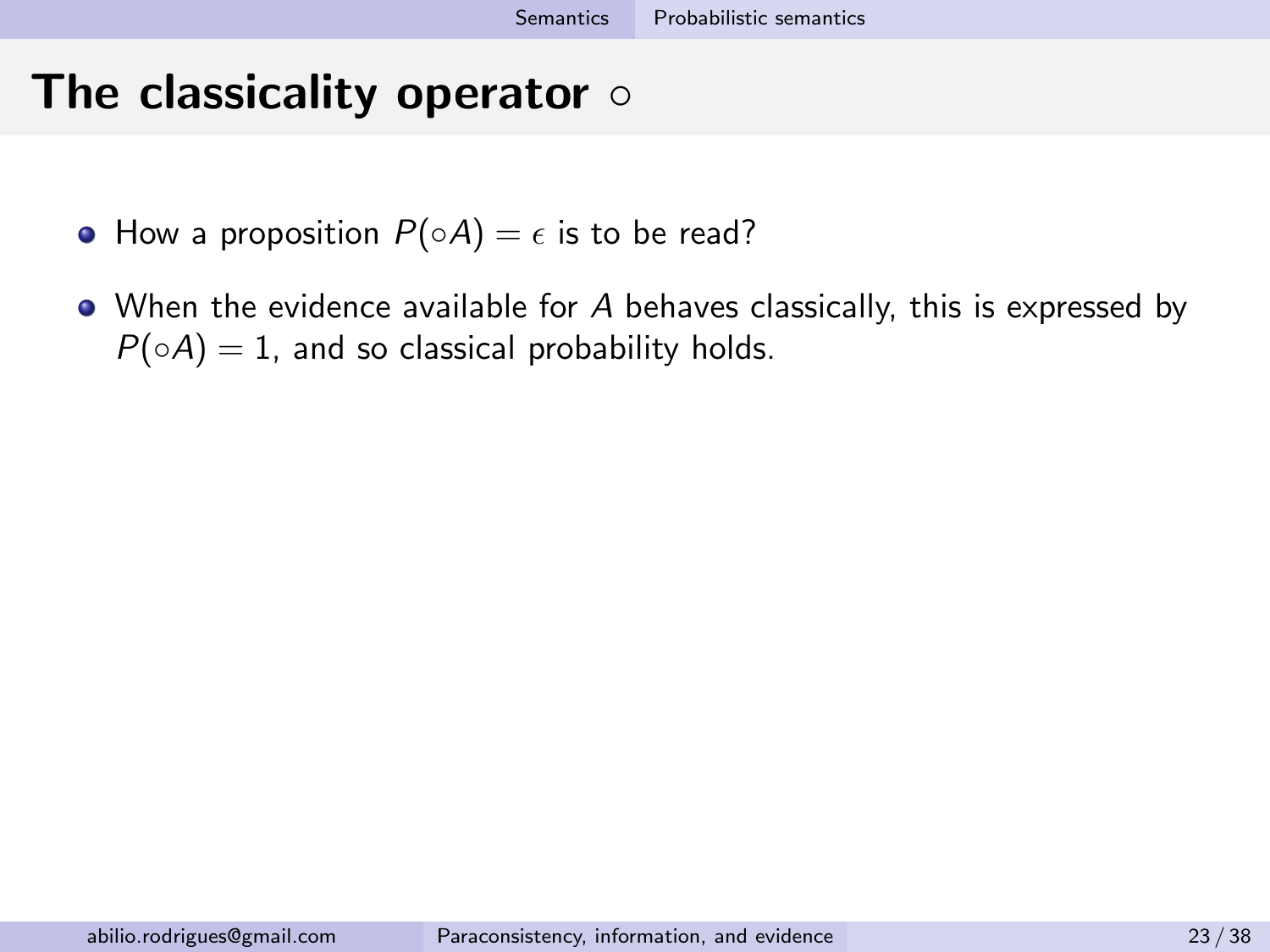- How a proposition  $P(\circ A) = \epsilon$  is to be read?
- When the evidence available for A behaves classically, this is expressed by  $P(\circ A) = 1$ , and so classical probability holds.
- $\bullet$  But  $P(\circ A)$  may be less than 1. In this case,  $P(\circ A) = \epsilon$  express the degree to which  $P(A)$  is expected to behave classically.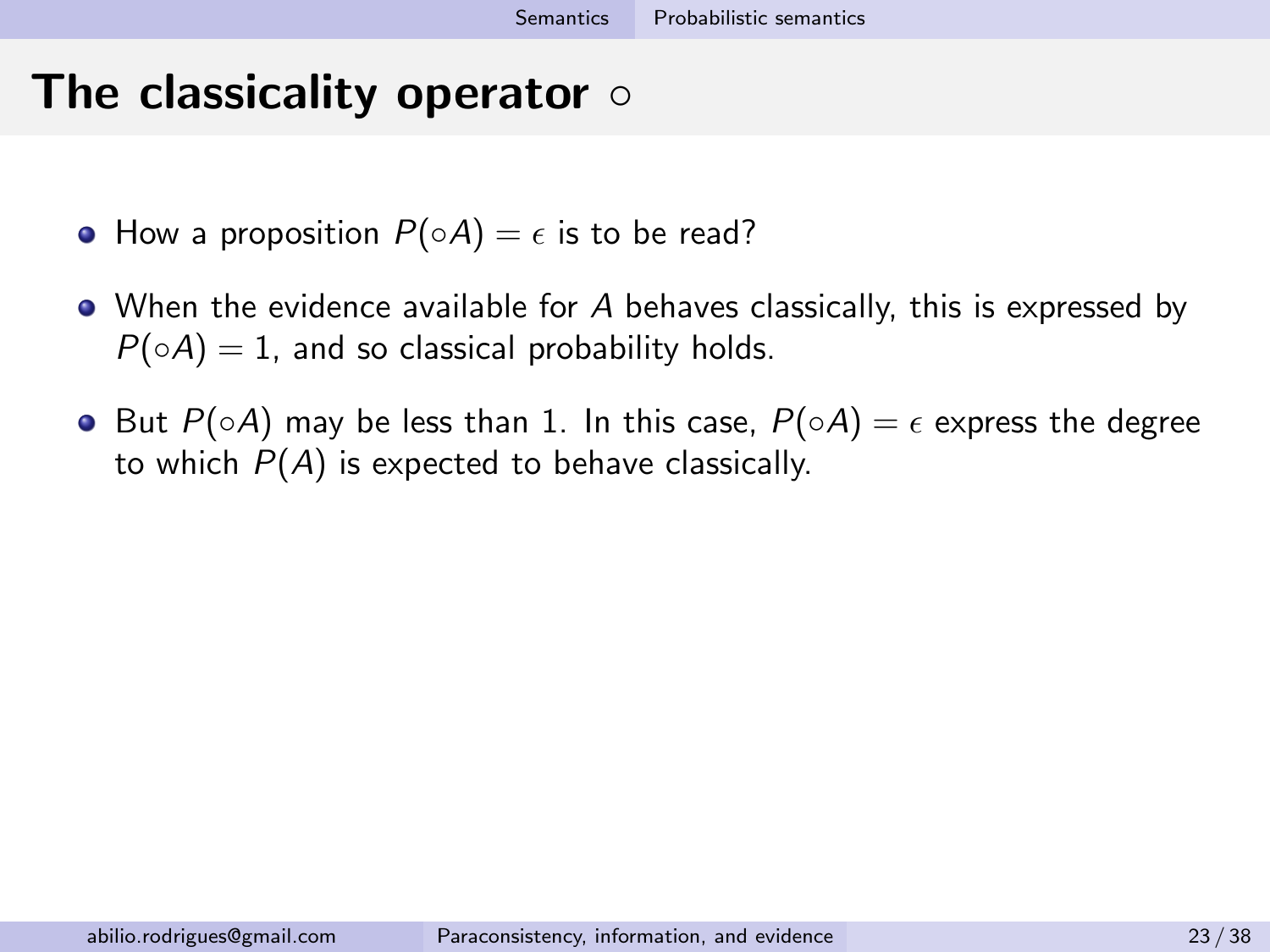- How a proposition  $P(\circ A) = \epsilon$  is to be read?
- When the evidence available for A behaves classically, this is expressed by  $P(\circ A) = 1$ , and so classical probability holds.
- But  $P(\circ A)$  may be less than 1. In this case,  $P(\circ A) = \epsilon$  express the degree to which  $P(A)$  is expected to behave classically.
- $\bullet$   $P(\circ A)$  may be read as expressing the degree of reliability of the evidence available for  $P(A)$ .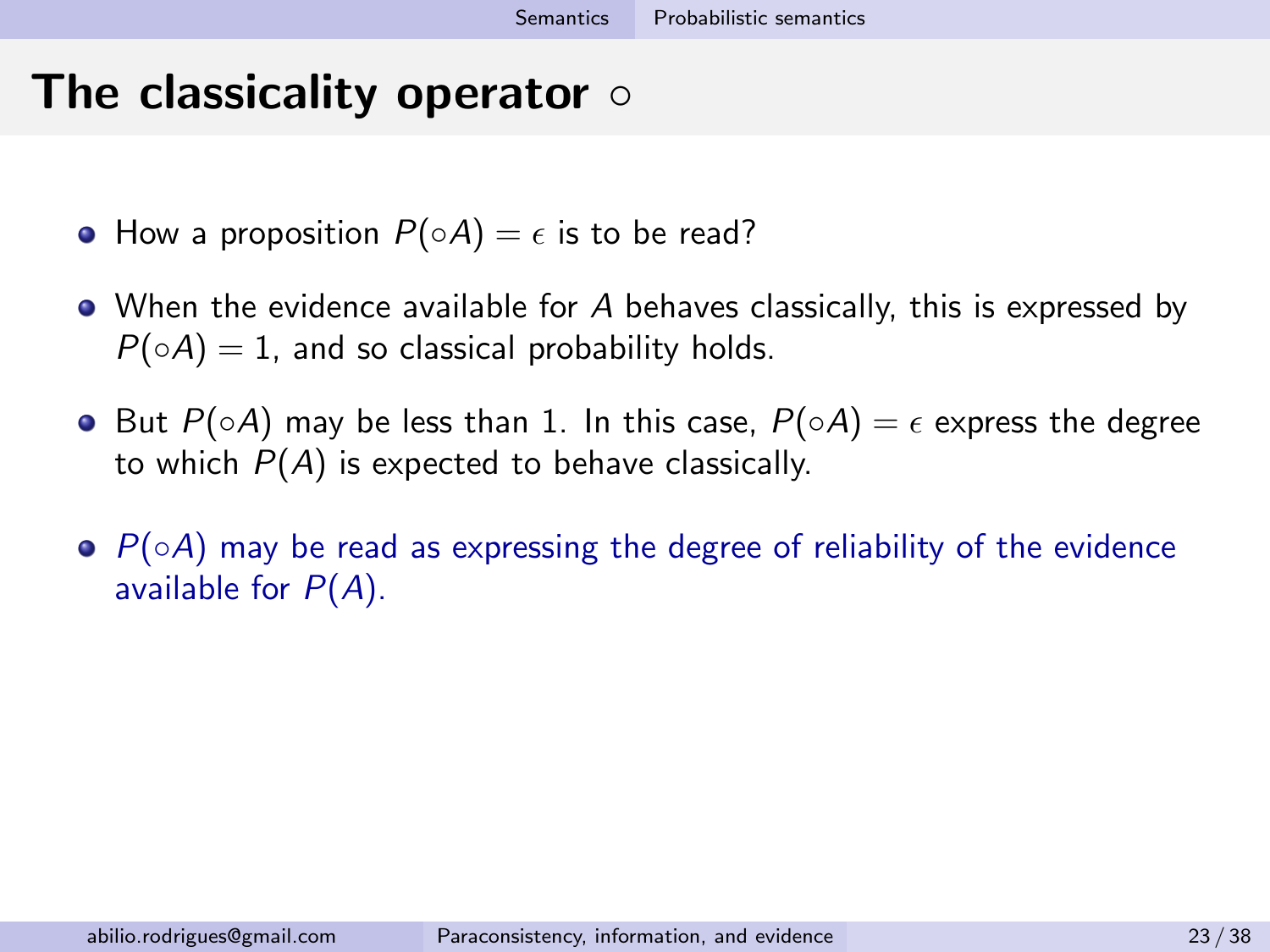- How a proposition  $P(\circ A) = \epsilon$  is to be read?
- When the evidence available for A behaves classically, this is expressed by  $P(\circ A) = 1$ , and so classical probability holds.
- $\bullet$  But  $P(\circ A)$  may be less than 1. In this case,  $P(\circ A) = \epsilon$  express the degree to which  $P(A)$  is expected to behave classically.
- $\bullet$   $P(\circ A)$  may be read as expressing the degree of reliability of the evidence available for  $P(A)$ .
- $\bullet$  P(A) may be read as a measure of the risk associated to A, and P(◦A) may be the risk of the risk associated to A.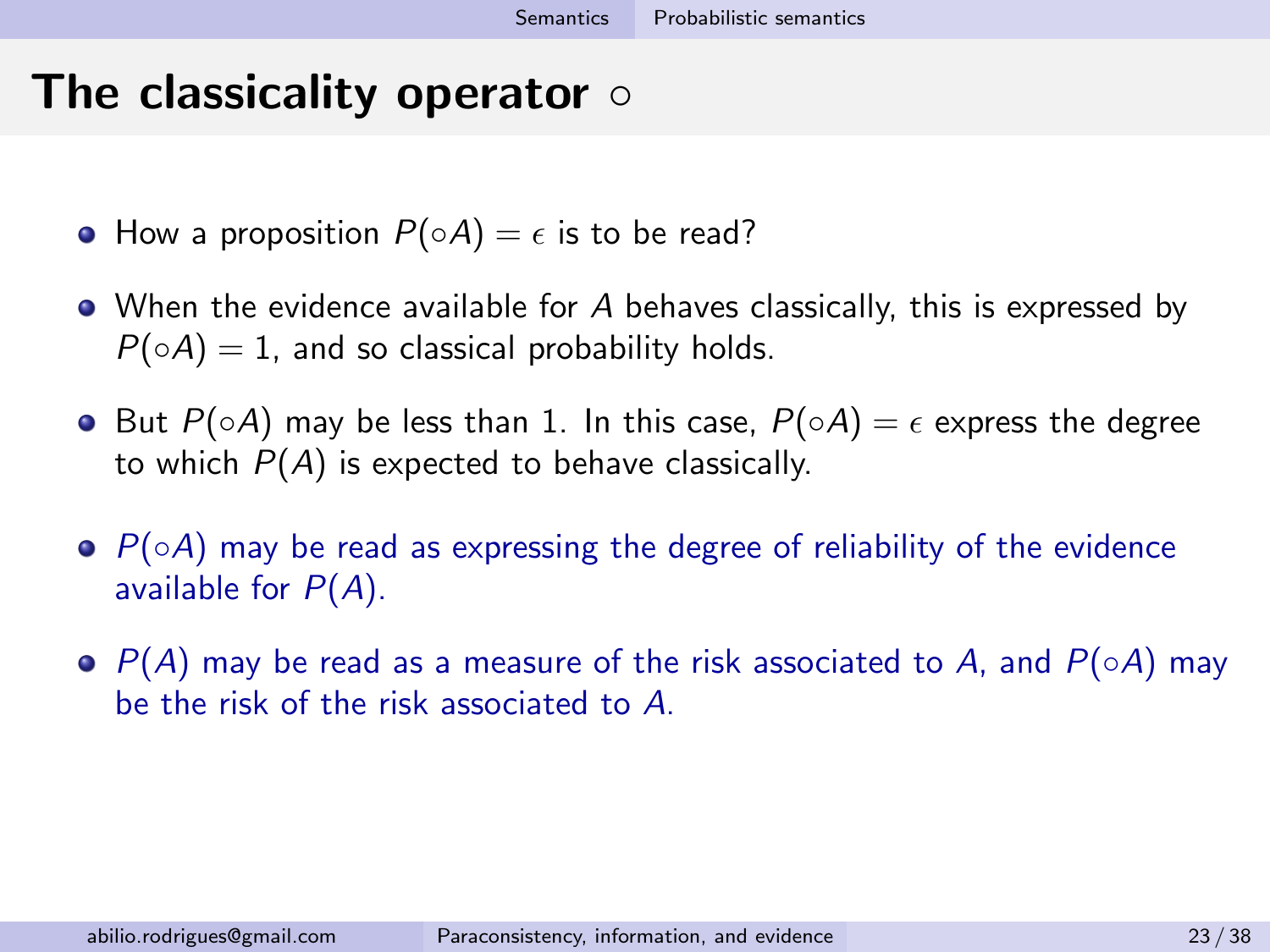- How a proposition  $P(\circ A) = \epsilon$  is to be read?
- When the evidence available for A behaves classically, this is expressed by  $P(\circ A) = 1$ , and so classical probability holds.
- But  $P(\circ A)$  may be less than 1. In this case,  $P(\circ A) = \epsilon$  express the degree to which  $P(A)$  is expected to behave classically.
- $\bullet$   $P(\circ A)$  may be read as expressing the degree of reliability of the evidence available for  $P(A)$ .
- $\bullet$  P(A) may be read as a measure of the risk associated to A, and P(◦A) may be the risk of the risk associated to A.
- $\bullet$  P(A) may even express the degree of belief in A, and P( $\circ$ A) the degree of reliability of this belief.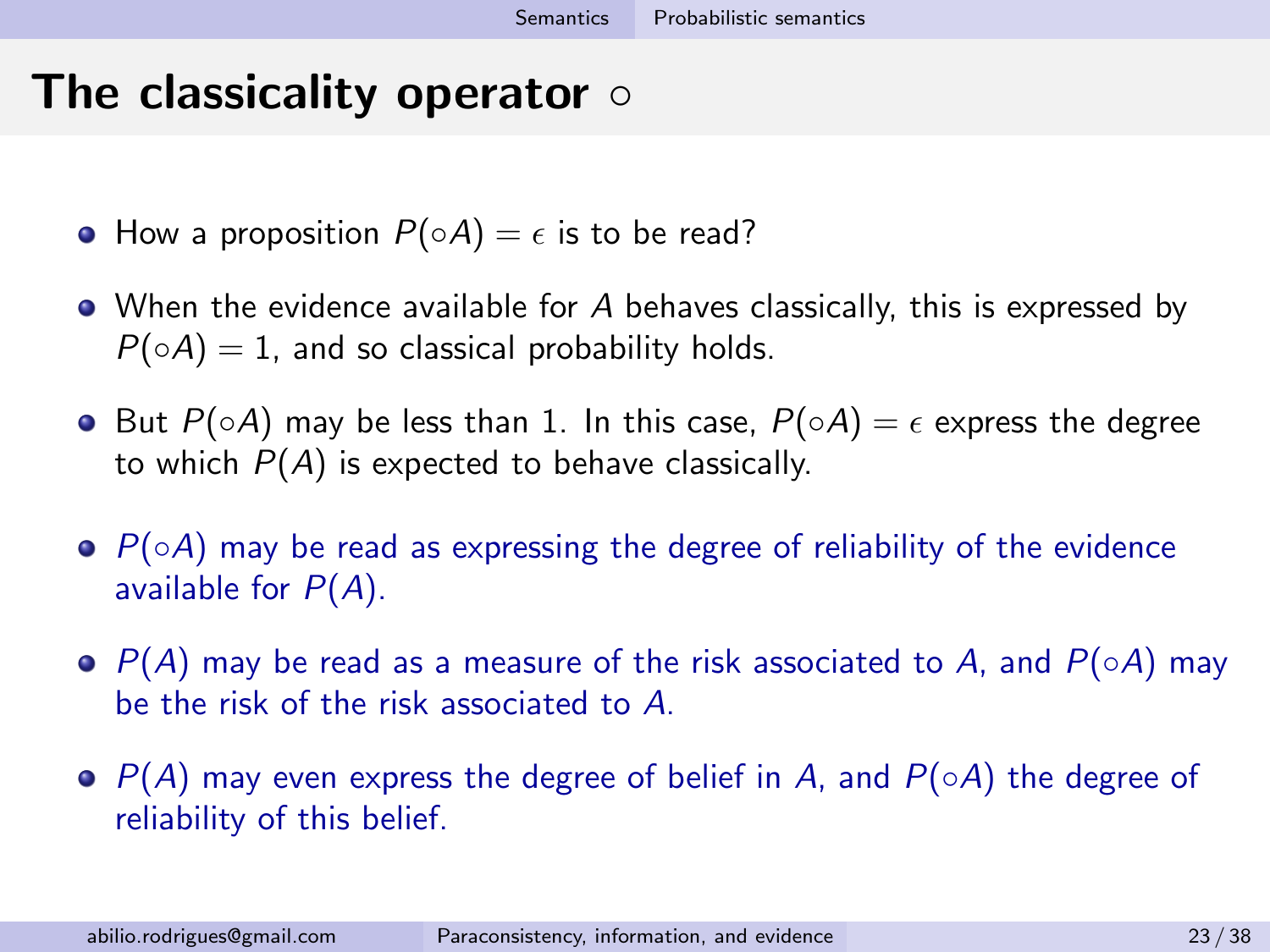## <span id="page-50-0"></span>From  $LET_I$  to  $LET_F$

Problems:

- i. There is no plausible interpretation for the half-intuitionistic implication of  $LET_J$  in probabilistic terms.
- ii. The absence of theorems of the form  $A_1 \vee \cdots \vee A_n$  that could be used to prove total probability theorems.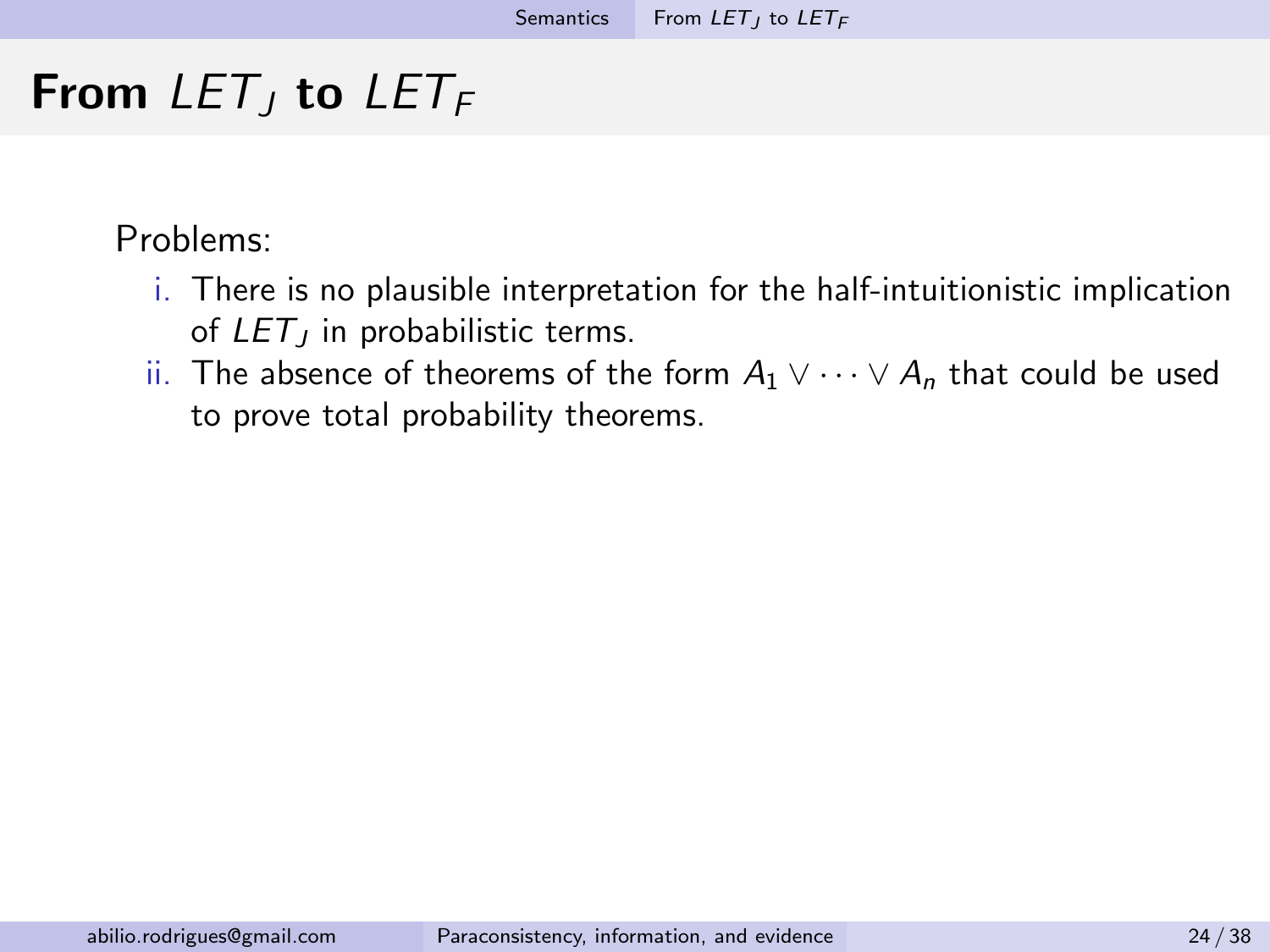## From  $LET_I$  to  $LET_F$

Problems:

- i. There is no plausible interpretation for the half-intuitionistic implication of  $LET_J$  in probabilistic terms.
- ii. The absence of theorems of the form  $A_1 \vee \cdots \vee A_n$  that could be used to prove total probability theorems.

#### Solutions:

- i. We dropped the implication of  $BLE/N4$ . The result is the well-known Belnap-Dunn's logic of first-degree entailment (FDE).
- ii. We added a non-classicality operator dual to the classicality operator  $\circ$ , and  $\circ A \vee \bullet A$  is a theorem.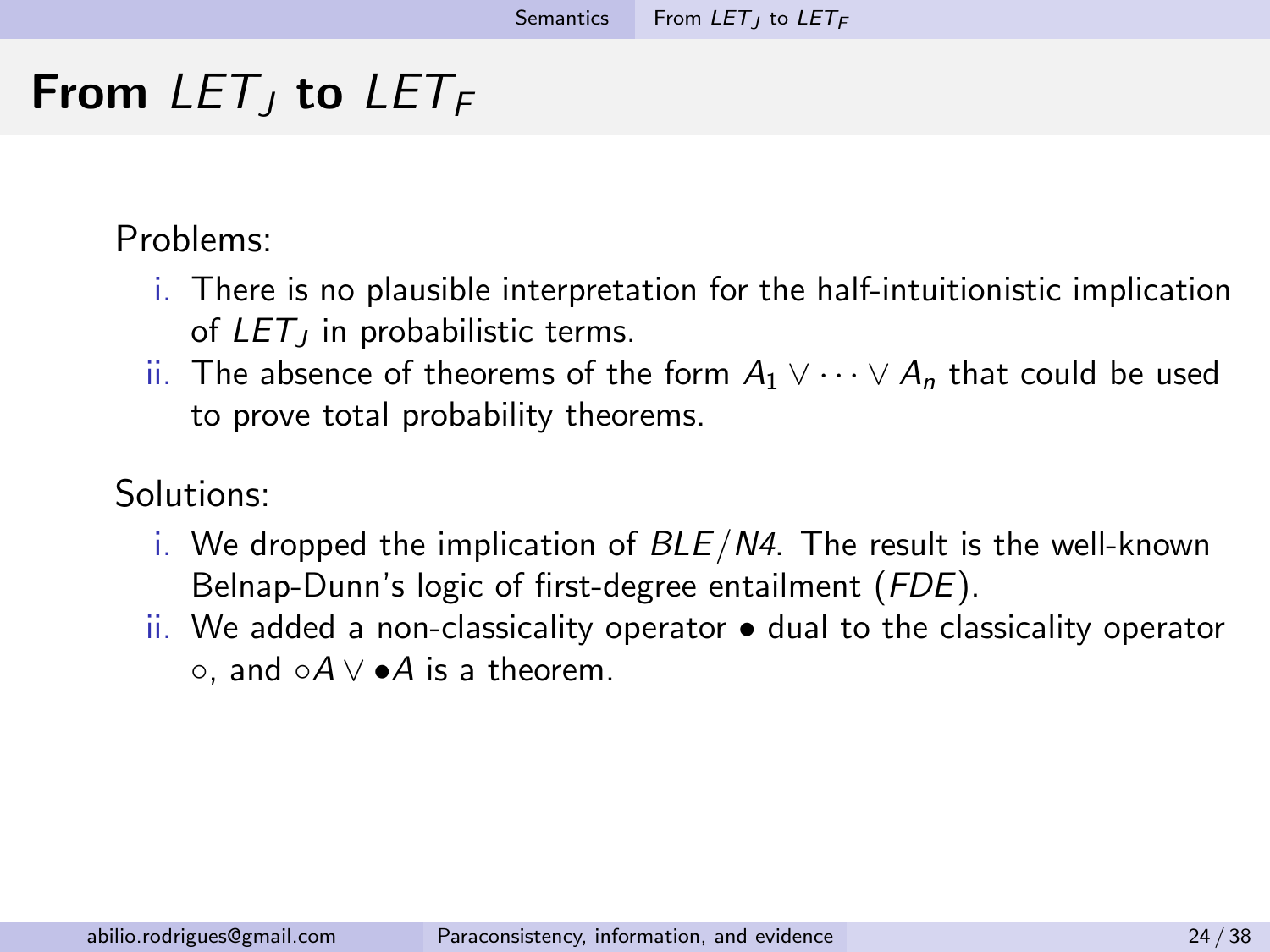## From  $LET_I$  to  $LET_F$

Problems:

- i. There is no plausible interpretation for the half-intuitionistic implication of  $LET_J$  in probabilistic terms.
- ii. The absence of theorems of the form  $A_1 \vee \cdots \vee A_n$  that could be used to prove total probability theorems.

Solutions:

- i. We dropped the implication of  $BLE/N4$ . The result is the well-known Belnap-Dunn's logic of first-degree entailment (FDE).
- ii. We added a non-classicality operator  $\bullet$  dual to the classicality operator  $\circ$ , and  $\circ A \vee \bullet A$  is a theorem.

The logic so obtained we called the logic of evidence and truth based on  $FDE - LETF$ .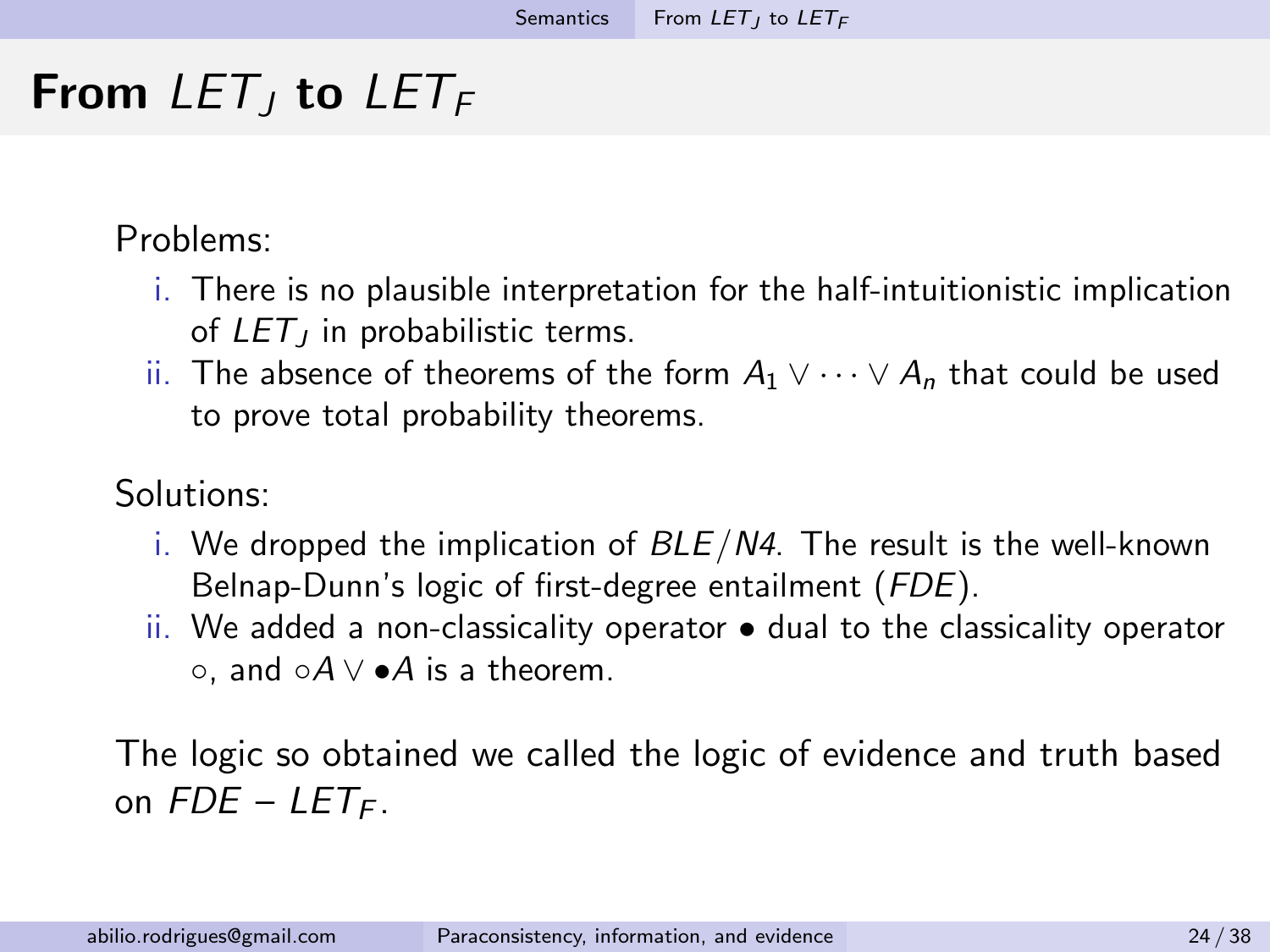# The logic of first-degree entailment (FDE)

A B A ∧ B ∧I A ∧ B A ∧E A ∧ B B A A ∨ B ∨I B A ∨ B A ∨ B [A] . . . . C [B] . . . . C C ∨E ¬A ¬(A ∧ B) ¬ ∧ I ¬B ¬(A ∧ B) ¬(A ∧ B) [¬A] . . . . C [¬B] . . . . C C ¬ ∧ E ¬A ¬B ¬(A ∨ B) ¬ ∨ I ¬(A ∨ B) ¬A ¬ ∨ E ¬(A ∨ B) ¬B A ¬¬A DN ¬¬<sup>A</sup> A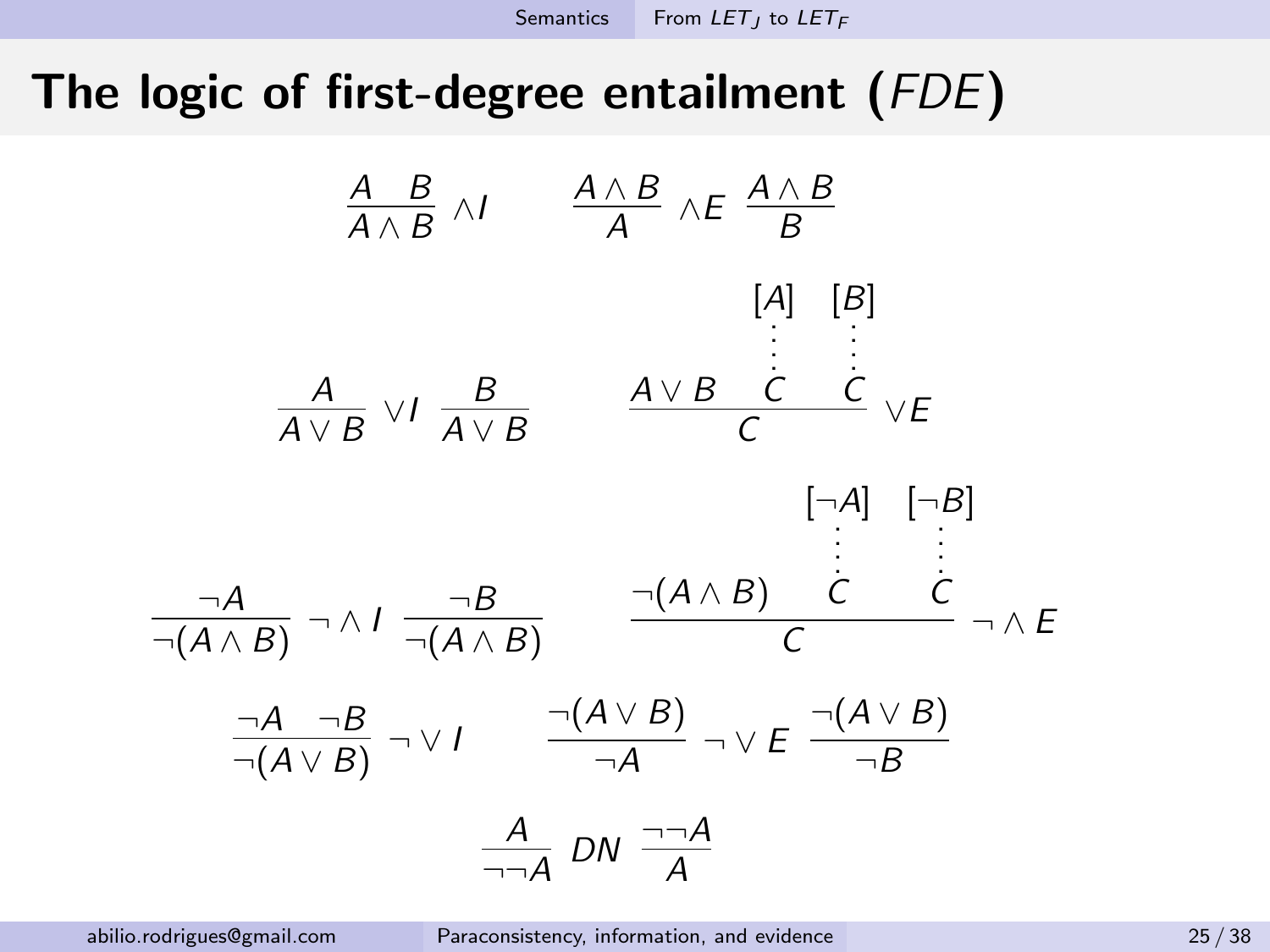$LET_F = FDE +$  the following rules for  $\circ$  and  $\bullet$ :

$$
\frac{\circ A \quad A \quad \neg A}{B} \quad EXP^{\circ} \qquad \frac{\circ A}{A \lor \neg A} \quad PEM^{\circ}
$$
\n
$$
\frac{\circ A \quad \bullet A}{B} \quad Cons \qquad \frac{\circ A}{\circ A \lor \bullet A} \quad Comp
$$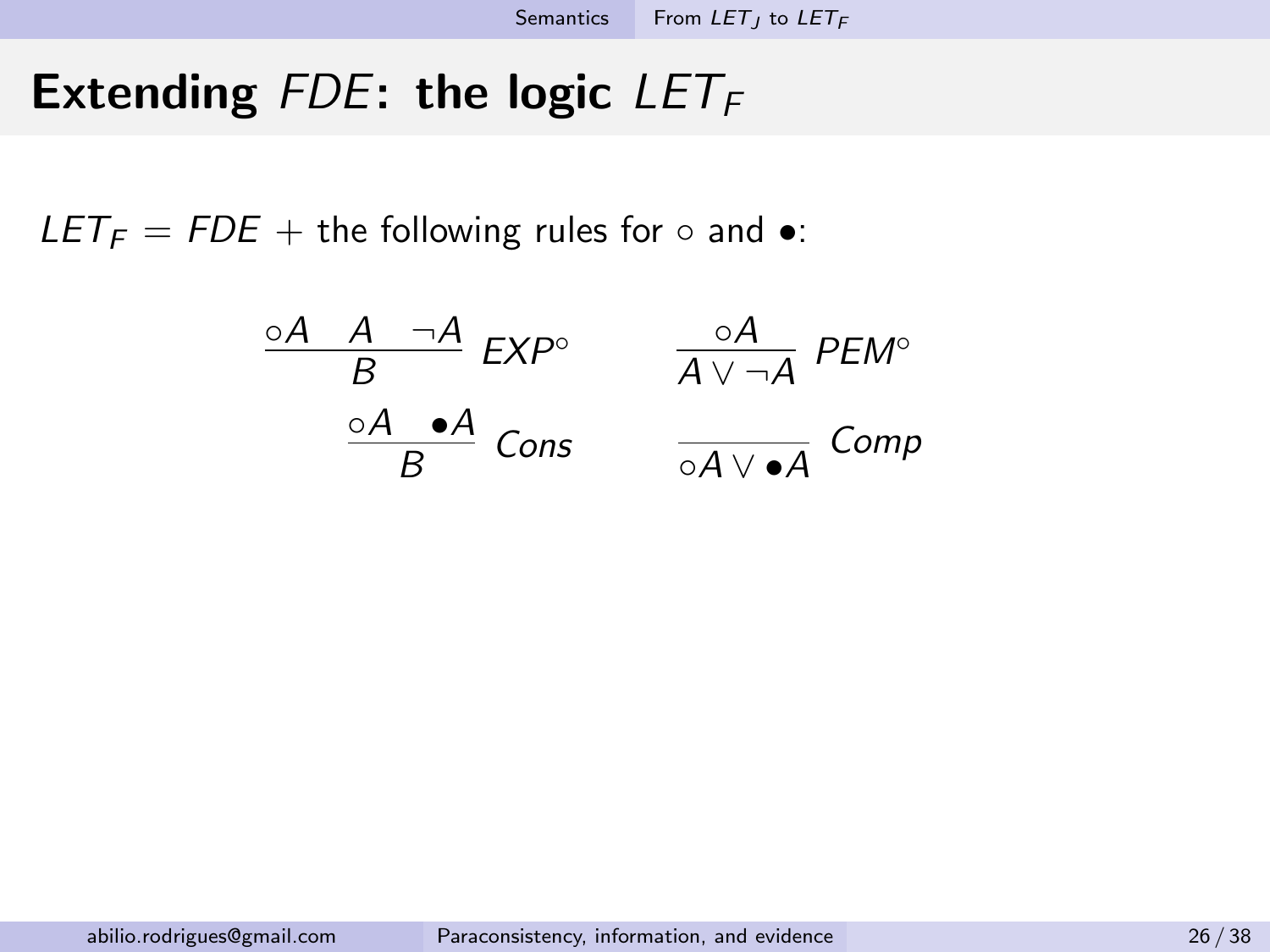$LET_F = FDE +$  the following rules for  $\circ$  and  $\bullet$ :

$$
\frac{\circ A \quad A \quad \neg A}{B} \quad EXP^{\circ} \qquad \frac{\circ A}{A \lor \neg A} \quad PEM^{\circ}
$$
\n
$$
\frac{\circ A \quad \bullet A}{B} \quad Cons \qquad \frac{\circ A}{\circ A \lor \bullet A} \quad Comp
$$
\n
$$
\frac{A \quad \neg A}{\bullet A} \quad R1 \qquad \frac{A \lor \neg A}{\bullet A \lor A \lor \neg A} \quad R2
$$

Derived rule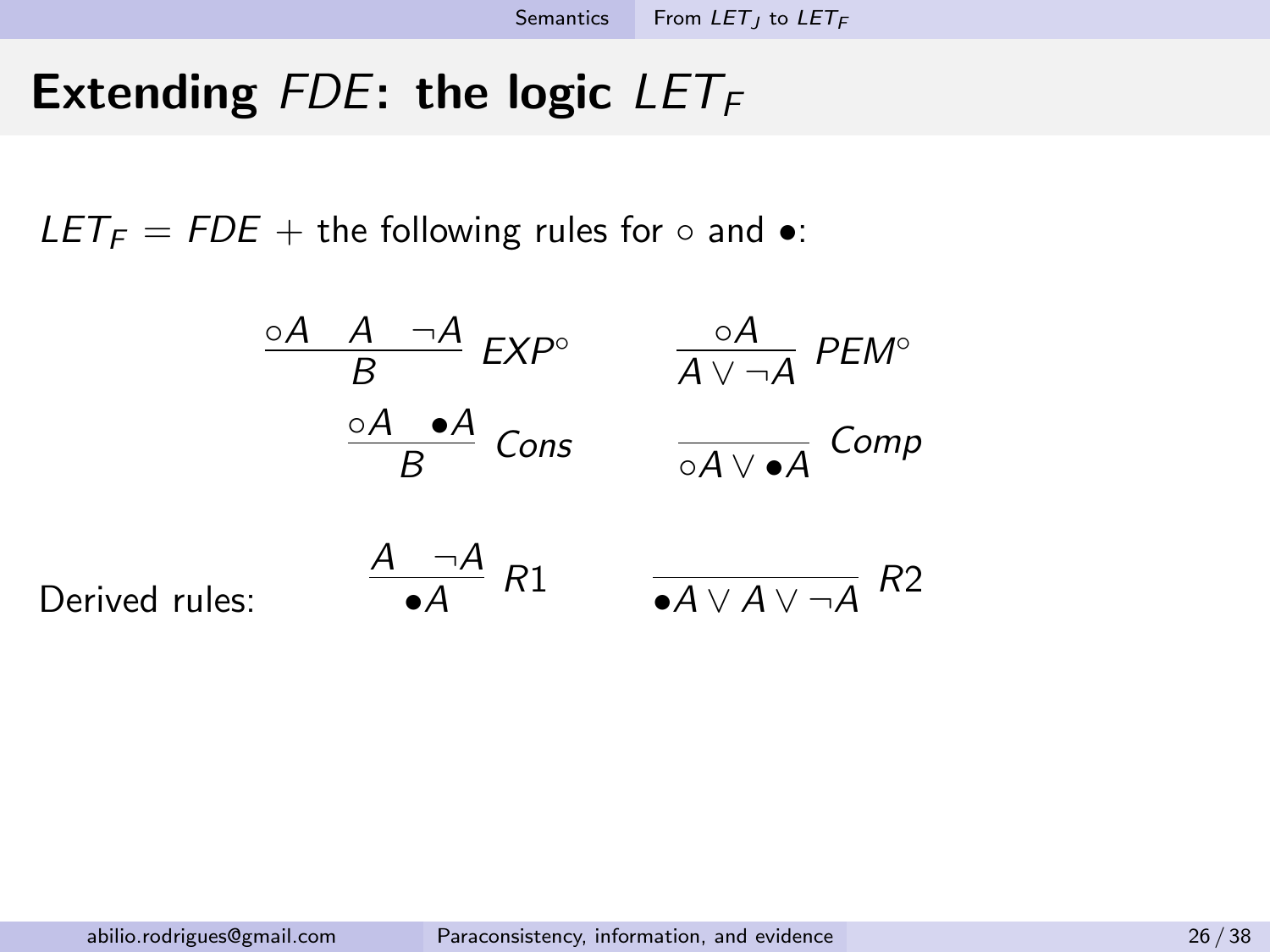$LET_F = FDE +$  the following rules for  $\circ$  and  $\bullet$ :

$$
\frac{\circ A \quad A \quad \neg A}{B} \quad EXP^{\circ} \qquad \frac{\circ A}{A \lor \neg A} \quad PEM^{\circ}
$$
\n
$$
\frac{\circ A \quad \bullet A}{B} \quad Cons \qquad \frac{\circ A}{\circ A \lor \bullet A} \quad Comp
$$
\n
$$
\frac{A \quad \neg A}{\bullet A} \quad R1 \qquad \frac{A \lor \neg A}{\bullet A \lor A \lor \neg A} \quad R2
$$

Either there is conclusive evidence, or there is not conclusive evidence.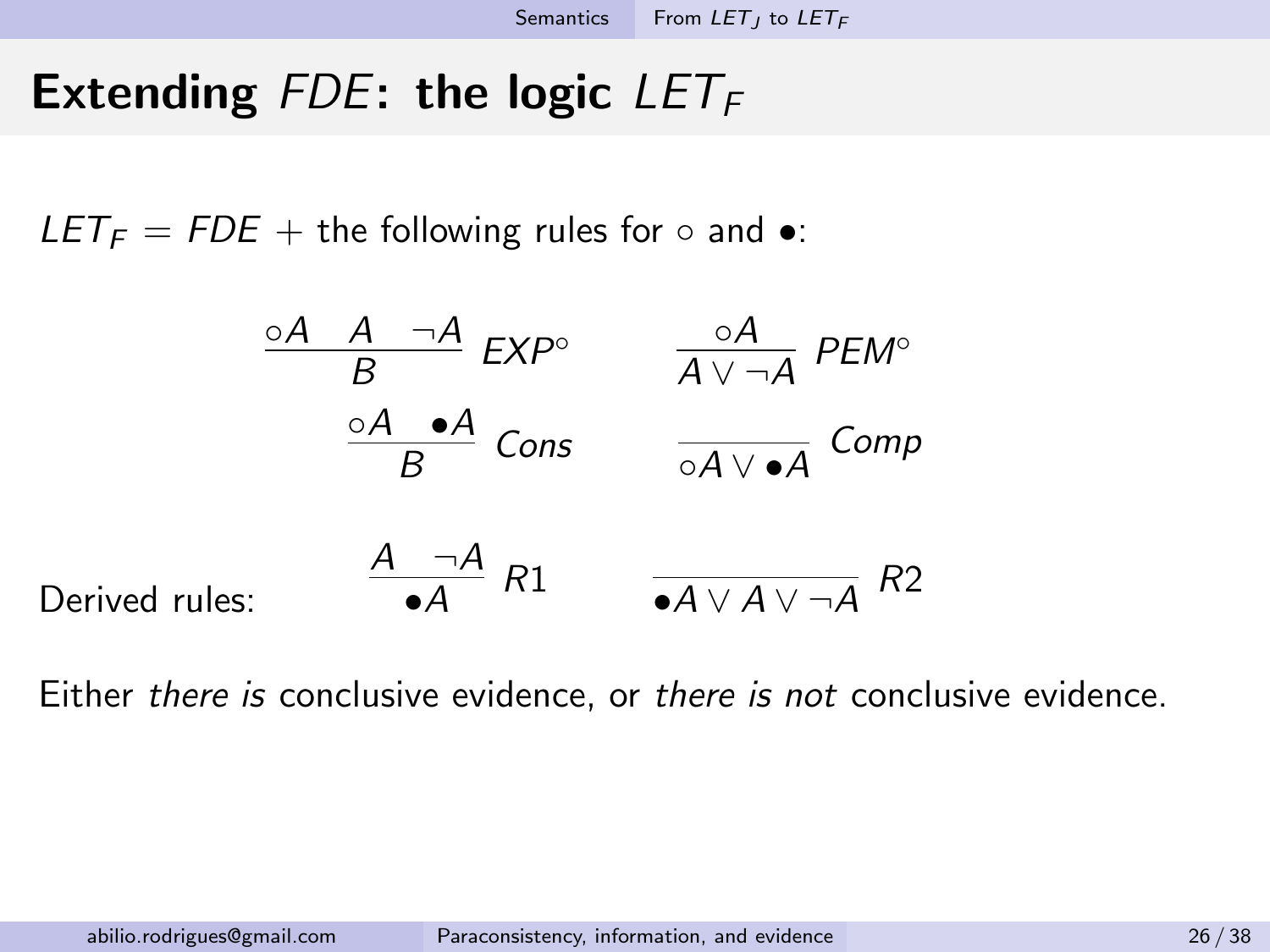LET<sub>F</sub> = FDE + the following rules for  $\circ$  and  $\bullet$ :

$$
\frac{\circ A \quad A \quad \neg A}{B} \quad EXP^{\circ} \qquad \frac{\circ A}{A \lor \neg A} \quad PEM^{\circ}
$$
\n
$$
\frac{\circ A \quad \bullet A}{B} \quad Cons \qquad \frac{\circ A}{\circ A \lor \bullet A} \quad Comp
$$
\n
$$
\frac{A \quad \neg A}{\bullet A} \quad R1 \qquad \frac{A \lor A \lor \neg A}{\bullet A \lor A \lor \neg A} \quad R2
$$

Either there is conclusive evidence, or there is not conclusive evidence. ◦A implies conclusive evidence (or reliable information).

Derived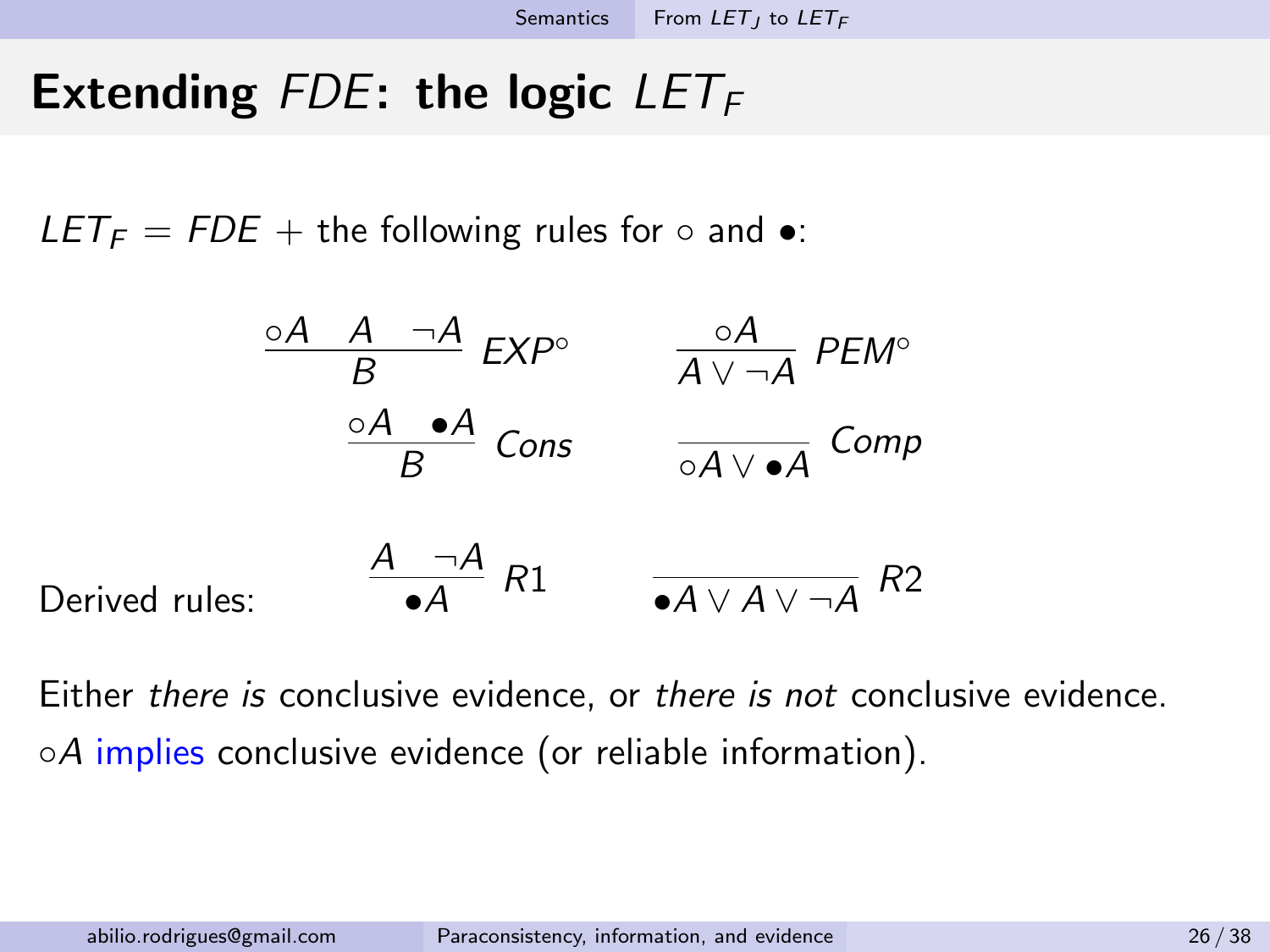$LET_F = FDE +$  the following rules for  $\circ$  and  $\bullet$ :

$$
\frac{\circ A \quad A \quad \neg A}{B} \quad EXP^{\circ} \qquad \frac{\circ A}{A \lor \neg A} \quad PEM^{\circ}
$$
\n
$$
\frac{\circ A \quad \bullet A}{B} \quad Cons \qquad \frac{\circ A \lor \bullet A}{\circ A \lor \bullet A} \quad Comp
$$
\n
$$
\frac{A \quad \neg A}{\bullet A} \quad R1 \qquad \frac{A \lor \neg A}{\bullet A \lor A \lor \neg A} \quad R2
$$

Either there is conclusive evidence, or there is not conclusive evidence.  $\circ A$  implies conclusive evidence (or reliable information). Non-conclusive evidence (or unreliable information) implies  $\bullet A$ .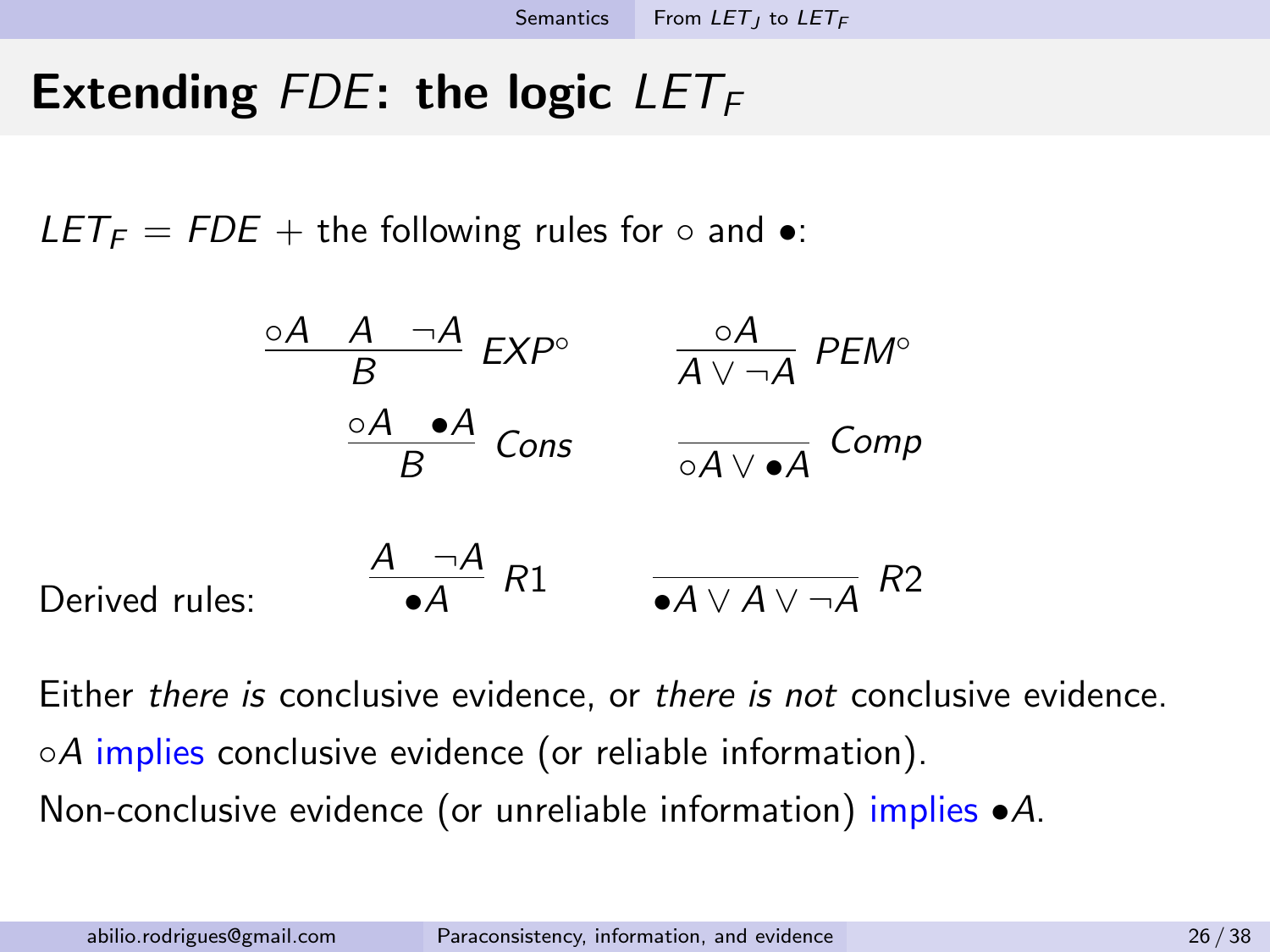## <span id="page-59-0"></span>Non-deterministic valuation semantics for  $LET_F$

The quasi-matrix below displays the behavior of  $\circ$  and  $\bullet$  in  $LET_{F}$ .

|             |   | O |   |   |   |   |  |  |
|-------------|---|---|---|---|---|---|--|--|
|             | 0 |   |   | 0 |   |   |  |  |
| $\circ A$   | 0 |   | Ω |   | 0 | 0 |  |  |
| $\bullet A$ |   | O |   | 0 |   |   |  |  |

- Conflicting evidence implies  $v(\bullet A) = 1$  and  $v(\circ A) = 0$ .
- No evidence at all implies  $v(\bullet A) = 1$  and  $v(\circ A) = 0$ .
- If exactly one holds between A and  $\neg A$ , then  $v(\cdot A)$  and  $v(\circ A)$  are undetermined.

In order to say that A is true, or false, evidence for the truth, or for the falsity, of A is not enough. We need conclusive evidence.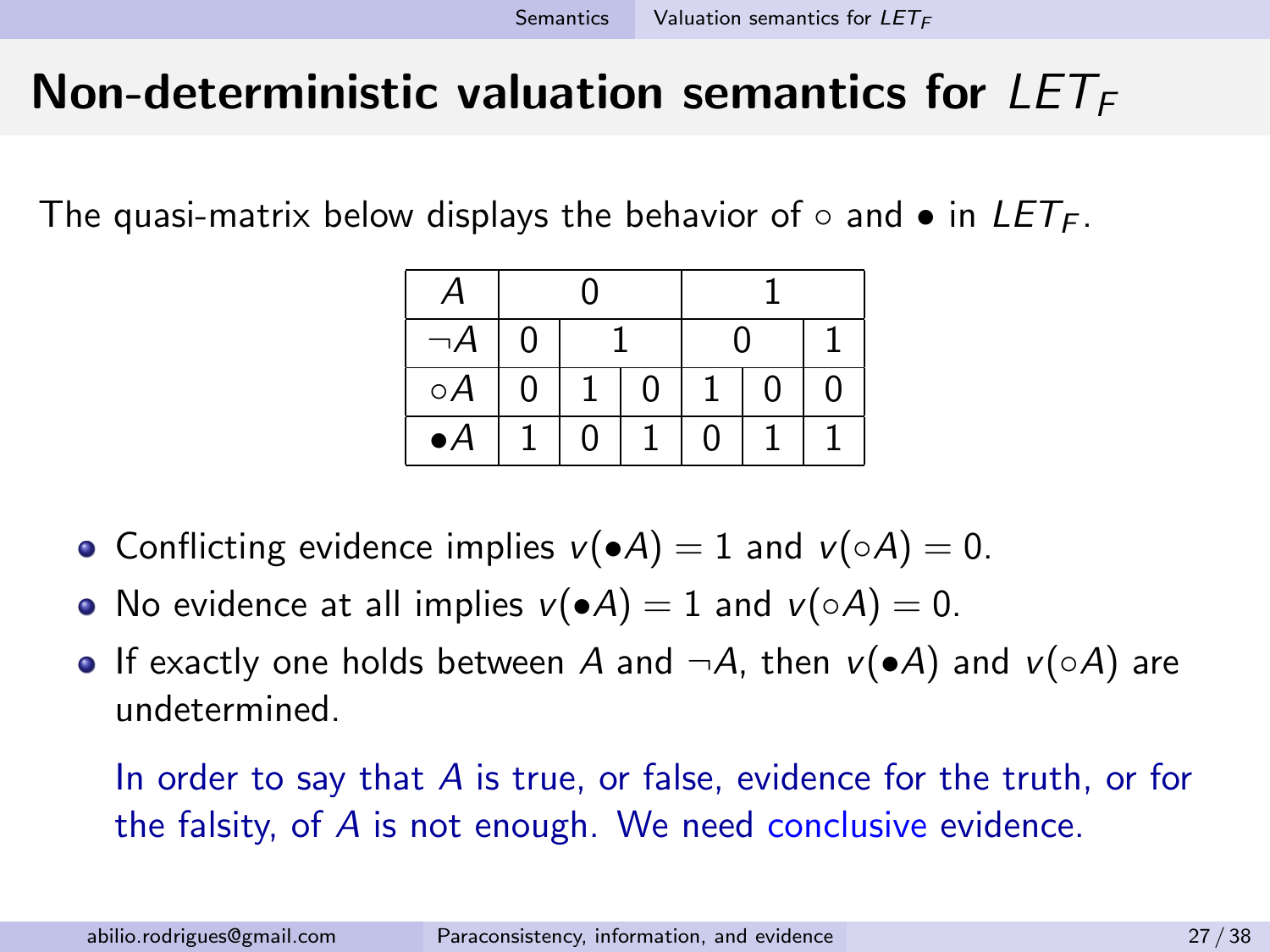### The intended interpretation of  $LET_F$

- When •A holds, four *non-conclusive* scenarios:
	- 1. A holds,  $\neg A$  doesn't  $\rightsquigarrow$  only evidence that A is true.
	- 2.  $\neg A$  holds, A doesn't  $\rightsquigarrow$  only evidence that A is false.
	- 3. Both A and  $\neg A$  don't hold  $\rightsquigarrow$  no evidence at all.
	- 4. both A and  $\neg A$  hold  $\rightsquigarrow$  conflicting evidence.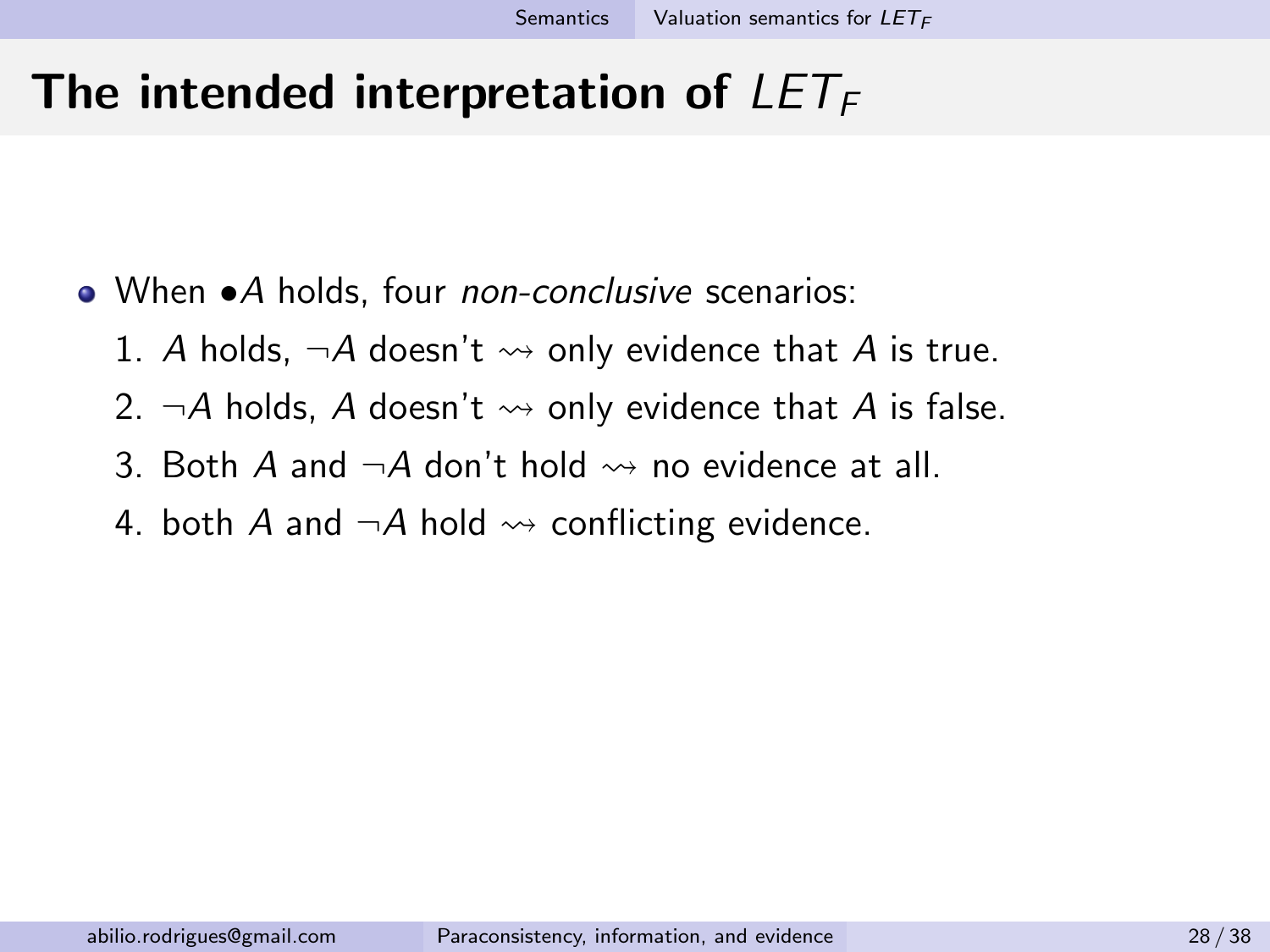### The intended interpretation of  $LET_F$

- When •A holds, four *non-conclusive* scenarios:
	- 1. A holds,  $\neg A$  doesn't  $\rightsquigarrow$  only evidence that A is true.
	- 2.  $\neg A$  holds. A doesn't  $\leadsto$  only evidence that A is false.
	- 3. Both A and  $\neg A$  don't hold  $\rightsquigarrow$  no evidence at all.
	- 4. both A and  $\neg A$  hold  $\rightsquigarrow$  conflicting evidence.
- When ○A holds, two conclusive scenarios:
	- 5. A holds  $\rightsquigarrow$  conclusive evidence that A is true.
	- 6.  $\neg A$  holds  $\rightsquigarrow$  conclusive evidence that A is false.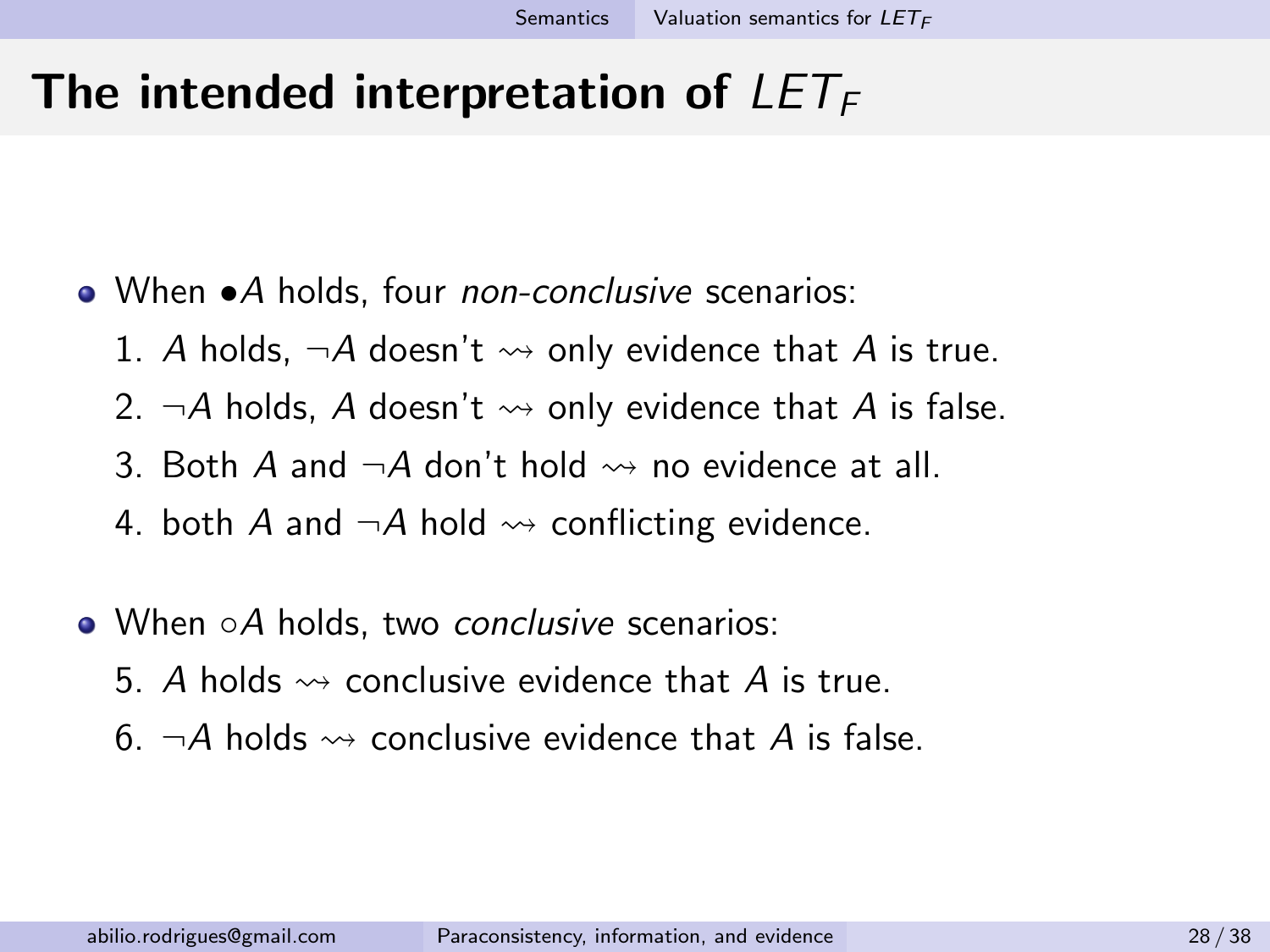# Back to probabilistic semantics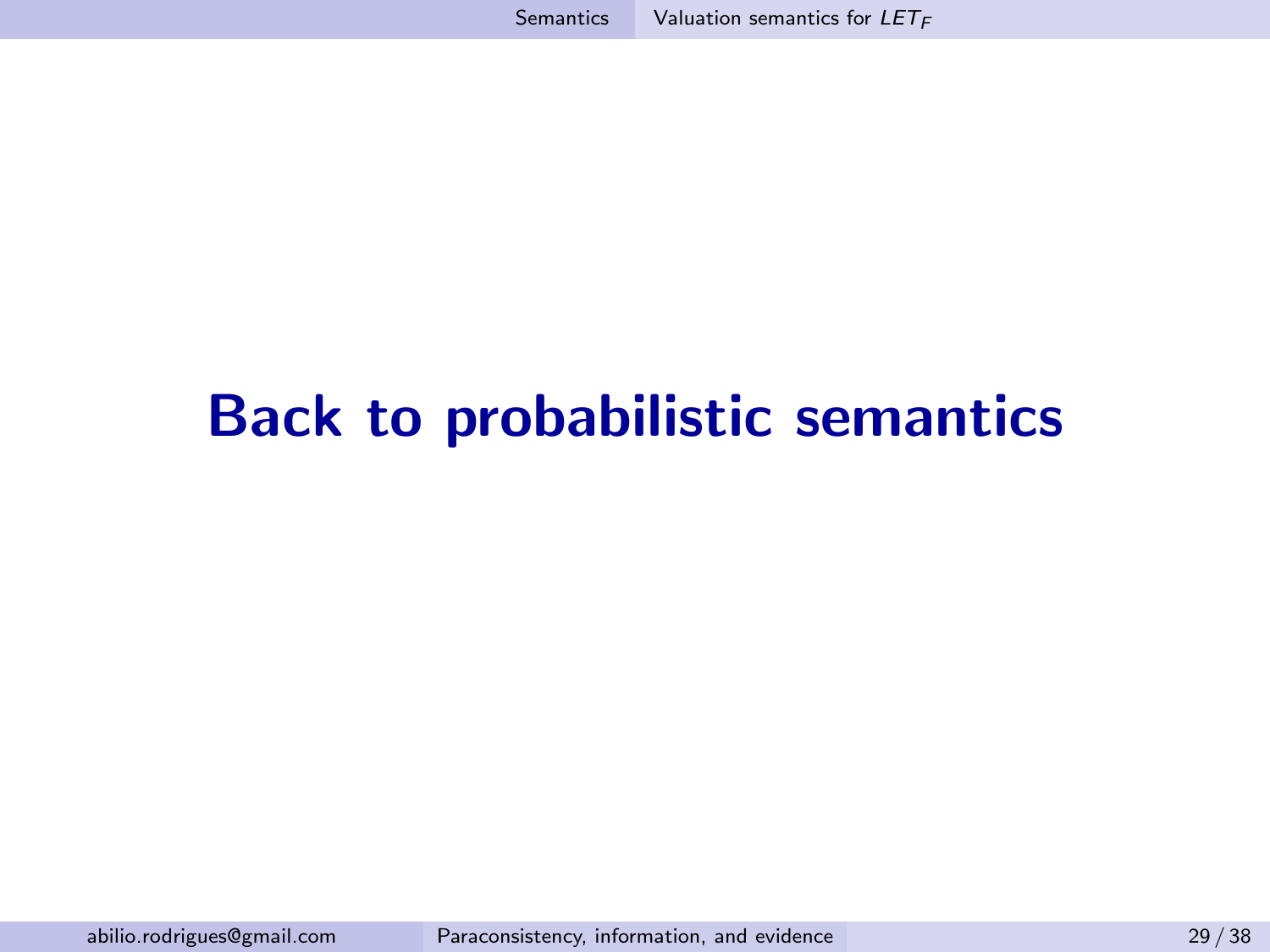## <span id="page-63-0"></span>Probability distributions

Given a logic L, with a derivability relation  $\vdash$  and a language L, a probability distribution for  $\mathcal L$  is a real-valued function  $P: L \mapsto \mathbb R$  satisfying the following conditions:

- 1. Non-negativity:  $0 \leq P(A) \leq 1$  for all  $A \in L$ ;
- 2. Tautologicity: If  $\vdash A$ , then  $P(A) = 1$ ;
- 3. Anti-Tautologicity: If  $A \vdash$ , then  $P(A) = 0$ ;
- 4. Comparison: If  $A \vdash B$ , then  $P(A) < P(B)$ ;
- 5. Finite additivity:  $P(A \vee B) = P(A) + P(B) P(A \wedge B)$ .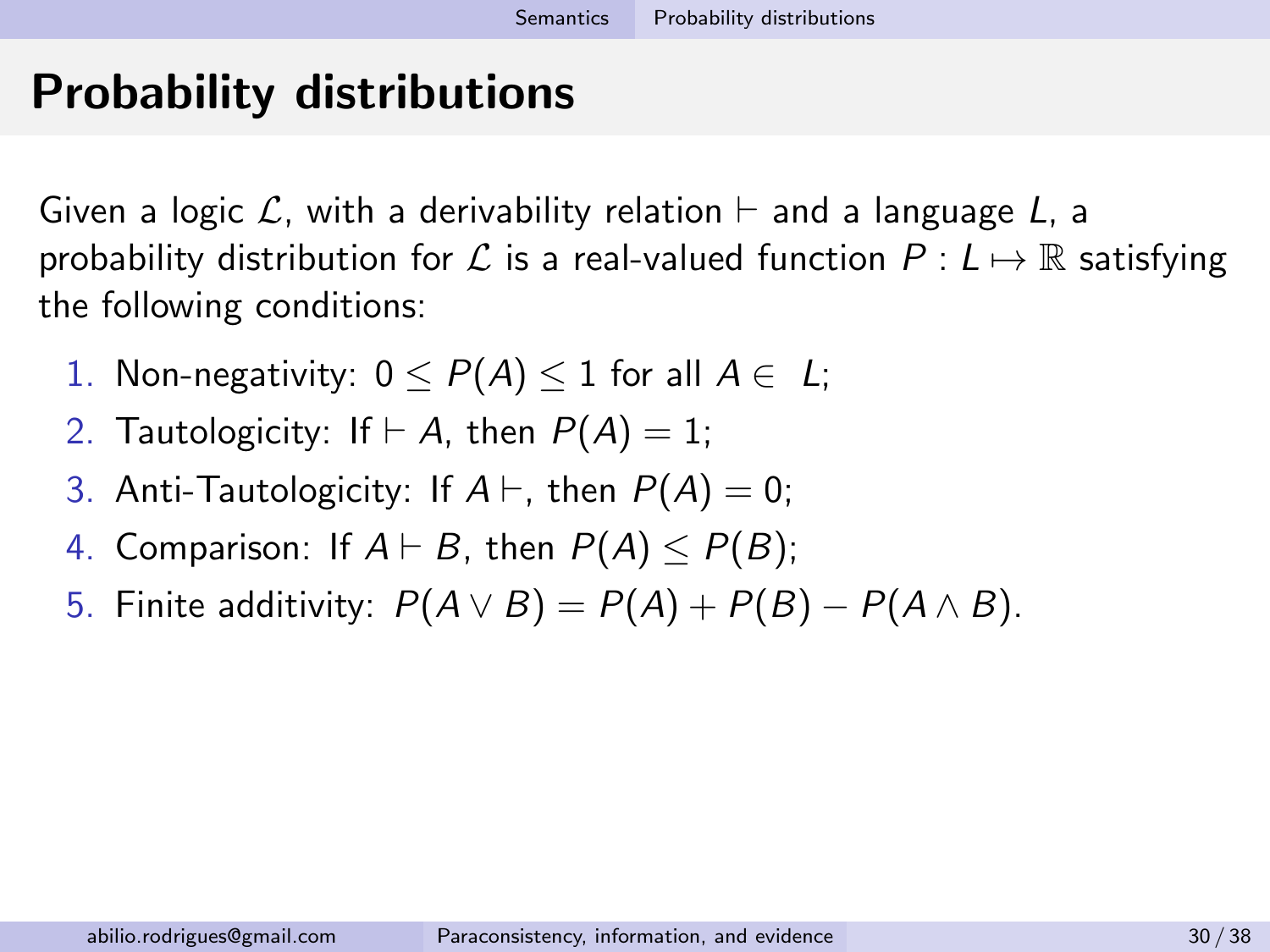## Probability distributions

Given a logic L, with a derivability relation  $\vdash$  and a language L, a probability distribution for  $\mathcal L$  is a real-valued function  $P: L \mapsto \mathbb R$  satisfying the following conditions:

- 1. Non-negativity:  $0 \leq P(A) \leq 1$  for all  $A \in L$ ;
- 2. Tautologicity: If  $\vdash A$ , then  $P(A) = 1$ ;
- 3. Anti-Tautologicity: If  $A \vdash$ , then  $P(A) = 0$ ;
- 4. Comparison: If  $A \vdash B$ , then  $P(A) < P(B)$ ;
- 5. Finite additivity:  $P(A \vee B) = P(A) + P(B) P(A \wedge B)$ .
- $\bullet$  These clauses define probability functions for an appropriate logic  $\mathcal{L}$ , just by taking  $\vdash$  as the derivability relation of  $\mathcal{L}$ .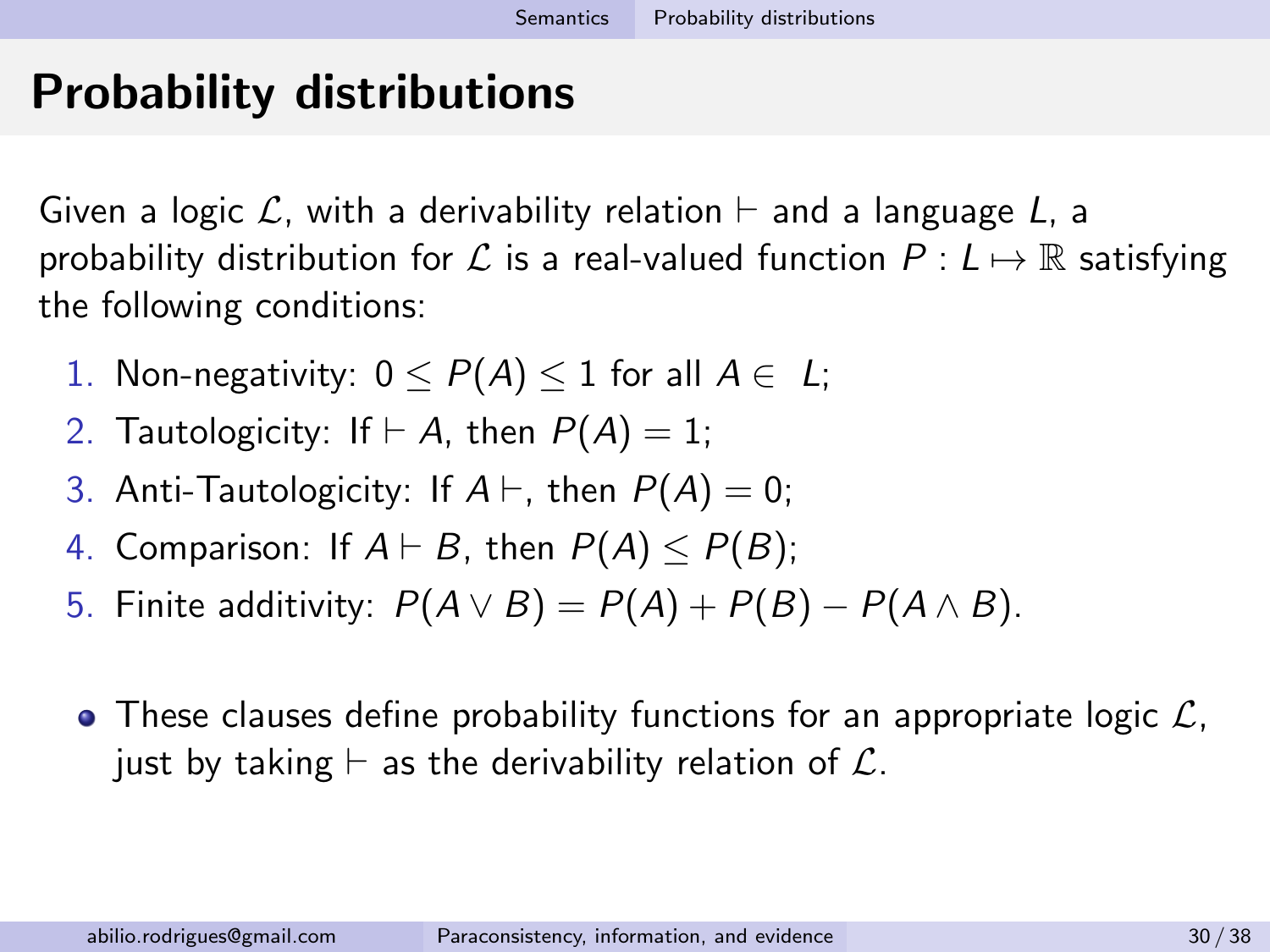## Probability distributions

Given a logic L, with a derivability relation  $\vdash$  and a language L, a probability distribution for L is a real-valued function  $P : L \mapsto \mathbb{R}$  satisfying the following conditions:

- 1. Non-negativity:  $0 \leq P(A) \leq 1$  for all  $A \in L$ ;
- 2. Tautologicity: If  $\vdash A$ , then  $P(A) = 1$ ;
- 3. Anti-Tautologicity: If  $A \vdash$ , then  $P(A) = 0$ ;
- 4. Comparison: If  $A \vdash B$ , then  $P(A) < P(B)$ ;
- 5. Finite additivity:  $P(A \vee B) = P(A) + P(B) P(A \wedge B)$ .
- $\bullet$  These clauses define probability functions for an appropriate logic  $\mathcal{L}$ , just by taking  $\vdash$  as the derivability relation of  $\mathcal{L}$ .
- $\bullet$  These clauses define probability functions for both FDE and LET<sub>F</sub>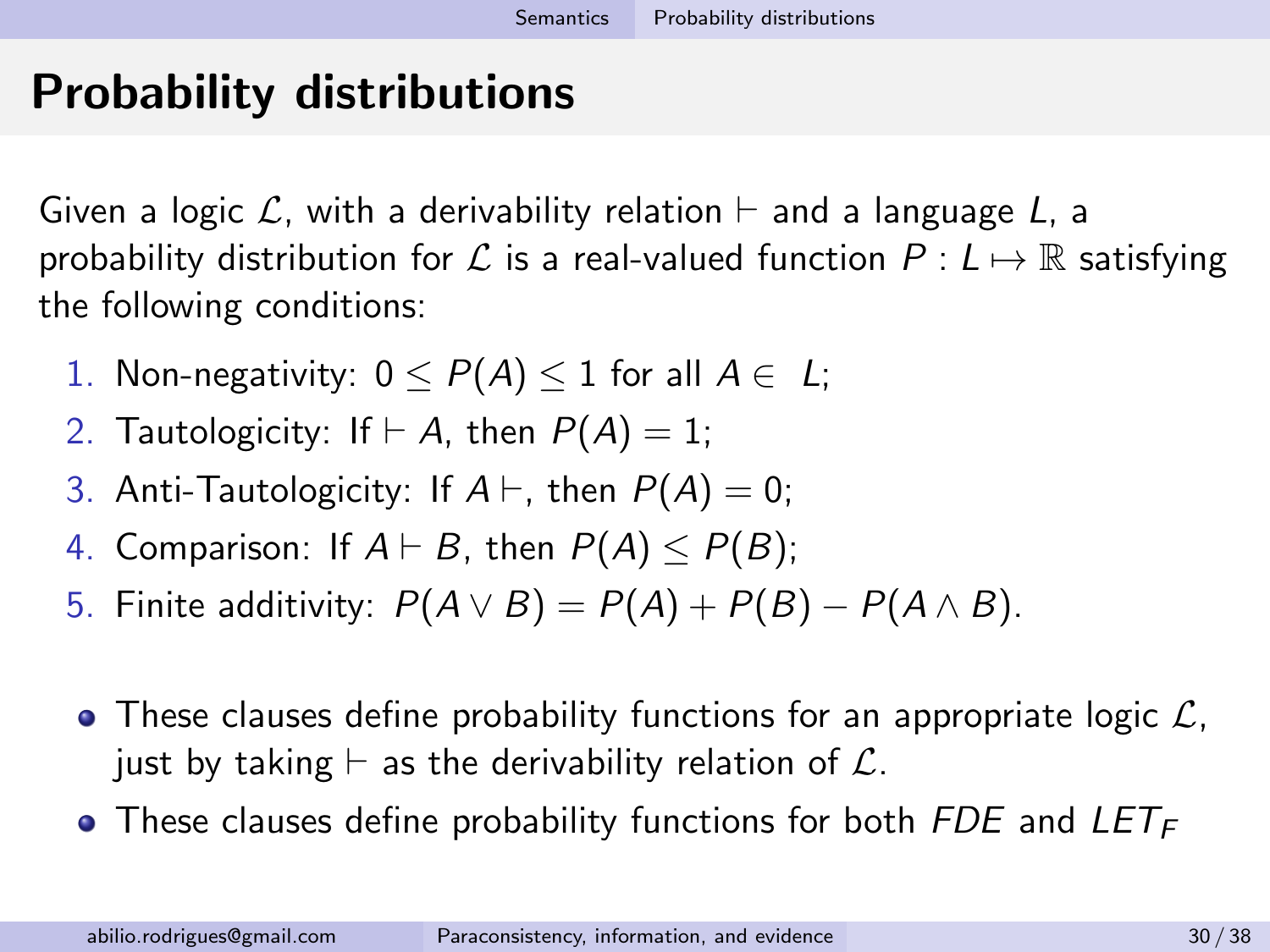### Completeness of the probabilistic semantics

#### Definition

A probabilistic semantic relation  $\Vdash_{\mathsf{P}}$  for  $LET_{\mathsf{F}}$  is defined as:  $\Gamma \Vdash_{\mathsf{P}} A$  if and only if for every probability function P, if  $P(B) > \lambda$  for every  $B \in \Gamma$ , then  $P(A) > \lambda$ .

#### Theorem

Completeness of  $LET_F$  with respect to probabilistic semantics:  $\Gamma \vdash A$  if and only if  $\Gamma \Vdash_{P} A$ 

Bueno-Soler, J. W. Carnielli, and A. Rodrigues. Measuring evidence: a probabilistic approach to an extension of Belnap-Dunns Logic. Manuscript in preparation.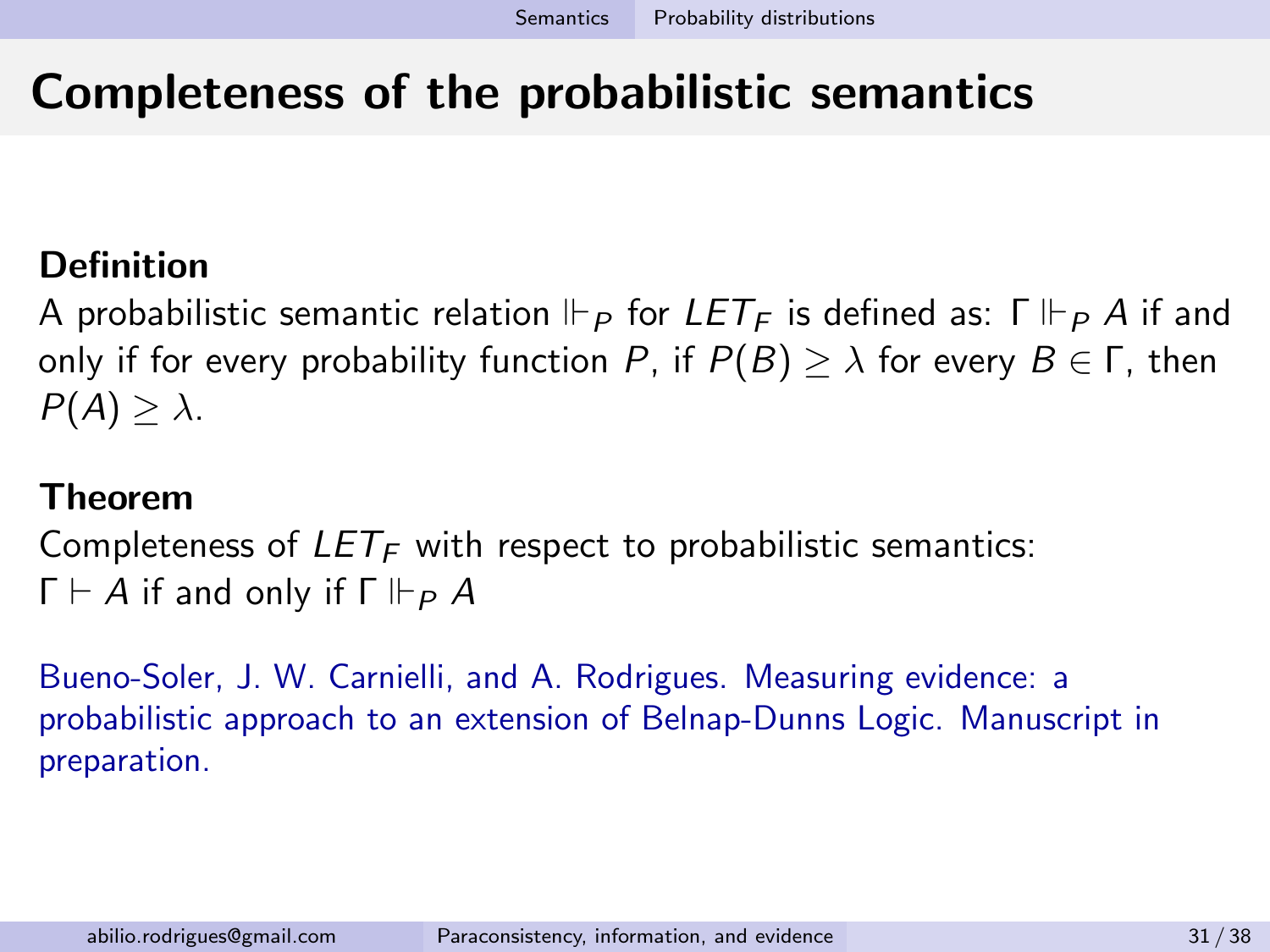# What is next?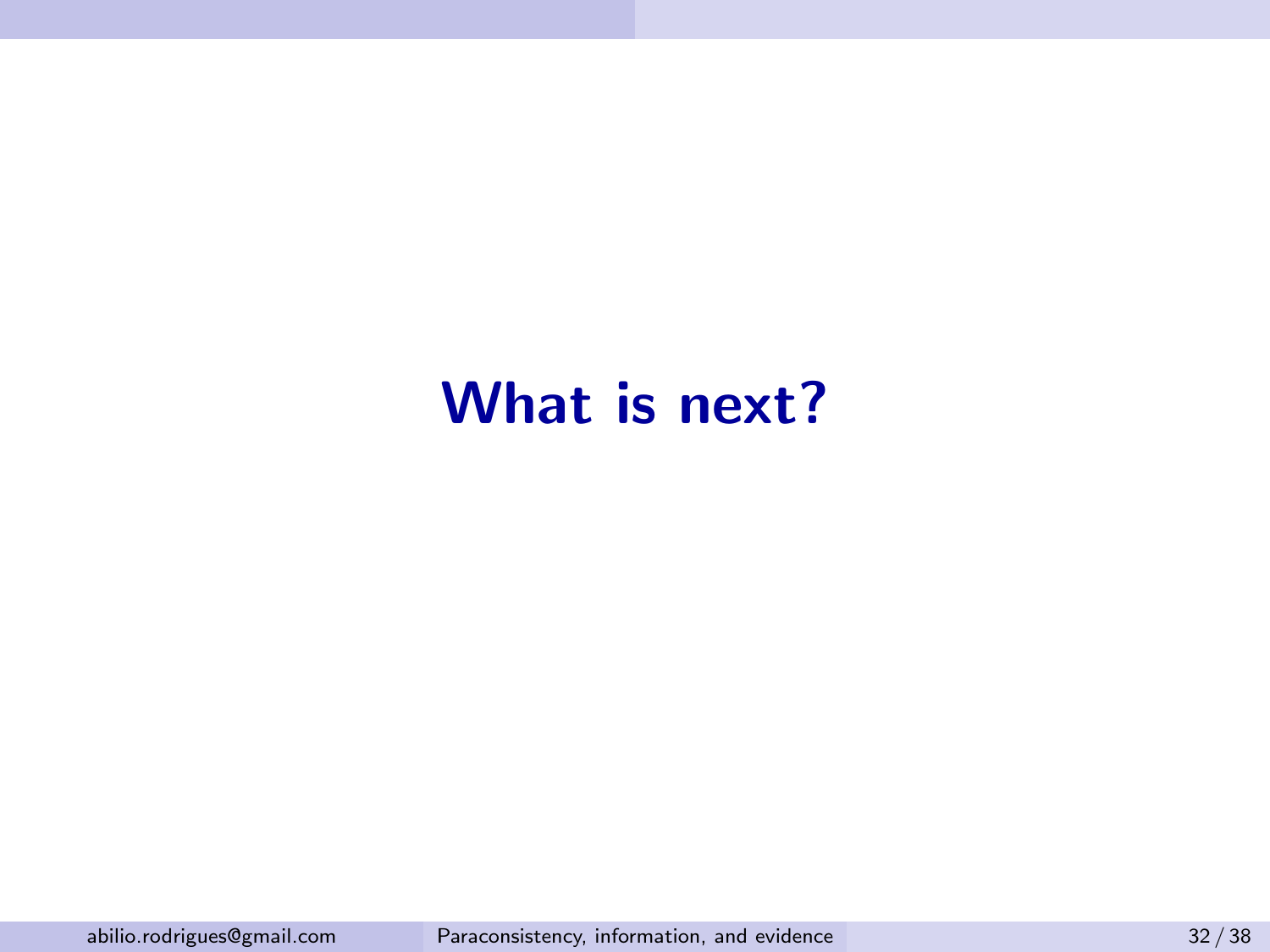- <span id="page-68-0"></span>• The probabilistic semantics is not really talking about events, but rather about the information related to such events, constituted by propositions  $A, \neg A, \bullet A, \circ A$ , and other propositions formed with them.
- These propositions represent evidence that can be non-conclusive, incomplete, contradictory, more reliable or less reliable, and sometimes conclusive.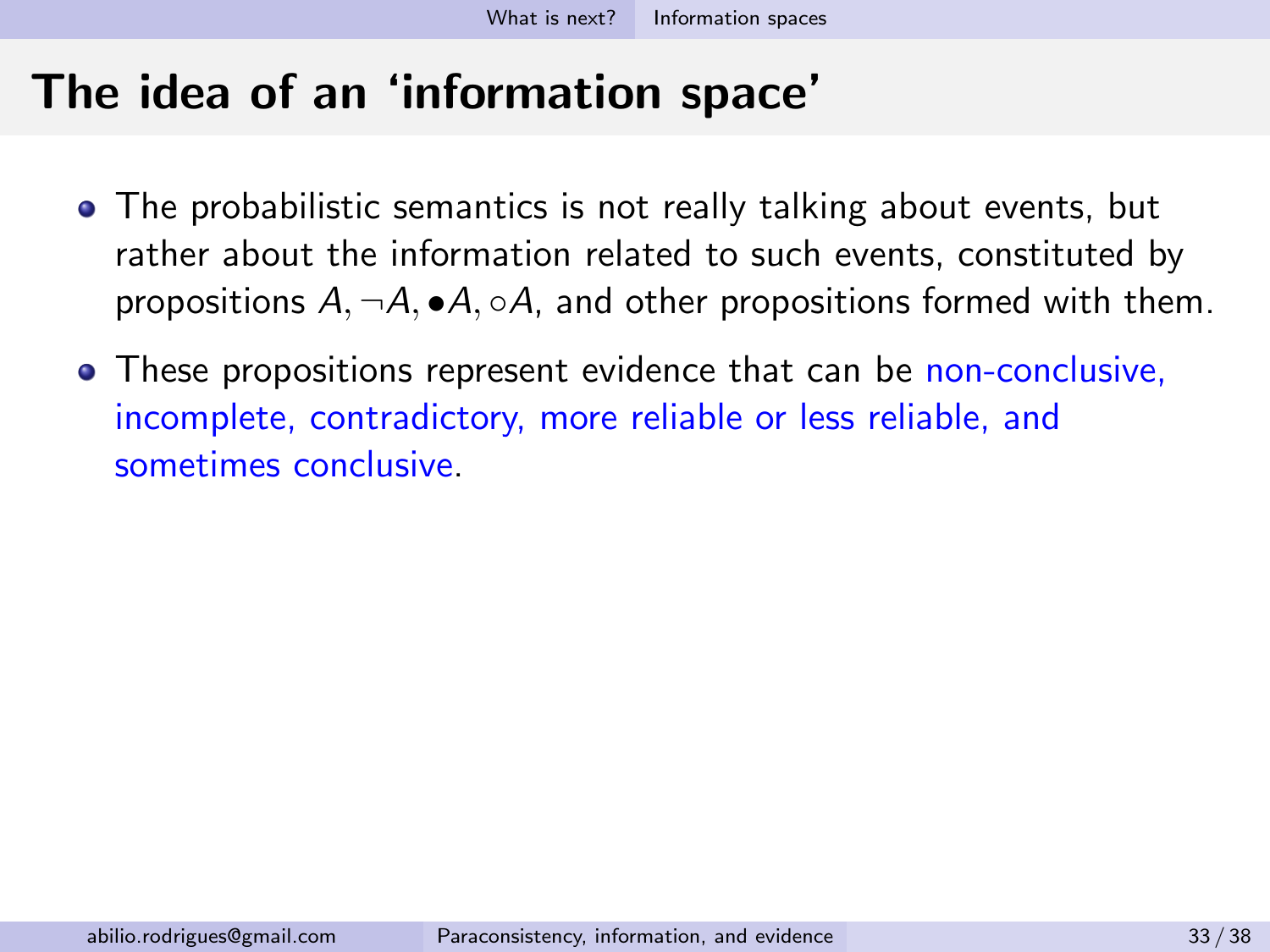- The probabilistic semantics is not really talking about events, but rather about the information related to such events, constituted by propositions  $A, \neg A, \bullet A, \circ A$ , and other propositions formed with them.
- These propositions represent evidence that can be non-conclusive, incomplete, contradictory, more reliable or less reliable, and sometimes conclusive.
- These propositions together with the measures of probabilities attributed to them by a  $LET_F$ -probability distribution we call an information space.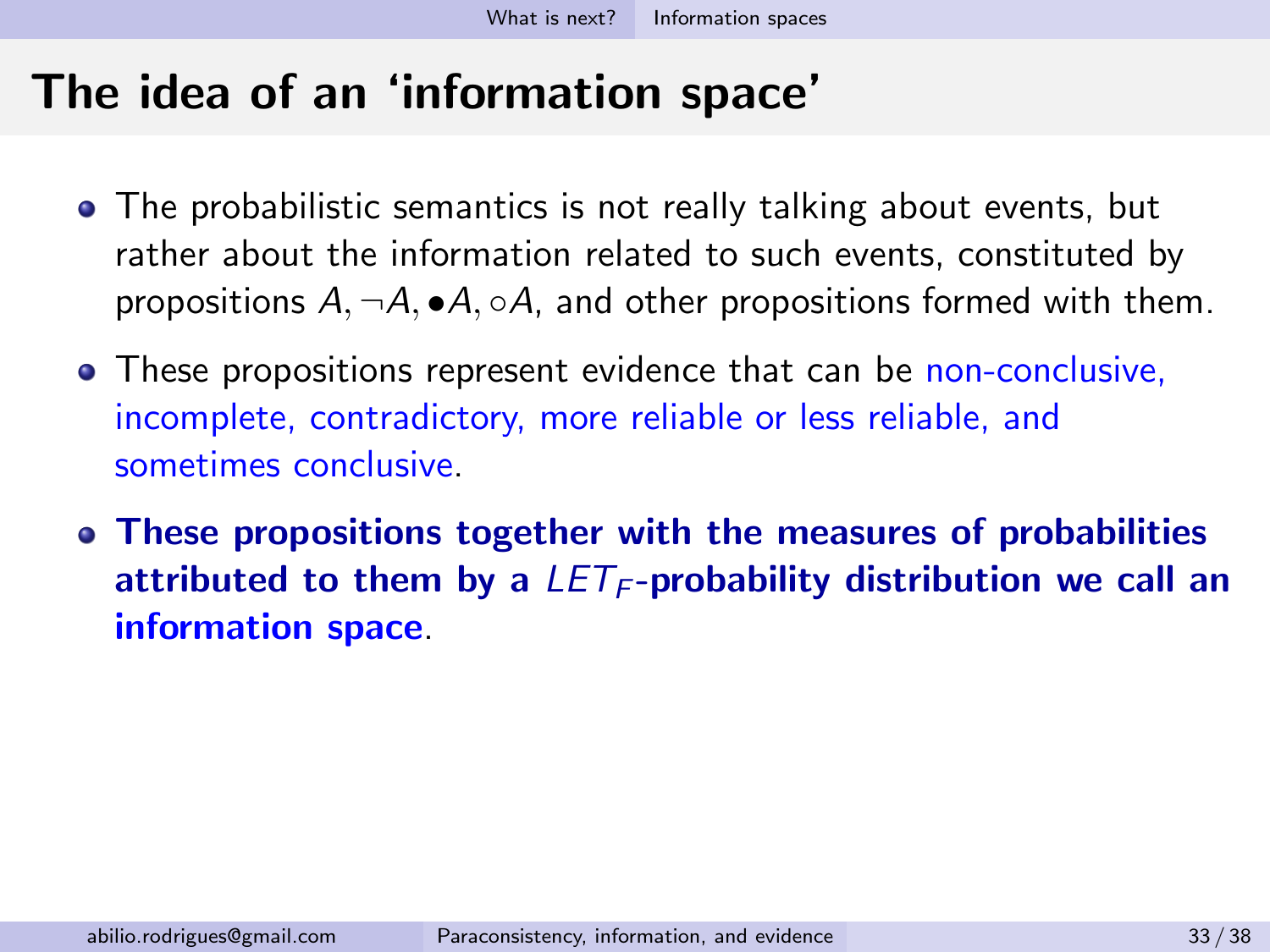- The probabilistic semantics is not really talking about events, but rather about the information related to such events, constituted by propositions  $A, \neg A, \bullet A, \circ A$ , and other propositions formed with them.
- These propositions represent evidence that can be non-conclusive, incomplete, contradictory, more reliable or less reliable, and sometimes conclusive.
- These propositions together with the measures of probabilities attributed to them by a  $LET_F$ -probability distribution we call an information space.
- An information space is divided by  $LET_F$  in parts that are exhaustive but may be non-exclusive.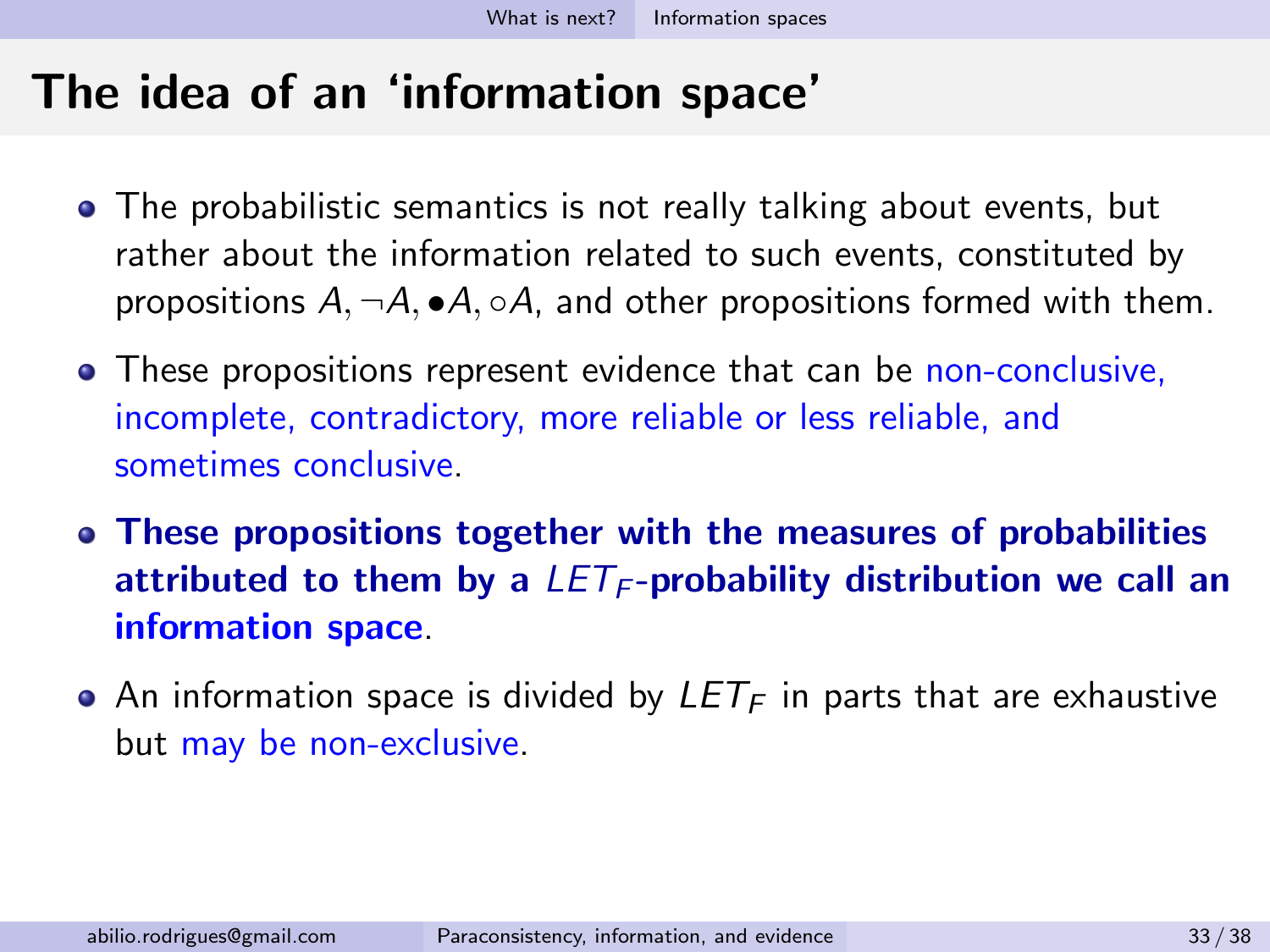- The probabilistic semantics is not really talking about events, but rather about the information related to such events, constituted by propositions  $A, \neg A, \bullet A, \circ A$ , and other propositions formed with them.
- These propositions represent evidence that can be non-conclusive, incomplete, contradictory, more reliable or less reliable, and sometimes conclusive.
- These propositions together with the measures of probabilities attributed to them by a  $LET_F$ -probability distribution we call an information space.
- An information space is divided by  $LET_F$  in parts that are exhaustive but may be non-exclusive.
- We cannot rely on the classical, mutually exclusive partitions of the sample space.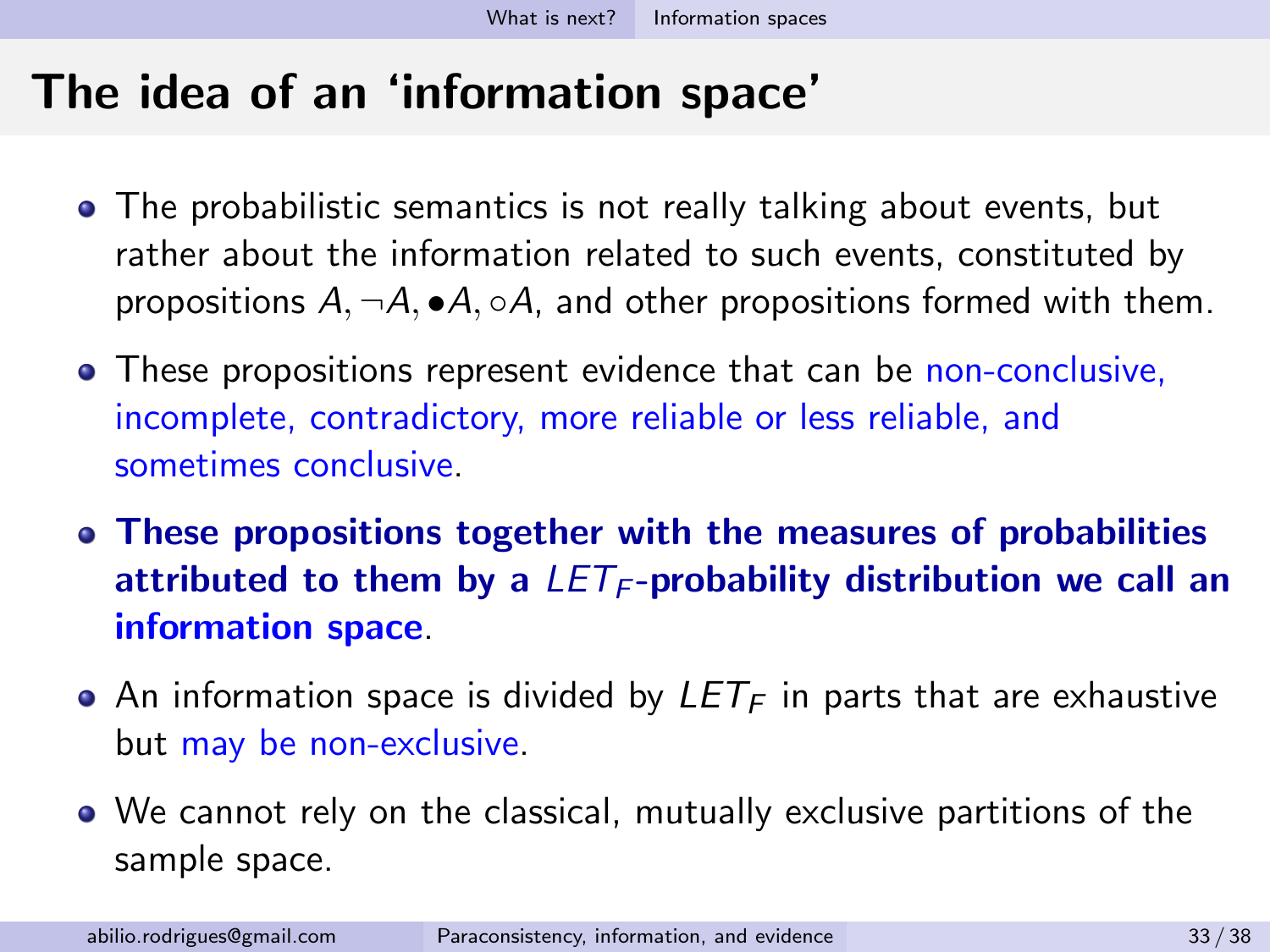# <span id="page-72-0"></span>Propagation of classicality

| Propagation rules:            | $\frac{\circ A}{\circ \circ A}$<br>$\frac{\circ \circ A}{\circ A}$ | $\frac{\circ A}{\circ \neg A}$                          | $\circ \neg A$<br>$\circ A$                    |
|-------------------------------|--------------------------------------------------------------------|---------------------------------------------------------|------------------------------------------------|
| Introduction rules $\wedge$ : | $\circ A$ $\neg A$<br>$\circ (A \wedge B)$                         | $\circ B$ $\neg B$<br>$\circ (A \wedge B)$              | $\circ A$<br>$\circ B$<br>$\circ (A \wedge B)$ |
| Introduction rules $\vee$ :   | $\circ A$ $A$<br>$\circ (A \vee B)$                                | $\circ B$ $B$<br>$\circ (A \vee B)$                     | $\circ A$<br>$\circ B$<br>$\circ (A \vee B)$   |
| Elimination rules:            | $\circ (A \wedge B)$<br>$\overline{\circ A \vee \circ B}$          | $\circ (A \vee B)$<br>$\overline{\circ A \vee \circ B}$ |                                                |

#### Joint work with Walter Carnielli and Andreas Kapsner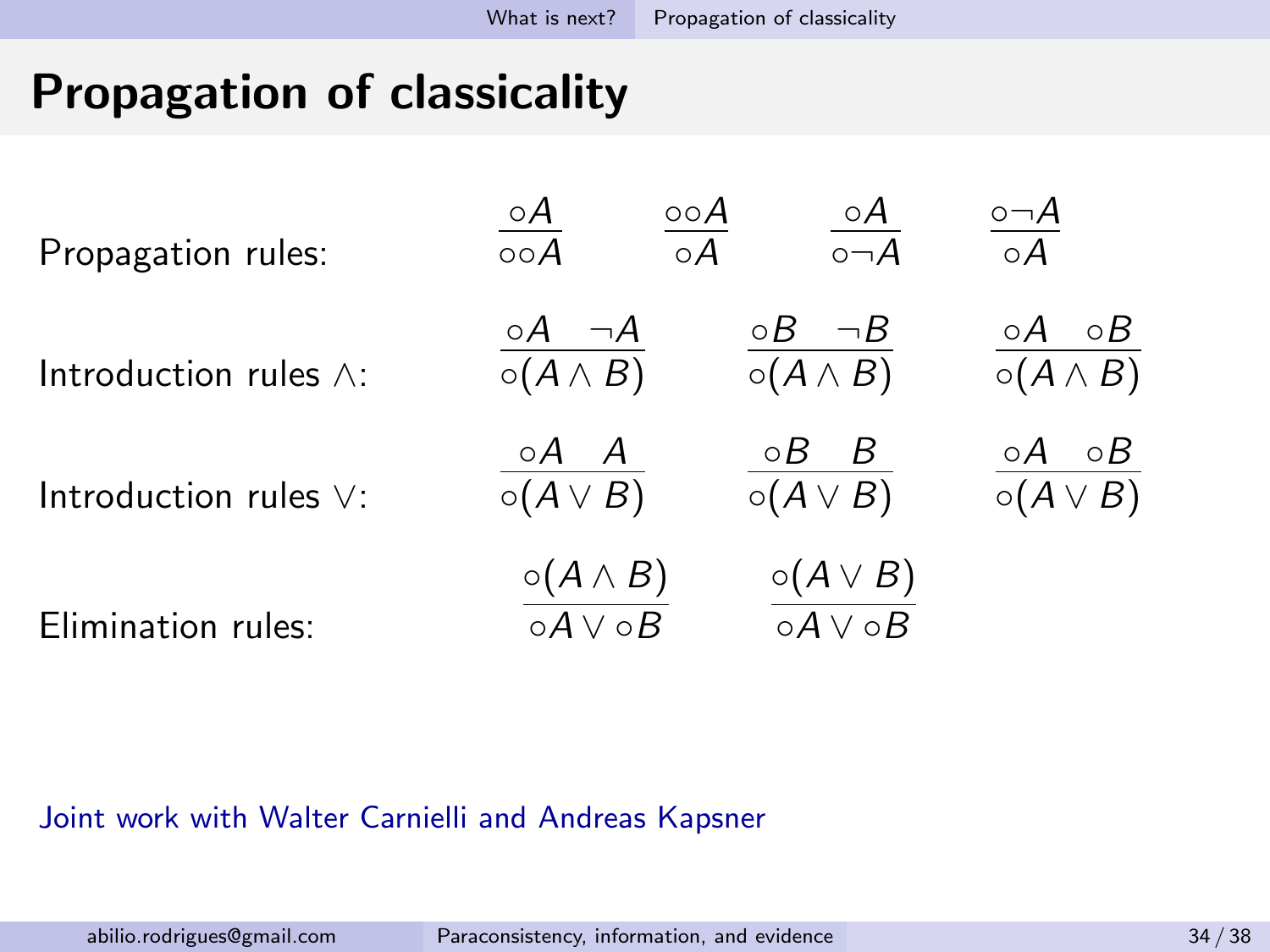## Introduction of classicality

$$
\frac{\circ A \quad A}{\circ (A \vee B)} \qquad \frac{\circ B \quad B}{\circ (A \vee B)}
$$

If A is true,  $(A \vee B)$  is true, and so is classical  $(m.m.$  for B). If A is true, it cannot be that  $A \vee B$  is false – it would imply  $\neg A$  and triviality.

$$
\frac{\circ A \quad \circ B \quad \neg A \quad \neg B}{\circ (A \lor B)}
$$

If both A and B are false,  $(A \vee B)$  is false, and so classical (m.m. for B).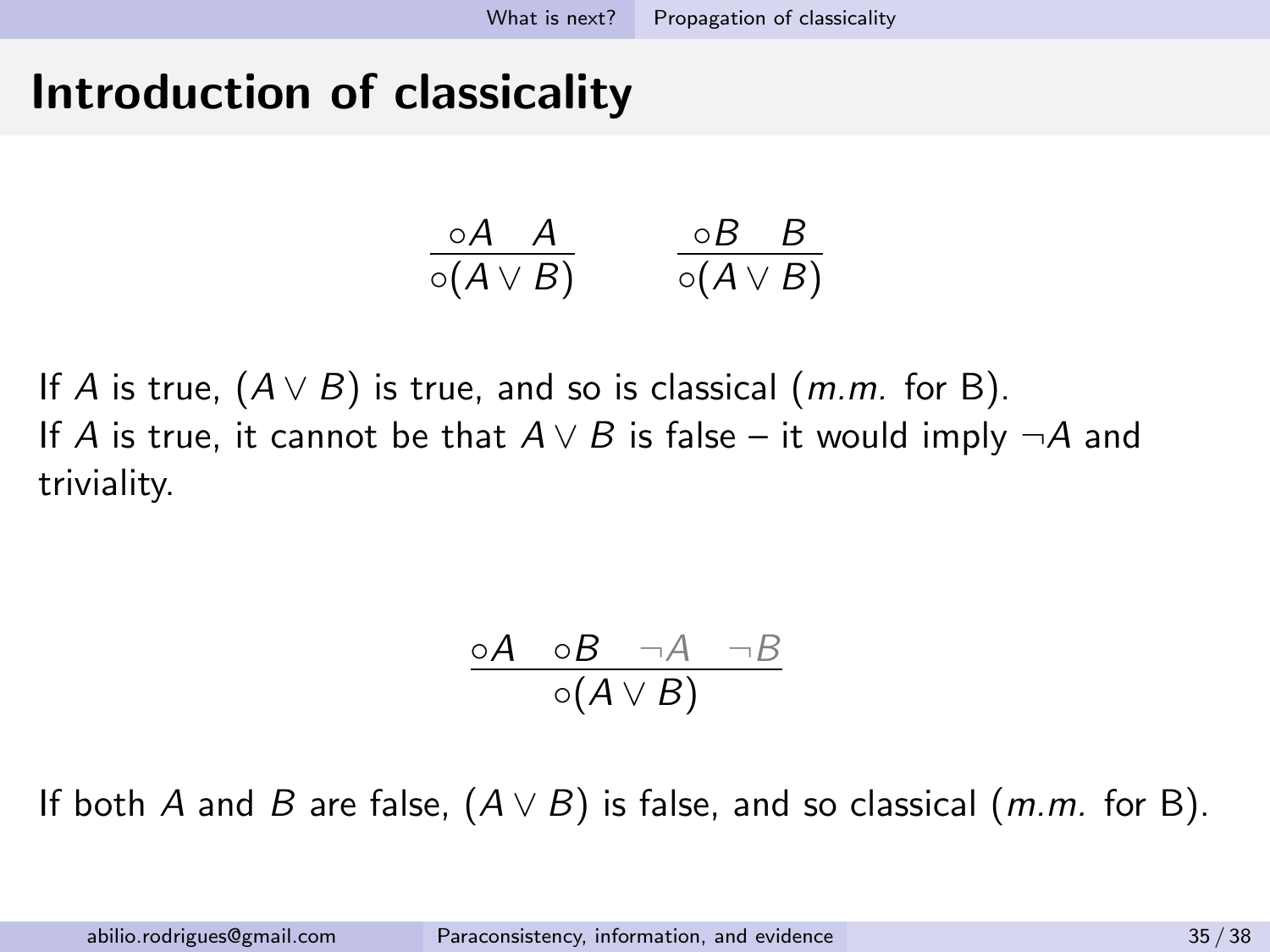Derivable rules for  $\bullet$  (non-classicality)



 $\bullet A \vee A$  means 'the falsity of A is excluded'  $\bullet$ A  $\vee$   $\neg$ A means 'the truth of A is excluded'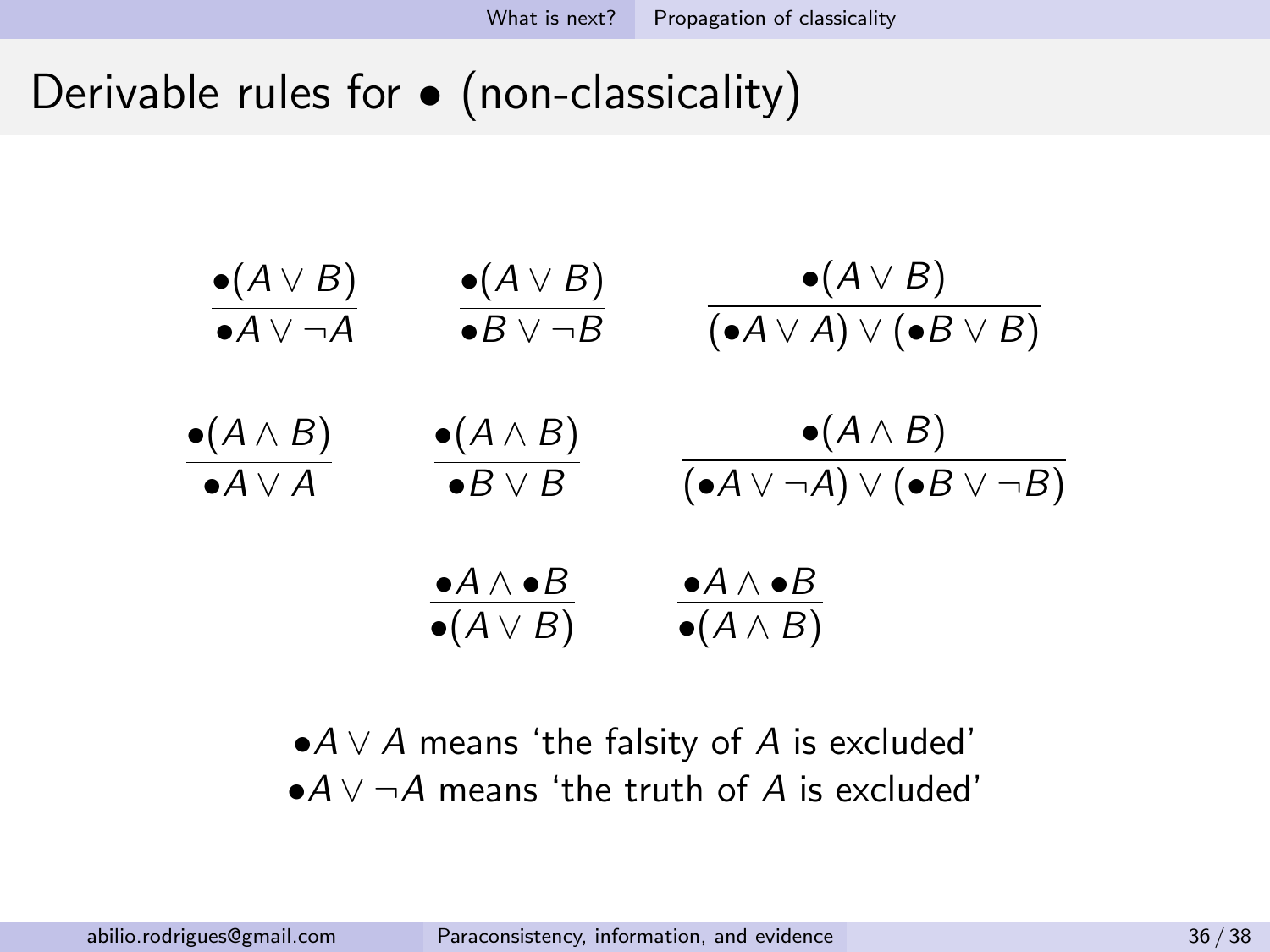### <span id="page-75-0"></span>References

- W. Carnielli, and A. Rodrigues. Paraconsistency and duality: between ontological and epistemological views, in Logica Yearbook 2015. College Publications. 2016. Preprint available at http://bit.ly/PARDUAL.
- W. Carnielli, and A. Rodrigues. An epistemic approach to paraconsistency: a logic of evidence and truth. Synthese. DOI: 10.1007/s11229-017-1621-7, 2017. Preprint available at http://bit.ly/SYNLETJ.
- **Bueno-Soler, J. W. Carnielli, and A. Rodrigues. Measuring evidence: a probabilistic** approach to an extension of Belnap-Dunns Logic. Manuscript in preparation.